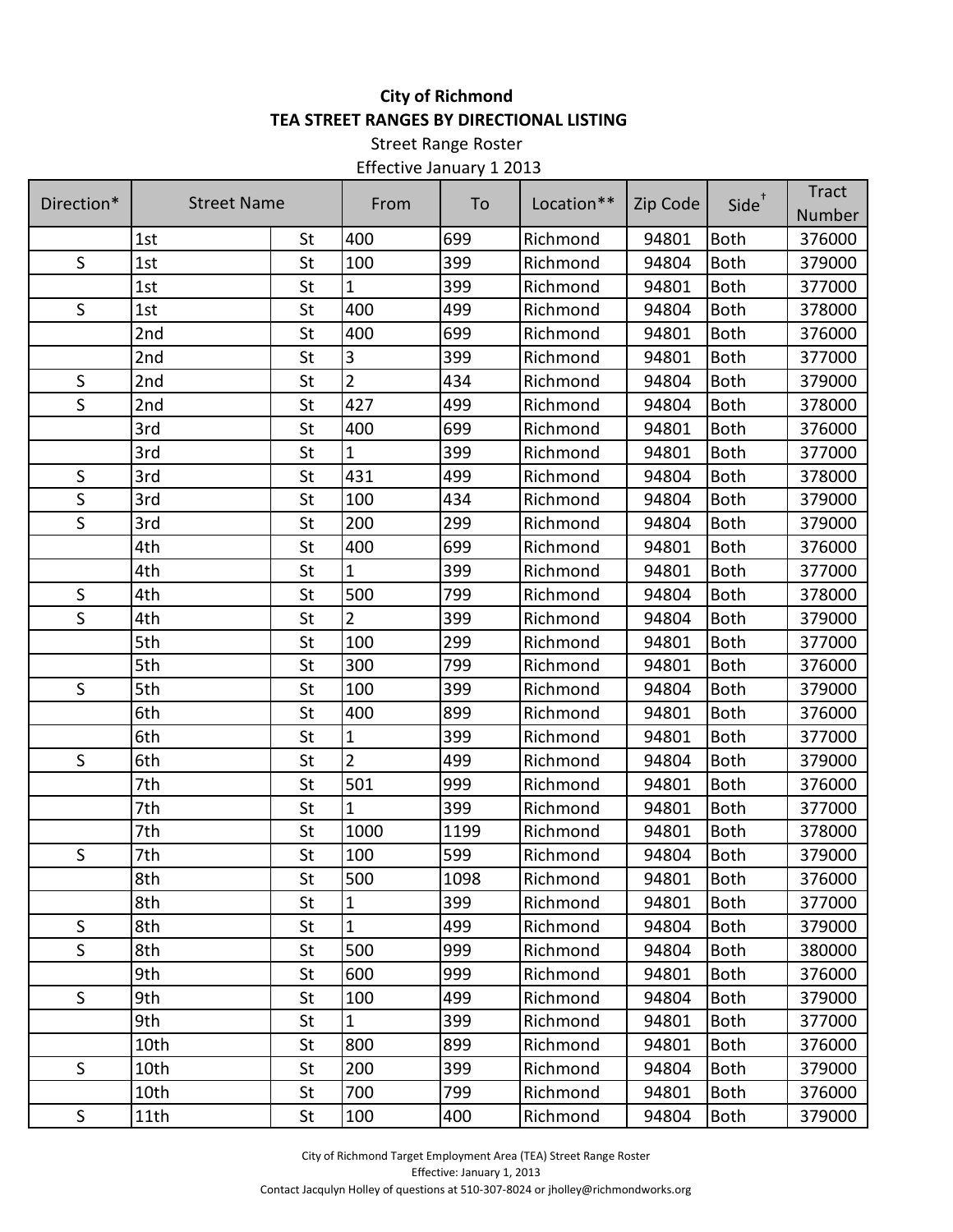| Direction*   |                    |    |              |      |            |          | Side <sup>+</sup> | <b>Tract</b> |
|--------------|--------------------|----|--------------|------|------------|----------|-------------------|--------------|
|              | <b>Street Name</b> |    | From         | To   | Location** | Zip Code |                   | Number       |
|              | 11th               | St | 500          | 799  | Richmond   | 94801    | <b>Both</b>       | 376000       |
|              | 11th               | St | $\mathbf{1}$ | 399  | Richmond   | 94801    | <b>Both</b>       | 377000       |
|              | 11th               | St | 600          | 699  | Richmond   | 94801    | <b>Both</b>       | 376000       |
| S            | 11th               | St | 500          | 599  | Richmond   | 94804    | <b>Both</b>       | 380000       |
|              | 12th               | St | 500          | 799  | Richmond   | 94801    | <b>Both</b>       | 376000       |
|              | 12th               | St | 1            | 399  | Richmond   | 94801    | <b>Both</b>       | 377000       |
| $\mathsf{S}$ | 12th               | St | 300          | 347  | Richmond   | 94804    | <b>Both</b>       | 379000       |
| S            | 12th               | St | 500          | 799  | Richmond   | 94804    | <b>Both</b>       | 380000       |
| $\mathsf{S}$ | 12th               | St | 100          | 499  | Richmond   | 94804    | <b>Both</b>       | 379000       |
|              | 13th               | St | 800          | 899  | Richmond   | 94801    | <b>Both</b>       | 373000       |
| $\mathsf S$  | 13th               | St | 196          | 199  | Richmond   | 94804    | <b>Both</b>       | 379000       |
|              | 13th               | St | 900          | 1099 | Richmond   | 94801    | <b>Both</b>       | 373000       |
|              | 13th               | St | 300          | 599  | Richmond   | 94801    | <b>Both</b>       | 376000       |
|              | 13 <sub>th</sub>   | St | $\mathbf{1}$ | 199  | Richmond   | 94801    | <b>Both</b>       | 377000       |
|              | 13th               | St | 801          | 873  | Richmond   | 94801    | <b>Both</b>       | 373000       |
| $\mathsf S$  | 13th               | St | 100          | 499  | Richmond   | 94804    | <b>Both</b>       | 379000       |
| $\mathsf S$  | 13th               | St | 500          | 799  | Richmond   | 94804    | <b>Both</b>       | 380000       |
|              | 14th               | St | 600          | 799  | Richmond   | 94801    | <b>Both</b>       | 375000       |
|              | 15th               | St | 1            | 99   | Richmond   | 94801    | <b>Both</b>       | 377000       |
|              | 15th               | St | 1000         | 1030 | Richmond   | 94801    | <b>Both</b>       | 373000       |
|              | 15th               | St | 100          | 199  | Richmond   | 94801    | <b>Both</b>       | 377000       |
|              | 15th               | St | 1100         | 1139 | Richmond   | 94806    | <b>Both</b>       | 373000       |
|              | 15th               | St | 1140         | 1199 | Richmond   | 94806    | <b>Both</b>       | 000000       |
| $\mathsf S$  | 15th               | St | 100          | 499  | Richmond   | 94804    | <b>Both</b>       | 379000       |
|              | 15th               | St | 300          | 399  | Richmond   | 94801    | <b>Both</b>       | 376000       |
| $\mathsf S$  | 15th               | St | 500          | 699  | Richmond   | 94804    | <b>Both</b>       | 380000       |
|              | 15th               | St | 600          | 799  | Richmond   | 94801    | <b>Both</b>       | 375000       |
|              | 15th               | St | 800          | 1099 | Richmond   | 94801    | Both              | 373000       |
|              | 16th               | St | 500          | 799  | Richmond   | 94801    | <b>Both</b>       | 375000       |
| S            | 16th               | St | 100          | 199  | Richmond   | 94804    | <b>Both</b>       | 379000       |
|              | 16th               | St | $\mathbf{1}$ | 299  | Richmond   | 94801    | <b>Both</b>       | 377000       |
| S            | 16th               | St | 500          | 699  | Richmond   | 94804    | <b>Both</b>       | 380000       |
| S            | 16th               | St | 200          | 399  | Richmond   | 94804    | <b>Both</b>       | 379000       |
|              | 17th               | St | 1100         | 1199 | Richmond   | 94806    | <b>Both</b>       | 373000       |
|              | 17th               | St | 800          | 1099 | Richmond   | 94801    | <b>Both</b>       | 373000       |
|              | 17 <sub>th</sub>   | St | 500          | 799  | Richmond   | 94801    | <b>Both</b>       | 375000       |
|              | 17th               | St | $\mathbf{1}$ | 299  | Richmond   | 94801    | <b>Both</b>       | 377000       |
|              | 17 <sub>th</sub>   | St | 100          | 199  | Richmond   | 94801    | <b>Both</b>       | 377000       |
| S            | 17th               | St | 100          | 499  | Richmond   | 94804    | <b>Both</b>       | 379000       |
| S            | 17th               | St | 500          | 799  | Richmond   | 94804    | <b>Both</b>       | 380000       |
|              | 18th               | St | 841          | 1099 | Richmond   | 94801    | <b>Both</b>       | 373000       |
|              | 18th               | St | 1100         | 1199 | Richmond   | 94806    | Both              | 373000       |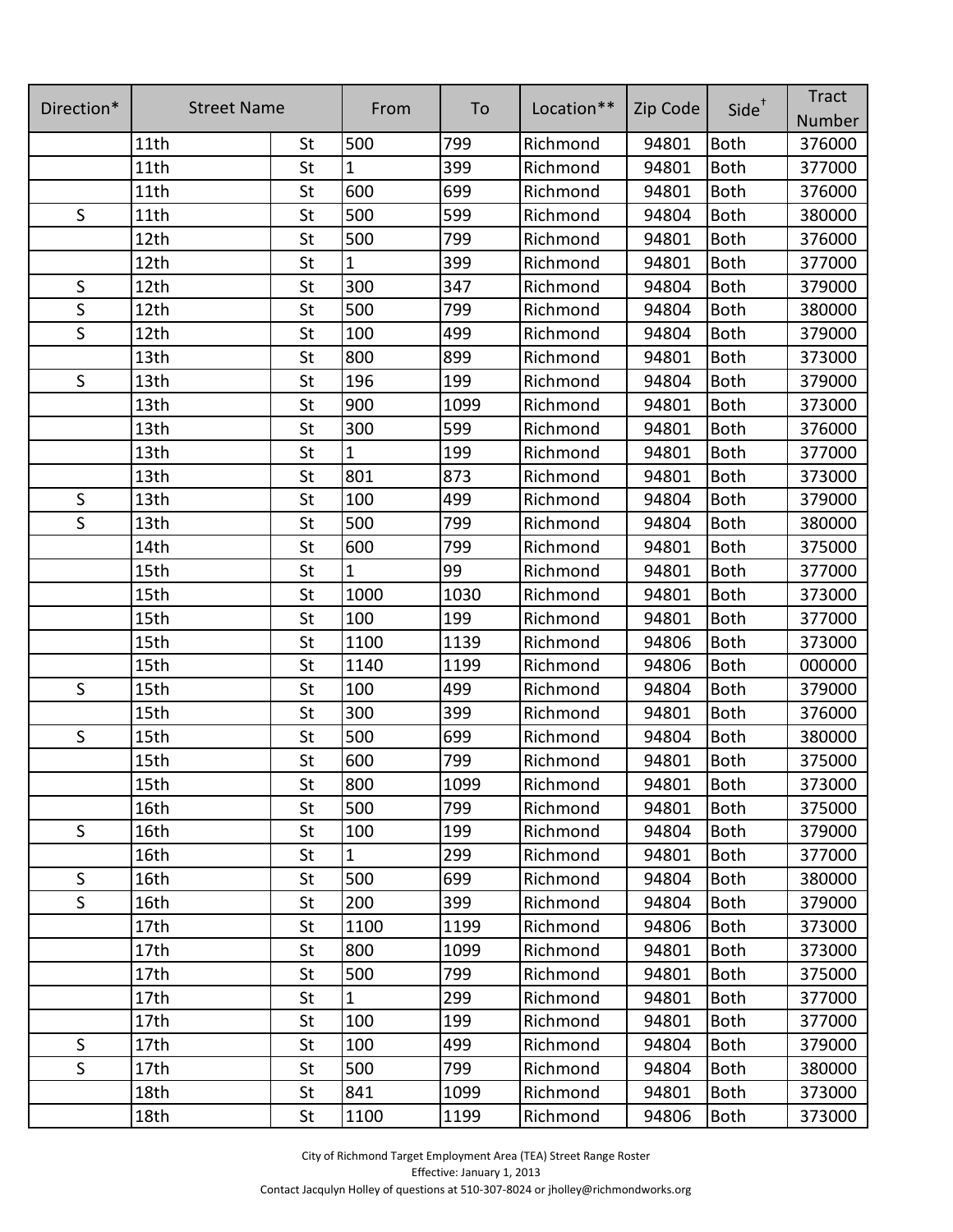| Direction*   | <b>Street Name</b> |    |                |      |            |          | Side <sup>+</sup> | <b>Tract</b> |
|--------------|--------------------|----|----------------|------|------------|----------|-------------------|--------------|
|              |                    |    | From           | To   | Location** | Zip Code |                   | Number       |
|              | 18th               | St | 400            | 799  | Richmond   | 94801    | <b>Both</b>       | 375000       |
|              | 18th               | St | $\mathbf{1}$   | 299  | Richmond   | 94801    | <b>Both</b>       | 377000       |
| $\mathsf{S}$ | 18th               | St | 100            | 499  | Richmond   | 94804    | <b>Both</b>       | 379000       |
| $\mathsf S$  | 18th               | St | 500            | 599  | Richmond   | 94804    | <b>Both</b>       | 380000       |
|              | 19th               | St | 300            | 799  | Richmond   | 94801    | <b>Both</b>       | 375000       |
|              | 19th               | St | 1              | 199  | Richmond   | 94801    | <b>Both</b>       | 377000       |
| $\mathsf S$  | 19th               | St | 100            | 499  | Richmond   | 94804    | <b>Both</b>       | 379000       |
| $\mathsf S$  | 19th               | St | 500            | 899  | Richmond   | 94804    | <b>Both</b>       | 380000       |
|              | 20th               | St | 1100           | 1199 | Richmond   | 94806    | <b>Both</b>       | 000000       |
|              | 20th               | St | 800            | 1099 | Richmond   | 94801    | <b>Both</b>       | 373000       |
|              | 20th               | St | 300            | 799  | Richmond   | 94801    | <b>Both</b>       | 375000       |
|              | 20th               | St | $\mathbf{1}$   | 199  | Richmond   | 94801    | <b>Both</b>       | 377000       |
| S            | 20th               | St | 100            | 499  | Richmond   | 94804    | <b>Both</b>       | 379000       |
|              | 20th               | St | $\overline{2}$ | 8    | Richmond   | 94801    | <b>Both</b>       | 379000       |
| S            | 20th               | St | 500            | 699  | Richmond   | 94804    | <b>Both</b>       | 380000       |
|              | 21st               | St | 600            | 799  | Richmond   | 94801    | <b>Both</b>       | 375000       |
| $\sf S$      | 21st               | St | 500            | 699  | Richmond   | 94804    | <b>Both</b>       | 380000       |
| $\mathsf S$  | 21st               | St | 100            | 499  | Richmond   | 94804    | <b>Both</b>       | 379000       |
|              | 21st               | St | 100            | 299  | Richmond   | 94801    | <b>Both</b>       | 381000       |
|              | 21st               | St | $\mathbf{1}$   | 99   | Richmond   | 94801    | <b>Both</b>       | 377000       |
|              | 22nd               | St | 500            | 599  | Richmond   | 94801    | <b>Both</b>       | 375000       |
|              | 22nd               | St | 100            | 121  | Richmond   | 94801    | <b>Both</b>       | 381000       |
|              | 22nd               | St | 300            | 799  | Richmond   | 94801    | <b>Both</b>       | 375000       |
| $\mathsf S$  | 22nd               | St | 100            | 499  | Richmond   | 94804    | <b>Both</b>       | 379000       |
|              | 22nd               | St | 120            | 299  | Richmond   | 94801    | <b>Both</b>       | 381000       |
| $\mathsf S$  | 22nd               | St | 500            | 699  | Richmond   | 94804    | <b>Both</b>       | 380000       |
|              | 23rd               | St | 901            | 1086 | Richmond   | 94804    | <b>Both</b>       | 373000       |
|              | 23rd               | St | 801            | 843  | Richmond   | 94801    | Both              | 373000       |
|              | 23rd               | St | 964            | 1126 | Richmond   | 94804    | <b>Both</b>       | 372000       |
|              | 23rd               | St | 200            | 798  | Richmond   | 94804    | <b>Both</b>       | 381000       |
|              | 23rd               | St | 629            | 615  | Richmond   | 94801    | <b>Both</b>       | 375000       |
|              | 23rd               | St | 434            | 745  | Richmond   | 94801    | <b>Both</b>       | 375000       |
| $\mathsf S$  | 23rd               | St | $\overline{2}$ | 499  | Richmond   | 94804    | <b>Both</b>       | 379000       |
|              | 23rd               | St | 247            | 299  | Richmond   | 94801    | <b>Both</b>       | 381000       |
|              | 23rd               | St | 952            | 1164 | Richmond   | 94804    | <b>Both</b>       | 372000       |
|              | 23rd               | St | 844            | 1082 | Richmond   | 94804    | <b>Both</b>       | 373000       |
|              | 23rd               | St | 300            | 799  | Richmond   | 94804    | <b>Both</b>       | 375000       |
|              | 24th               | St | 1300           | 1657 | Richmond   | 94806    | <b>Both</b>       | 372000       |
|              | 24th               | St | 851            | 1199 | Richmond   | 94804    | <b>Both</b>       | 372000       |
|              | 24th               | St | 300            | 799  | Richmond   | 94804    | <b>Both</b>       | 374000       |
|              | 24th               | St | 100            | 299  | Richmond   | 94804    | <b>Both</b>       | 381000       |
| $\sf S$      | 24th               | St | 600            | 799  | Richmond   | 94804    | Both              | 380000       |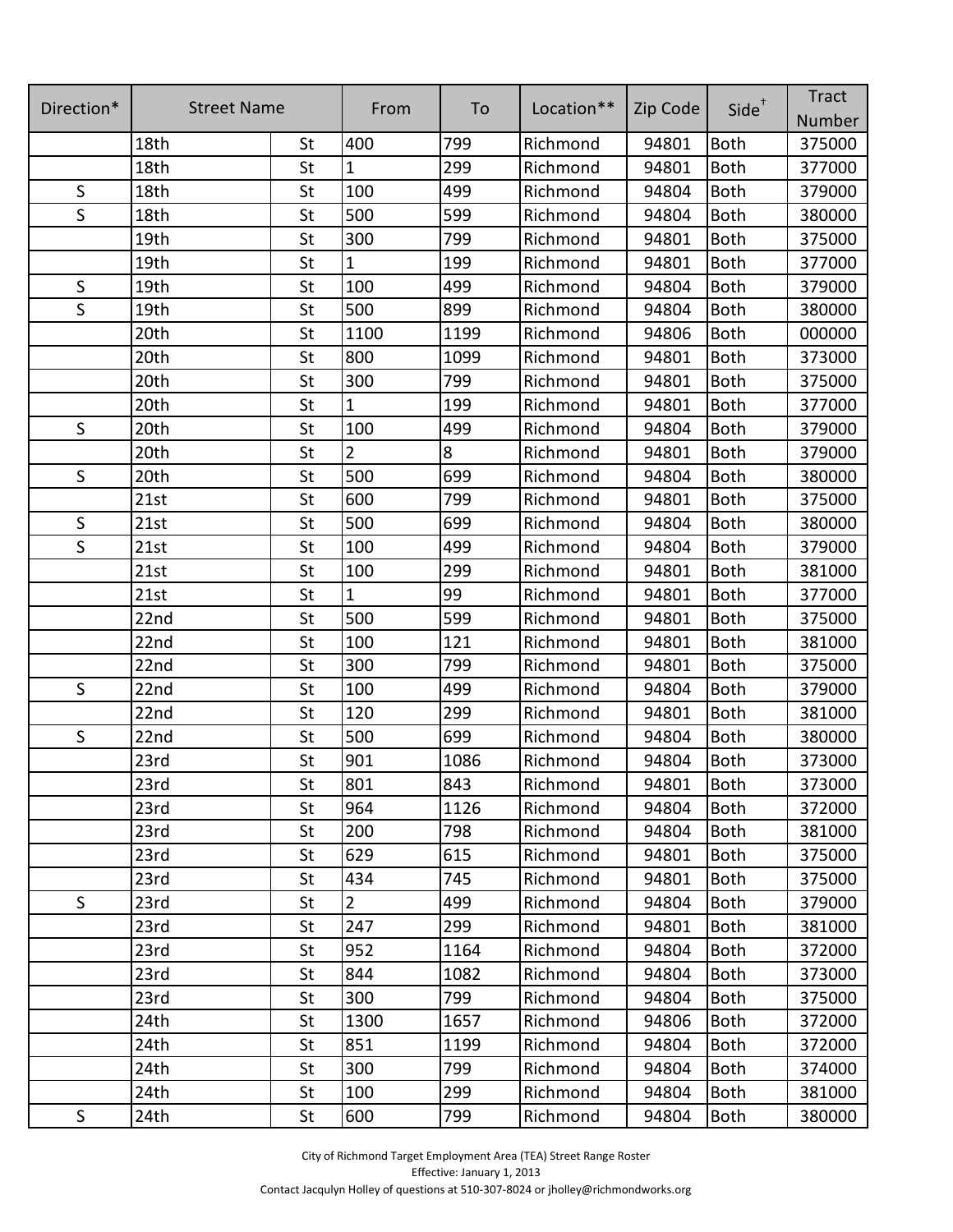| Direction*   | <b>Street Name</b> |           | From        | To   | Location** | Zip Code | Side <sup>+</sup> | <b>Tract</b> |
|--------------|--------------------|-----------|-------------|------|------------|----------|-------------------|--------------|
|              |                    |           |             |      |            |          |                   | Number       |
| S            | 24th               | St        | 200         | 499  | Richmond   | 94804    | <b>Both</b>       | 379000       |
|              | 25th               | St        | 1300        | 1599 | Richmond   | 94806    | <b>Both</b>       | 372000       |
|              | 25th               | St        | 300         | 799  | Richmond   | 94804    | <b>Both</b>       | 374000       |
| $\sf S$      | 25th               | St        | 200         | 499  | Richmond   | 94804    | <b>Both</b>       | 379000       |
| $\mathsf S$  | 25th               | St        | 900         | 999  | Richmond   | 94804    | <b>Both</b>       | 380000       |
|              | 25th               | St        | 100         | 299  | Richmond   | 94804    | <b>Both</b>       | 381000       |
|              | 26th               | St        | 1300        | 1661 | Richmond   | 94806    | <b>Both</b>       | 372000       |
|              | 26th               | St        | 800         | 1199 | Richmond   | 94804    | <b>Both</b>       | 372000       |
|              | 26th               | St        | 500         | 799  | Richmond   | 94804    | <b>Both</b>       | 374000       |
| S            | 26th               | St        | 300         | 499  | Richmond   | 94804    | <b>Both</b>       | 379000       |
| $\sf S$      | 26th               | St        | 500         | 798  | Richmond   | 94804    | <b>Both</b>       | 380000       |
|              | 26th               | St        | 200         | 299  | Richmond   | 94804    | <b>Both</b>       | 381000       |
|              | 27th               | St        | 1500        | 1599 | Richmond   | 94806    | <b>Both</b>       | 372000       |
|              | 27th               | St        | 300         | 699  | Richmond   | 94804    | <b>Both</b>       | 374000       |
| $\sf S$      | 27th               | St        | 315         | 499  | Richmond   | 94804    | <b>Both</b>       | 379000       |
| S            | 27th               | St        | 1000        | 1698 | Richmond   | 94804    | <b>Both</b>       | 380000       |
| $\mathsf S$  | 27th               | St        | 100         | 299  | Richmond   | 94804    | <b>Both</b>       | 381000       |
|              | 28th               | St        | 800         | 1299 | Richmond   | 94804    | <b>Both</b>       | 372000       |
|              | 28th               | St        | 300         | 799  | Richmond   | 94804    | <b>Both</b>       | 374000       |
| $\mathsf{S}$ | 28th               | St        | 300         | 499  | Richmond   | 94804    | <b>Both</b>       | 379000       |
| $\mathsf{S}$ | 28th               | St        | 500         | 799  | Richmond   | 94804    | <b>Both</b>       | 380000       |
|              | 28th               | St        | 200         | 299  | Richmond   | 94804    | <b>Both</b>       | 381000       |
|              | 29th               | St        | 800         | 1299 | Richmond   | 94804    | <b>Both</b>       | 372000       |
|              | 29th               | St        | 300         | 699  | Richmond   | 94804    | <b>Both</b>       | 374000       |
| S            | 29th               | St        | 317         | 442  | Richmond   | 94804    | <b>Both</b>       | 379000       |
| $\mathsf S$  | 29th               | St        | 500         | 798  | Richmond   | 94804    | <b>Both</b>       | 380000       |
|              | 29th               | St        | $\mathbf 1$ | 199  | Richmond   | 94804    | <b>Both</b>       | 381000       |
| S            | 29th               | St        | 100         | 198  | Richmond   | 94804    | Both              | 381000       |
|              | 30th               | St        | 800         | 999  | Richmond   | 94804    | <b>Both</b>       | 372000       |
|              | 30th               | St        | 300         | 799  | Richmond   | 94804    | <b>Both</b>       | 374000       |
| S            | 30th               | St        | 500         | 699  | Richmond   | 94804    | <b>Both</b>       | 380000       |
|              | 31st               | St        | 800         | 999  | Richmond   | 94804    | <b>Both</b>       | 372000       |
|              | 31st               | St        | 300         | 799  | Richmond   | 94804    | <b>Both</b>       | 374000       |
| S            | 31st               | St        | 500         | 699  | Richmond   | 94804    | <b>Both</b>       | 380000       |
| S            | 31st               | St        | 100         | 199  | Richmond   | 94804    | <b>Both</b>       | 381000       |
|              | 32nd               | St        | 300         | 799  | Richmond   | 94804    | <b>Both</b>       | 374000       |
|              | 32nd               | St        | 800         | 1299 | Richmond   | 94804    | <b>Both</b>       | 372000       |
| S            | 32nd               | St        | 600         | 799  | Richmond   | 94804    | <b>Both</b>       | 380000       |
| S            | 32nd               | <b>St</b> | 1200        | 1299 | Richmond   | 94804    | <b>Both</b>       | 380000       |
|              | 33rd               | St        | 800         | 999  | Richmond   | 94804    | <b>Both</b>       | 372000       |
|              | 33rd               | St        | 200         | 799  | Richmond   | 94804    | <b>Both</b>       | 374000       |
|              | 33rd               | St        | $\mathbf 1$ | 199  | Richmond   | 94804    | <b>Both</b>       | 381000       |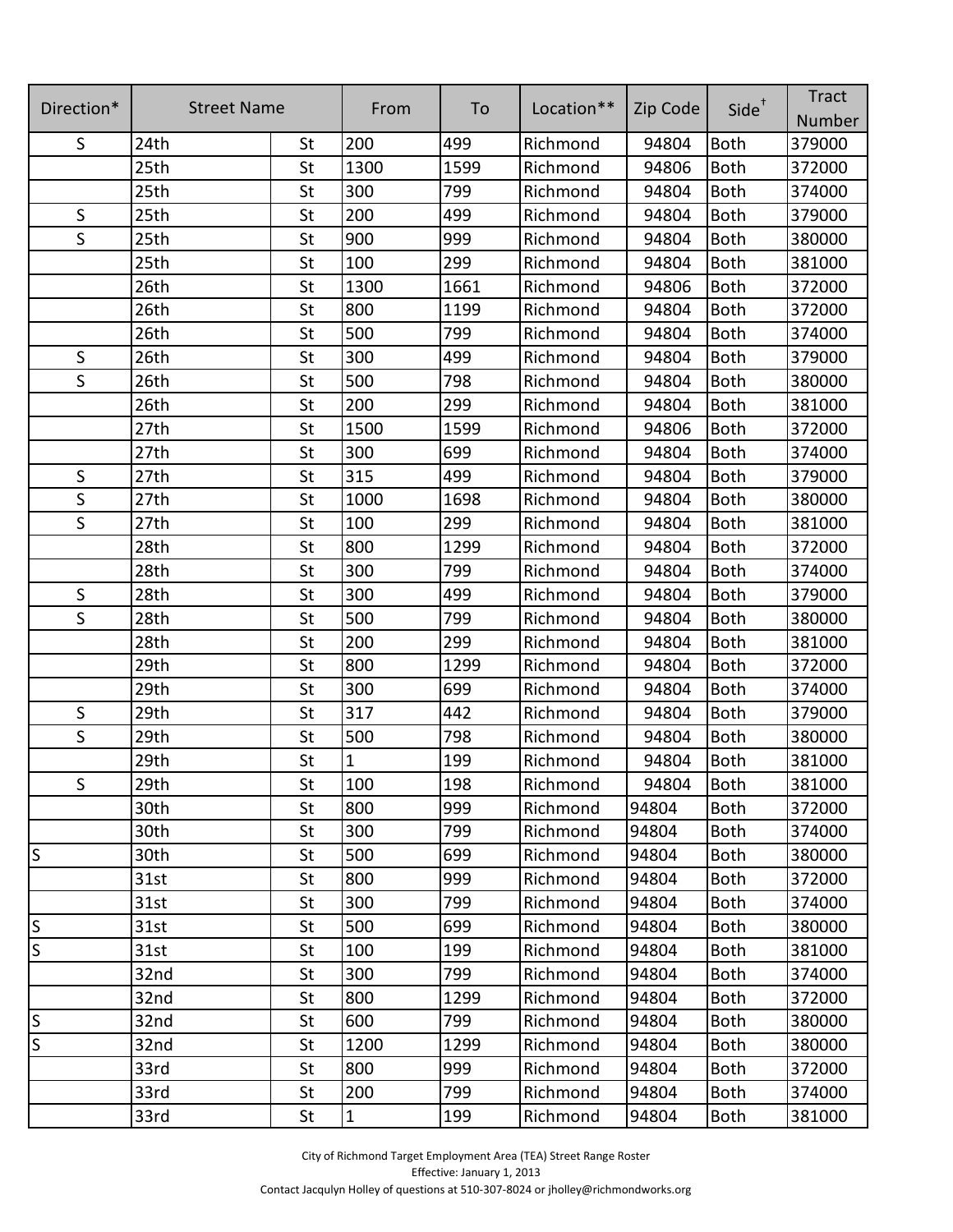| Direction*              | <b>Street Name</b> |           | From           | To   | Location** | Zip Code | $Side^{\dagger}$ | <b>Tract</b><br><b>Number</b> |
|-------------------------|--------------------|-----------|----------------|------|------------|----------|------------------|-------------------------------|
| $\vert$ S               | 33rd               | <b>St</b> | 500            | 799  | Richmond   | 94804    | <b>Both</b>      | 380000                        |
| $\overline{\mathsf{S}}$ | 33rd               | <b>St</b> | $\mathbf{1}$   | 299  | Richmond   | 94804    | <b>Both</b>      | 381000                        |
|                         | 34th               | St        | 800            | 1299 | Richmond   | 94804    | <b>Both</b>      | 372000                        |
| S                       | 34th               | St        | 700            | 1199 | Richmond   | 94804    | <b>Both</b>      | 372000                        |
|                         | 34th               | St        | 300            | 799  | Richmond   | 94804    | <b>Both</b>      | 374000                        |
| <sub>S</sub>            | 34th               | St        | 300            | 699  | Richmond   | 94805    | <b>Both</b>      | 374000                        |
|                         | 35th               | St        | 300            | 799  | Richmond   | 94805    | <b>Both</b>      | 371000                        |
|                         | 35th               | St        | 800            | 999  | Richmond   | 94805    | <b>Both</b>      | 372000                        |
|                         | 35th               | St        | 100            | 299  | Richmond   | 94804    | <b>Both</b>      | 381000                        |
| <sub>S</sub>            | 35th               | St        | 100            | 499  | Richmond   | 94804    | <b>Both</b>      | 381000                        |
|                         | 36th               | St        | 300            | 799  | Richmond   | 94805    | <b>Both</b>      | 371000                        |
|                         | 36th               | <b>St</b> | 800            | 1199 | Richmond   | 94804    | <b>Both</b>      | 372000                        |
| S                       | 36th               | St        | 300            | 499  | Richmond   | 94804    | <b>Both</b>      | 381000                        |
|                         | 37th               | St        | 300            | 701  | Richmond   | 94805    | <b>Both</b>      | 371000                        |
|                         | 37th               | St        | 702            | 999  | Richmond   | 94805    | <b>Both</b>      | 372000                        |
|                         | 37th               | St        | $\overline{2}$ | 299  | Richmond   | 94805    | <b>Both</b>      | 381000                        |
| S                       | 37th               | St        | $\mathbf 1$    | 499  | Richmond   | 94804    | <b>Both</b>      | 381000                        |
| $\overline{\mathsf{S}}$ | 37th               | St        | 500            | 799  | Richmond   | 94804    | <b>Both</b>      | 382000                        |
|                         | 38th               | St        | 100            | 799  | Richmond   | 94805    | <b>Both</b>      | 371000                        |
|                         | 38th               | St        | 800            | 899  | Richmond   | 94805    | <b>Both</b>      | 372000                        |
| $\mathsf{S}$            | 38th               | St        | 300            | 499  | Richmond   | 94804    | <b>Both</b>      | 381000                        |
|                         | 39th               | St        | 200            | 498  | Richmond   | 94804    | <b>Both</b>      | 381000                        |
| $\mathsf S$             | 39th               | St        | 98             | 499  | Richmond   | 94804    | <b>Both</b>      | 381000                        |
|                         | 39th               | St        | 500            | 799  | Richmond   | 94804    | <b>Both</b>      | 382000                        |
|                         | 40th               | St        | 300            | 799  | Richmond   | 94805    | <b>Both</b>      | 371000                        |
| S                       | 40th               | St        | 700            | 799  | Richmond   | 94804    | <b>Both</b>      | 382000                        |
|                         | 41st               | St        | 201            | 699  | Richmond   | 94805    | <b>Both</b>      | 371000                        |
|                         | 41st               | St        | 100            | 200  | Richmond   | 94804    | <b>Both</b>      | 381000                        |
| $\overline{\mathsf{S}}$ | 41st               | St        | 100            | 499  | Richmond   | 94804    | <b>Both</b>      | 381000                        |
| $\overline{\mathsf{S}}$ | 41st               | St        | 700            | 899  | Richmond   | 94804    | <b>Both</b>      | 382000                        |
|                         | 42nd               | St        | 298            | 699  | Richmond   | 94805    | <b>Both</b>      | 371000                        |
| ls.                     | 42nd               | St        | 100            | 399  | Richmond   | 94804    | <b>Both</b>      | 381000                        |
|                         | 43rd               | St        | 300            | 699  | Richmond   | 94805    | <b>Both</b>      | 371000                        |
| $\overline{\mathsf{S}}$ | 43rd               | St        | 200            | 299  | Richmond   | 94804    | <b>Both</b>      | 381000                        |
| ا م                     | 43rd               | St        | 801            | 999  | Richmond   | 94804    | <b>Both</b>      | 382000                        |
|                         | 44th               | St        | 300            | 599  | Richmond   | 94805    | <b>Both</b>      | 371000                        |
| $\vert$ S               | 44th               | St        | 200            | 299  | Richmond   | 94804    | <b>Both</b>      | 381000                        |
|                         | 45th               | St        | 300            | 399  | Richmond   | 94805    | <b>Both</b>      | 371000                        |
| S                       | 45th               | St        | $\mathbf{1}$   | 499  | Richmond   | 94804    | <b>Both</b>      | 381000                        |
| $\overline{\mathsf{S}}$ | 45th               | St        | 500            | 999  | Richmond   | 94804    | <b>Both</b>      | 382000                        |
|                         | 46th               | St        | 400            | 499  | Richmond   | 94805    | <b>Both</b>      | 370000                        |
| $\overline{\mathsf{S}}$ | 46th               | St        | 200            | 299  | Richmond   | 94804    | <b>Both</b>      | 381000                        |
| $\overline{\mathsf{S}}$ | 46th               | <b>St</b> | 800            | 999  | Richmond   | 94804    | <b>Both</b>      | 382000                        |

City of Richmond Target Employment Area (TEA) Street Range Roster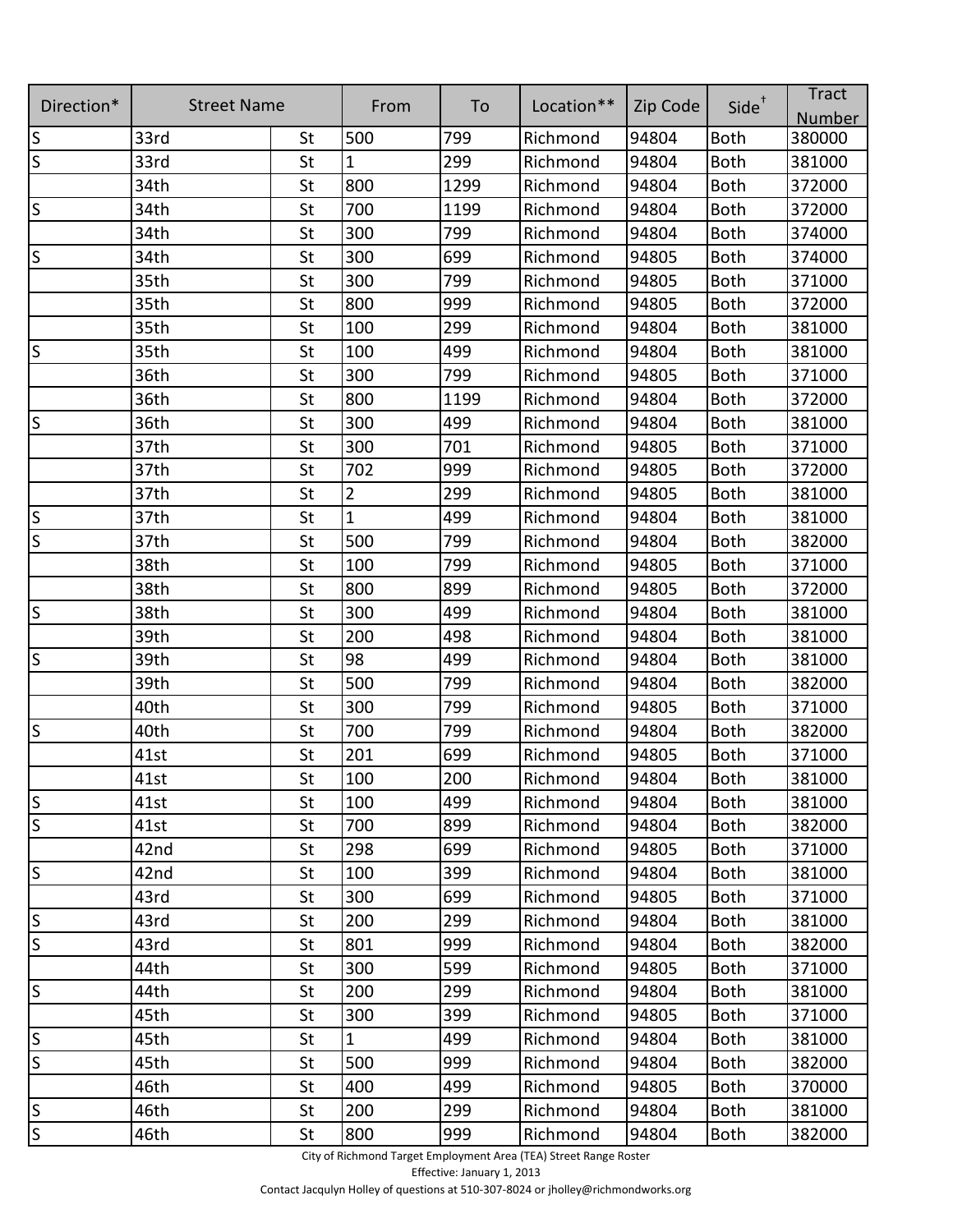| Direction*              | <b>Street Name</b> |                | From           | To   | Location** | Zip Code | Side <sup>+</sup> | <b>Tract</b><br>Number |
|-------------------------|--------------------|----------------|----------------|------|------------|----------|-------------------|------------------------|
| S                       | 46th               | St             | 1200           | 1399 | Richmond   | 94804    | <b>Both</b>       | 380000                 |
| S                       | 47th               | St             | 1200           | 1347 | Richmond   | 94804    | <b>Both</b>       | 380000                 |
| S                       | 47th               | St             | $\mathbf{1}$   | 399  | Richmond   | 94804    | <b>Both</b>       | 381000                 |
| S                       | 47th               | <b>St</b>      | 500            | 1099 | Richmond   | 94804    | <b>Both</b>       | 382000                 |
| $\overline{\mathsf{S}}$ | 48th               | St             | 1200           | 1498 | Richmond   | 94804    | <b>Both</b>       | 380000                 |
| S                       | 49th               | <b>St</b>      | 1300           | 1499 | Richmond   | 94804    | <b>Both</b>       | 380000                 |
| S                       | 49th               | <b>St</b>      | 300            | 499  | Richmond   | 94804    | <b>Both</b>       | 381000                 |
| S                       | 49th               | <b>St</b>      | 500            | 899  | Richmond   | 94804    | <b>Both</b>       | 382000                 |
| S                       | 50th               | St             | 1300           | 1499 | Richmond   | 94804    | <b>Both</b>       | 380000                 |
| S                       | 50th               | St             | 300            | 499  | Richmond   | 94804    | <b>Both</b>       | 381000                 |
| S                       | 50th               | St             | 500            | 599  | Richmond   | 94804    | <b>Both</b>       | 382000                 |
| S                       | 51st               | St             | 1301           | 1499 | Richmond   | 94804    | <b>Both</b>       | 380000                 |
| S                       | 52nd               | St             | 600            | 799  | Richmond   | 94804    | <b>Both</b>       | 382000                 |
| S                       | 54th               | St             | 1200           | 1299 | Richmond   | 94804    | <b>Both</b>       | 382000                 |
| S                       | 55th               | St             | 1000           | 1599 | Richmond   | 94804    | <b>Both</b>       | 382000                 |
|                         | А                  | St             | 400            | 698  | Richmond   | 94801    | <b>Both</b>       | 376000                 |
|                         | Aberdeen           | Way            | 2300           | 2499 | Richmond   | 94806    | <b>Both</b>       | 367100                 |
|                         | Acacia             | Ave            | 700            | 799  | Richmond   | 94801    | <b>Both</b>       | 376000                 |
|                         | Ace                | <b>Ct</b>      | 5400           | 5499 | Richmond   | 94806    | <b>Both</b>       | 392200                 |
|                         | Ahern              | Ct             | 3300           | 3399 | Richmond   | 94803    | <b>Both</b>       | 360101                 |
|                         | Alameda            | Ave            | 5501           | 5966 | Richmond   | 94804    | <b>Both</b>       | 383000                 |
|                         | Alamo              | Ave            | $\overline{7}$ | 899  | Richmond   | 94801    | <b>Both</b>       | 365002                 |
|                         | Allison            | Ln             | 5401           | 5499 | Richmond   | 94803    | <b>Both</b>       | 361000                 |
|                         | Alta Mira          | Dr             | 2900           | 3199 | Richmond   | 94806    | <b>Both</b>       | 367100                 |
|                         | Alvarado           | St             | 100            | 299  | Richmond   | 94801    | <b>Both</b>       | 378000                 |
|                         | Amador             | St             | 600            | 999  | Richmond   | 94805    | <b>Both</b>       | 370000                 |
|                         | Amador             | St             | 1000           | 1099 | Richmond   | 94805    | <b>Both</b>       | 369002                 |
|                         | Amstan             | Ln             | 1100           | 1149 | Richmond   | 94801    | Both              | 378000                 |
|                         | Andrade            | Ave            | 2300           | 3699 | Richmond   | 94804    | <b>Both</b>       | 372000                 |
|                         | Angels Bay         | Ct             | 201            | 299  | Richmond   | 94801    | <b>Both</b>       | 378000                 |
|                         | Annapolis          | Ave            | 3200           | 3299 | Richmond   | 94806    | <b>Both</b>       | 367200                 |
|                         | Apple Pie          | <b>Ct</b>      | <b>ALL</b>     |      | Richmond   | 94806    | <b>Both</b>       | 365003                 |
|                         | Arizona            | Ave            | 200            | 399  | Richmond   | 94801    | <b>Both</b>       | 378000                 |
| N                       | Arlington          | <b>Blvd</b>    | 6253           | 6299 | Richmond   | 94806    | <b>Both</b>       | 369002                 |
|                         | Arno               | Ct             | 4700           | 4799 | Richmond   | 94804    | <b>Both</b>       | 382000                 |
|                         | Arrowhead          | C <sub>t</sub> | 1100           | 1199 | Richmond   | 94806    | <b>Both</b>       | 392200                 |
|                         | Ascot              | C <sub>t</sub> | 3100           | 3199 | Richmond   | 94806    | <b>Both</b>       | 367100                 |
|                         | Atlas              | Rd             | 1601           | 2999 | Richmond   | 94806    | <b>Both</b>       | 392200                 |
|                         | Auto               | Plz            | 3200           | 3299 | Richmond   | 94806    | <b>Both</b>       | 365003                 |
|                         | <b>Avalon Bay</b>  | C <sub>t</sub> | 300            | 399  | Richmond   | 94801    | <b>Both</b>       | 378000                 |
|                         | Avocet             | Way            | <b>ALL</b>     |      | Richmond   | 94804    | <b>Both</b>       | 380000                 |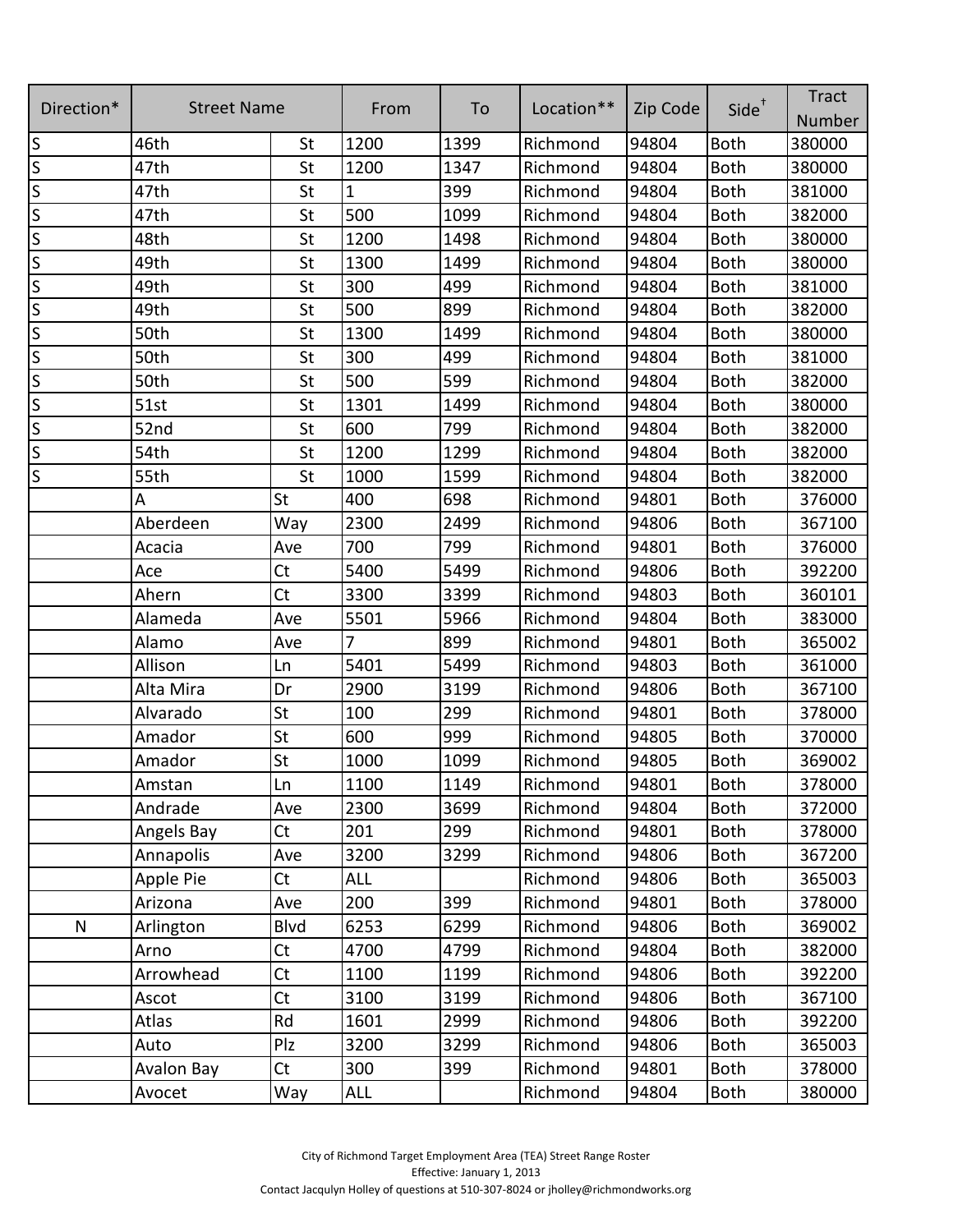|            |                    |           |              |      |            |          |                   | <b>Tract</b> |
|------------|--------------------|-----------|--------------|------|------------|----------|-------------------|--------------|
| Direction* | <b>Street Name</b> |           | From         | To   | Location** | Zip Code | Side <sup>+</sup> | Number       |
|            | B                  | St        | 400          | 599  | Richmond   | 94801    | <b>Both</b>       | 376000       |
|            | <b>Banks</b>       | Dr        | 500          | 899  | Richmond   | 94806    | <b>Both</b>       | 392200       |
|            | Barkley            | Dr        | 2900         | 3099 | Richmond   | 94806    | <b>Both</b>       | 367100       |
|            | <b>Barnard</b>     | St        | 2626         | 2899 | Richmond   | 94806    | <b>Both</b>       | 367100       |
|            | <b>Barnard</b>     | St        | 2626         | 2699 | Richmond   | 94806    | <b>Both</b>       | 367200       |
|            | <b>Barranca</b>    | St        | 3600         | 3699 | Richmond   | 94803    | <b>Both</b>       | 363000       |
|            | <b>Barranca</b>    | St        | 4134         | 4199 | Richmond   | 94803    | <b>Both</b>       | 369002       |
|            | <b>Barrett</b>     | Ave       | 1            | 1553 | Richmond   | 94801    | <b>Both</b>       | 376000       |
|            | <b>Barrett</b>     | Ave       | 2300         | 3399 | Richmond   | 94804    | <b>Both</b>       | 374000       |
|            | <b>Barrett</b>     | Ave       | 3400         | 4399 | Richmond   | 94805    | <b>Both</b>       | 371000       |
|            | <b>Barrett</b>     | Ave       | 5117         | 5199 | Richmond   | 94805    | <b>Both</b>       | 370000       |
|            | <b>Barrett</b>     | Ave       | 1555         | 2298 | Richmond   | 94801    | <b>Both</b>       | 375000       |
| W          | <b>Barrett</b>     | Ave       | 1            | 199  | Richmond   | 94801    | <b>Both</b>       | 376000       |
|            | <b>Barrett</b>     | Ave       | 5001         | 5099 | Richmond   | 94805    | <b>Both</b>       | 370000       |
|            | <b>Barrett</b>     | Ave       | 4500         | 5299 | Richmond   | 94805    | <b>Both</b>       | 370000       |
|            | <b>Barth</b>       | Ave       | 1500         | 1599 | Richmond   | 94806    | <b>Both</b>       | 369002       |
|            | <b>Bay Harbor</b>  | Ct        |              | 99   | Richmond   | 94804    | <b>Both</b>       | 380000       |
|            | Bayfront           | Dr        | 2600         | 2699 | Richmond   | 94804    | <b>Both</b>       | 380000       |
|            | Bayside            | Ct        | 1            | 299  | Richmond   | 94804    | <b>Both</b>       | 380000       |
|            | Bayview            | Ave       | 5500         | 6099 | Richmond   | 94804    | Both              | 383000       |
|            | Bayview            | Ave       | 4701         | 5498 | Richmond   | 94804    | <b>Both</b>       | 382000       |
|            | Baywood            | Dr        | 6200         | 6299 | Richmond   | 94803    | <b>Both</b>       | 361000       |
|            | Baywood            | Dr        | 6200         | 6299 | Richmond   | 94803    | <b>Both</b>       | 361000       |
|            | Baywood            | Way       | 2500         | 2599 | Richmond   | 94804    | <b>Both</b>       | 380000       |
|            | <b>Beach Head</b>  | Ct        | 2600         | 2699 | Richmond   | 94804    | <b>Both</b>       | 380000       |
|            | Beach Head         | Way       | 2500         | 2799 | Richmond   | 94804    | <b>Both</b>       | 380000       |
|            | <b>Beck</b>        | St        | 300          | 399  | Richmond   | 94804    | <b>Both</b>       | 381000       |
|            | <b>Belfast</b>     | Way       | 3000         | 3041 | Richmond   | 94806    | <b>Both</b>       | 367100       |
|            | Bell               | Way       | 4301         | 4599 | Richmond   | 94806    | <b>Both</b>       | 392200       |
|            | Bell               | Ave       | 4100         | 4499 | Richmond   | 94804    | <b>Both</b>       | 382000       |
|            | Bell               | <b>Ct</b> | 4500         | 4599 | Richmond   | 94804    | <b>Both</b>       | 382000       |
|            | Belmont            | Ave       | 3200         | 3223 | Richmond   | 94530    | <b>Both</b>       | 383000       |
|            | Belvedere          | Ave       | $\mathbf{1}$ | 99   | Richmond   | 94801    | <b>Both</b>       | 378000       |
|            | Benjamin           | Dr        | 3100         | 3298 | Richmond   | 94806    | <b>Both</b>       | 367100       |
|            | <b>Berk</b>        | Ave       | 500          | 699  | Richmond   | 94804    | <b>Both</b>       | 382000       |
|            | <b>Berk</b>        | PI        | 100          | 299  | Richmond   | 94804    | <b>Both</b>       | 382000       |
|            | <b>Berk</b>        | Ave       | 4100         | 4899 | Richmond   | 94804    | <b>Both</b>       | 382000       |
|            | <b>Birdie</b>      | <b>Ct</b> | 5300         | 5399 | Richmond   | 94806    | <b>Both</b>       | 392200       |
|            | Birmingham         | Dr        | 2900         | 3199 | Richmond   | 94806    | <b>Both</b>       | 367100       |
|            | Bishop             | Aly       | 100          | 299  | Richmond   | 94801    | <b>Both</b>       | 378000       |
|            | Bishop             | Ave       | 100          | 299  | Richmond   | 94801    | Both              | 378000       |
|            | <b>Bissell</b>     | Ave       | 2301         | 2399 | Richmond   | 94804    | Both              | 381000       |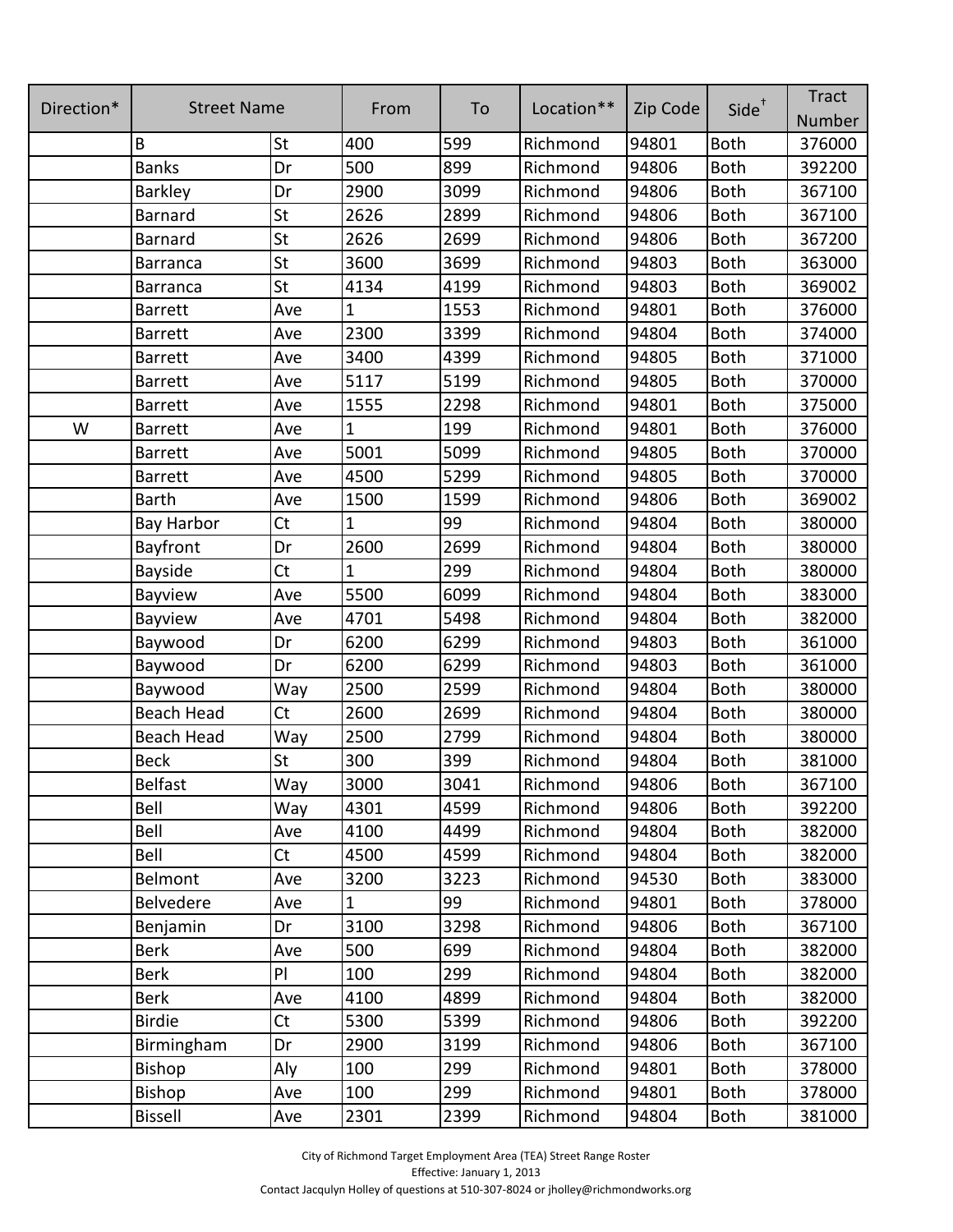| Direction* | <b>Street Name</b>    |           | From         | To   | Location** | Zip Code | Side <sup>+</sup> | <b>Tract</b><br>Number |
|------------|-----------------------|-----------|--------------|------|------------|----------|-------------------|------------------------|
|            | <b>Bissell</b>        | Ave       | 100          | 1999 | Richmond   | 94801    | <b>Both</b>       | 377000                 |
|            | <b>Bissell</b>        | Ave       | 3701         | 4098 | Richmond   | 94805    | <b>Both</b>       | 381000                 |
|            | <b>Bissell</b>        | Ct        | 800          | 899  | Richmond   | 94801    | <b>Both</b>       | 377000                 |
|            | <b>Bissell</b>        | Ave       | 2200         | 2299 | Richmond   | 94801    | <b>Both</b>       | 381000                 |
| W          | <b>Bissell</b>        | Ave       | $\mathbf{1}$ | 299  | Richmond   | 94801    | <b>Both</b>       | 377000                 |
|            | <b>Black Feather</b>  | Dr        | 3600         | 3799 | Richmond   | 94803    | <b>Both</b>       | 360101                 |
|            | <b>Blume</b>          | Dr        | 3000         | 3499 | Richmond   | 94806    | <b>Both</b>       | 365003                 |
|            | <b>Bonds</b>          | Ln        | 2900         | 2999 | Richmond   | 94804    | <b>Both</b>       | 380000                 |
|            | <b>Bonita</b>         | Rd        | 1400         | 1499 | Richmond   | 94806    | <b>Both</b>       | 369002                 |
|            | <b>Bonita</b>         | Rd        | 1600         | 1799 | Richmond   | 94805    | <b>Both</b>       | 369002                 |
|            | <b>Bonita</b>         | <b>Ct</b> | 6300         | 6399 | Richmond   | 94806    | <b>Both</b>       | 361000                 |
|            | <b>Bonita</b>         | Rd        | 1500         | 1599 | Richmond   | 94806    | <b>Both</b>       | 361000                 |
|            | Bonneville            | <b>Ct</b> | 1156         | 1177 | Richmond   | 94806    | <b>Both</b>       | 392200                 |
|            | <b>Bosey</b>          | Ct        | 5400         | 5408 | Richmond   | 94806    | <b>Both</b>       | 392200                 |
|            | <b>Boulders</b>       | Ct        | 3100         | 3198 | Richmond   | 94806    | <b>Both</b>       | 365003                 |
|            | Boyd                  | Ave       | 701          | 799  | Richmond   | 94805    | <b>Both</b>       | 371000                 |
|            | <b>Bradford</b>       | Dr        | 501          | 899  | Richmond   | 94806    | <b>Both</b>       | 392200                 |
|            | Branchwood            | Ct        | 2400         | 2499 | Richmond   | 94806    | <b>Both</b>       | 365003                 |
|            | <b>Breakers</b>       | Blvd      | $\mathbf{1}$ | 99   | Richmond   | 94804    | <b>Both</b>       | 380000                 |
|            | Brickyard             | Way       | 1200         | 1200 | Richmond   | 94801    | <b>Both</b>       | 378000                 |
|            | <b>Brickyard Cove</b> | Rd        | 300          | 399  | Richmond   | 94801    | <b>Both</b>       | 378000                 |
|            | <b>Brickyard Cove</b> | Rd        | 1127         | 1299 | Richmond   | 94801    | <b>Both</b>       | 378000                 |
|            | <b>Brickyard Cove</b> | Ln        | 1200         | 1299 | Richmond   | 94801    | <b>Both</b>       | 378000                 |
|            | <b>Bridge View</b>    | Ct        | 500          | 599  | Richmond   | 94801    | <b>Both</b>       | 378000                 |
|            | <b>Bristlecone</b>    | Dr        | 2200         | 2299 | Richmond   | 94803    | <b>Both</b>       | 361000                 |
|            | <b>Bristlecone</b>    | Dr        | 2200         | 2262 | Richmond   | 94803    | <b>Both</b>       | 361000                 |
|            | <b>Bristol</b>        | <b>Ct</b> | 3100         | 3199 | Richmond   | 94806    | <b>Both</b>       | 367100                 |
|            | <b>Broadwalk</b>      | PI        | $\mathbf{1}$ | 99   | Richmond   | 94806    | <b>Both</b>       | 365003                 |
|            | Broadway              |           | $\mathbf{1}$ | 299  | Richmond   | 94804    | <b>Both</b>       | 381000                 |
|            | <b>Brooks</b>         | Ave       | 2300         | 2399 | Richmond   | 94804    | <b>Both</b>       | 374000                 |
|            | <b>Brookside</b>      | Dr        | 701          | 999  | Richmond   | 94801    | <b>Both</b>       | 365002                 |
|            | <b>Buena Vista</b>    | Ave       | $\mathbf{1}$ | 399  | Richmond   | 94801    | <b>Both</b>       | 378000                 |
|            | <b>Bunker</b>         | Ct        | 5400         | 5499 | Richmond   | 94806    | <b>Both</b>       | 392200                 |
|            | <b>Burbeck</b>        | Ave       | 1300         | 2299 | Richmond   | 94801    | <b>Both</b>       | 375000                 |
|            | Burlingame            | Ave       | 5100         | 6299 | Richmond   | 94804    | <b>Both</b>       | 383000                 |
|            | <b>Bush</b>           | Ave       | 2320         | 2799 | Richmond   | 94806    | <b>Both</b>       | 372000                 |
|            | <b>Butera</b>         | PI        | 5250         | 5253 | Richmond   | 94803    | <b>Both</b>       | 360101                 |
|            | <b>Butte</b>          | St        | 1600         | 1899 | Richmond   | 94804    | <b>Both</b>       | 383000                 |
|            | С                     | St        | 400          | 499  | Richmond   | 94801    | <b>Both</b>       | 376000                 |
|            | Cabana                | <b>Ct</b> | 110          | 120  | Richmond   | 94806    | <b>Both</b>       | 365003                 |
|            | Caddie                | Ct        | 5100         | 5199 | Richmond   | 94806    | <b>Both</b>       | 392200                 |
|            | Camerena              | St        | 5000         | 5099 | Richmond   | 94803    | <b>Both</b>       | 360101                 |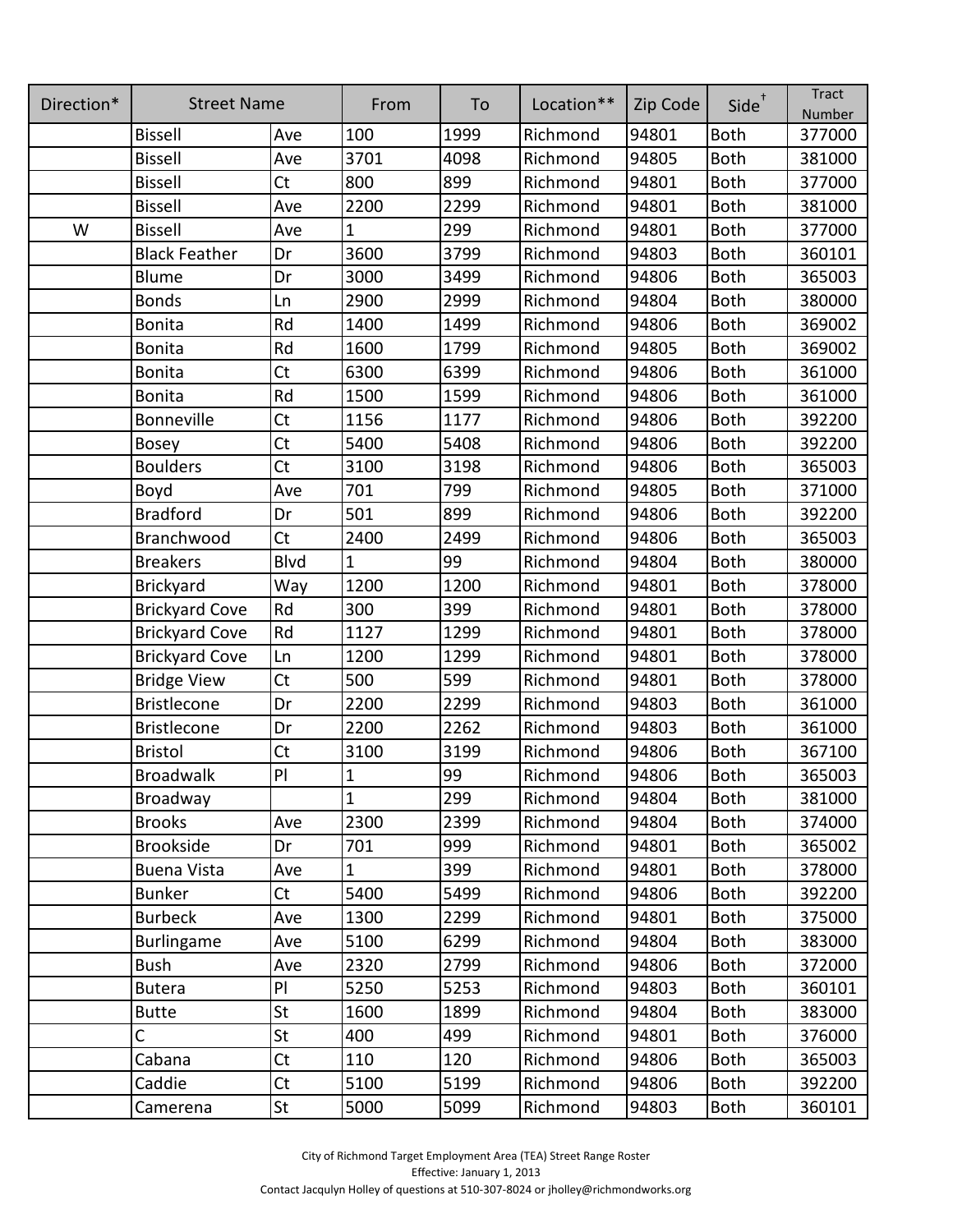| Direction*   | <b>Street Name</b> |             | From           | To   | Location** | Zip Code | $Side^{\dagger}$ | <b>Tract</b><br>Number |
|--------------|--------------------|-------------|----------------|------|------------|----------|------------------|------------------------|
|              | Campbell           | St          | 1100           | 1199 | Richmond   | 94804    | <b>Both</b>      | 382000                 |
|              | Canal              | <b>Blvd</b> | 201            | 1399 | Richmond   | 94804    | <b>Both</b>      | 378000                 |
|              | Canary             | Ln          | $\mathbf{1}$   | 99   | Richmond   | 94803    | <b>Both</b>      | 361000                 |
|              | Canterbury         | Dr          | 2800           | 3099 | Richmond   | 94806    | <b>Both</b>      | 367100                 |
|              | Canyon             | Rd          | 4737           | 4799 | Richmond   | 94803    | <b>Both</b>      | 361000                 |
|              | Canyon             | Dr          | 4737           | 4770 | Richmond   | 94803    | <b>Both</b>      | 361000                 |
|              | Canyon Creek       | Dr          | 1000           | 1009 | Richmond   | 94803    | <b>Both</b>      | 361000                 |
|              | Canyon Oaks        | Dr          | 1000           | 1041 | Richmond   | 94803    | <b>Both</b>      | 361000                 |
|              | Canyon Oaks        | Ave         | 1034           | 1099 | Richmond   | 94803    | <b>Both</b>      | 361000                 |
|              | Capitol Hill       | Ave         | 5812           | 5881 | Richmond   | 94806    | <b>Both</b>      | 369002                 |
|              | Capitol Hill       | <b>Ct</b>   | 5883           | 5999 | Richmond   | 94806    | <b>Both</b>      | 369002                 |
|              | Cardiff            | Ave         | 2700           | 2799 | Richmond   | 94806    | <b>Both</b>      | 367100                 |
|              | Carl               | Ave         | 5300           | 5799 | Richmond   | 94804    | <b>Both</b>      | 382000                 |
|              | Carlos             | <b>Blvd</b> | 5500           | 5833 | Richmond   | 94530    | <b>Both</b>      | 383000                 |
|              | Carlson            | Blvd        | 500            | 1529 | Richmond   | 94804    | <b>Both</b>      | 382000                 |
|              | Carlson            | <b>Blvd</b> | $\overline{2}$ | 499  | Richmond   | 94804    | <b>Both</b>      | 381000                 |
|              | Carlson            | Blvd        | 1550           | 2956 | Richmond   | 94804    | <b>Both</b>      | 383000                 |
|              | Carlson            | <b>Blvd</b> | $\mathbf{1}$   | 83   | Richmond   | 94804    | <b>Both</b>      | 377000                 |
|              | Carlson            | Blvd        | 2901           | 2957 | Richmond   | 94804    | <b>Both</b>      | 383000                 |
|              | Carlston           | St          | 300            | 423  | Richmond   | 94805    | <b>Both</b>      | 370000                 |
|              | Carlston           | Dr          | 416            | 499  | Richmond   | 94805    | <b>Both</b>      | 370000                 |
|              | Casey              | Ave         | 500            | 599  | Richmond   | 94801    | <b>Both</b>      | 378000                 |
|              | Castilla           | Ave         | 4826           | 4899 | Richmond   | 94804    | <b>Both</b>      | 382000                 |
|              | Castilla           | St          | 4700           | 4825 | Richmond   | 94804    | <b>Both</b>      | 382000                 |
| $\mathsf{N}$ | Castro             | St          | 1100           | 1199 | Richmond   | 94801    | <b>Both</b>      | 378000                 |
|              | Castro             | St          | 1              | 899  | Richmond   | 94801    | <b>Both</b>      | 378000                 |
|              | Catamaran          | Ave         | 1600           | 1699 | Richmond   | 94804    | <b>Both</b>      | 380000                 |
|              | Center             | Ave         | 2600           | 4499 | Richmond   | 94804    | <b>Both</b>      | 381000                 |
|              | Central            | Ave         | 4800           | 5253 | Richmond   | 94804    | <b>Both</b>      | 380000                 |
|              | Central            | Ave         | 5100           | 5399 | Richmond   | 94804    | <b>Both</b>      | 382000                 |
|              | Central            | Ave         | 5400           | 5520 | Richmond   | 94530    | <b>Both</b>      | 383000                 |
|              | Cerrito            | Ave         | 3500           | 3799 | Richmond   | 94805    | <b>Both</b>      | 371000                 |
|              | Chandler           | Ave         | 800            | 999  | Richmond   | 94804    | <b>Both</b>      | 380000                 |
|              | Channel            | Ave         | 5100           | 5199 | Richmond   | 94804    | <b>Both</b>      | 380000                 |
|              | Chanslor           | Ave         | 100            | 1499 | Richmond   | 94801    | <b>Both</b>      | 377000                 |
|              | Chanslor           | Cir         | $\mathbf{1}$   | 145  | Richmond   | 94801    | <b>Both</b>      | 377000                 |
|              | Chanslor           | Ave         | 1500           | 2099 | Richmond   | 94801    | <b>Both</b>      | 377000                 |
|              | Chanslor           | Ave         | 2100           | 2899 | Richmond   | 94801    | <b>Both</b>      | 377000                 |
|              | Chanslor           | Ave         | 2400           | 2599 | Richmond   | 94804    | <b>Both</b>      | 381000                 |
|              | Chanslor           | Ave         | 3500           | 3699 | Richmond   | 94805    | <b>Both</b>      | 381000                 |
| W            | Chanslor           | Ave         | $\mathbf{1}$   | 199  | Richmond   | 94801    | <b>Both</b>      | 377000                 |
| W            | Chanslor           | Ct          | $\mathbf{1}$   | 399  | Richmond   | 94801    | Both             | 377000                 |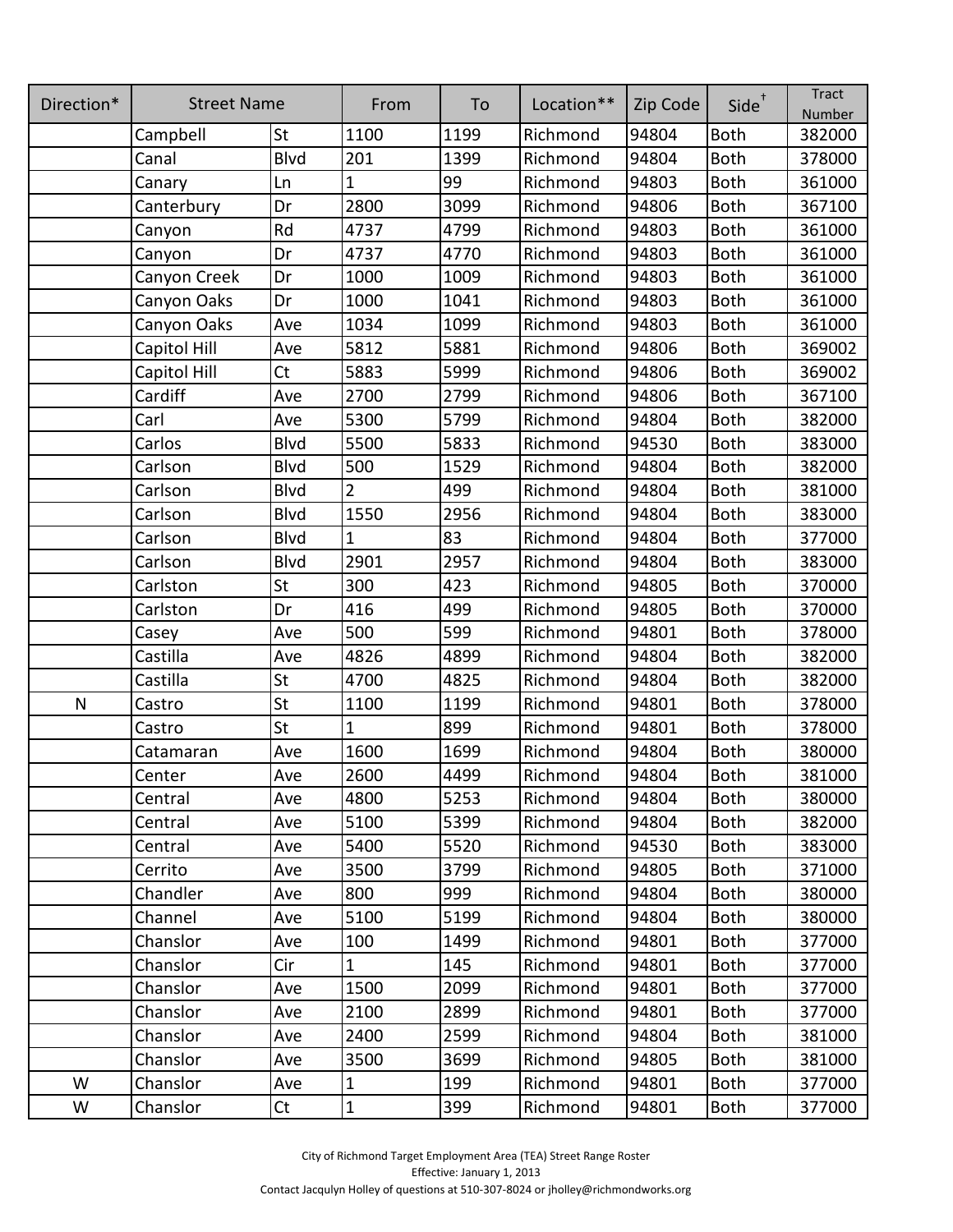| Direction* | <b>Street Name</b> |             | From         | To   | Location** | Zip Code | Side <sup>+</sup> | <b>Tract</b><br>Number |
|------------|--------------------|-------------|--------------|------|------------|----------|-------------------|------------------------|
|            | Chaparral          | Ln          | 3100         | 3199 | Richmond   | 94806    | <b>Both</b>       | 365003                 |
|            | Chavez             | St          | 2900         | 2999 | Richmond   | 94804    | <b>Both</b>       | 380000                 |
|            | Cherry             | St          | 1300         | 1498 | Richmond   | 94801    | <b>Both</b>       | 365002                 |
|            | Cherry             | Ave         | 1338         | 1399 | Richmond   | 94801    | <b>Both</b>       | 365002                 |
|            | Chesley            | Ave         | 915          | 1180 | Richmond   | 94801    | <b>Both</b>       | 365002                 |
|            | Chesley            | Way         | 1126         | 1181 | Richmond   | 94801    | <b>Both</b>       | 000000                 |
|            | Chevron            | Way         | 193          | 199  | Richmond   | 94801    | <b>Both</b>       | 378000                 |
|            | Chevron            | <b>Ct</b>   | 100          | 198  | Richmond   | 94801    | <b>Both</b>       | 378000                 |
|            | Cindy              | <b>Ct</b>   | 2900         | 2999 | Richmond   | 94803    | <b>Both</b>       | 360200                 |
|            | Circle             | St          | $\mathbf{1}$ | 99   | Richmond   | 94801    | <b>Both</b>       | 377000                 |
|            | Civic Center       | St          | 200          | 699  | Richmond   | 94804    | <b>Both</b>       | 374000                 |
|            | Civic Center       | Plz         | 200          | 299  | Richmond   | 94804    | <b>Both</b>       | 381000                 |
|            | Clarence           | St          | 221          | 599  | Richmond   | 94801    | <b>Both</b>       | 378000                 |
|            | Clarence           | Rd          | 200          | 220  | Richmond   | 94801    | <b>Both</b>       | 378000                 |
|            | Clark              | Rd          | 3844         | 3846 | Richmond   | 94803    | <b>Both</b>       | 361000                 |
|            | Clark              | <b>Ct</b>   | 3800         | 3843 | Richmond   | 94803    | <b>Both</b>       | 361000                 |
|            | Clear Water        | Ct          | $\mathbf{1}$ | 99   | Richmond   | 94803    | <b>Both</b>       | 360101                 |
|            | Cleek              | Ln          | 5200         | 5299 | Richmond   | 94806    | <b>Both</b>       | 392200                 |
|            | Cliff              | Ct          | 500          | 599  | Richmond   | 94805    | <b>Both</b>       | 370000                 |
|            | Cliffside          | Ave         | 500          | 599  | Richmond   | 94801    | <b>Both</b>       | 378000                 |
|            | Clinton            | Ave         | 2300         | 3399 | Richmond   | 94804    | <b>Both</b>       | 374000                 |
|            | Clinton            | Ave         | 3400         | 5746 | Richmond   | 94805    | <b>Both</b>       | 370000                 |
|            | Club               | Ct          | 1200         | 1399 | Richmond   | 94803    | <b>Both</b>       | 363000                 |
|            | Coalinga           | Ave         | 1300         | 2299 | Richmond   | 94801    | <b>Both</b>       | 373000                 |
|            | Coleman            | Dr          | 4098         | 4099 | Richmond   | 94806    | <b>Both</b>       | 392200                 |
|            | Colette            | Dr          | 2900         | 3099 | Richmond   | 94806    | <b>Both</b>       | 367100                 |
|            | Collins            | Ave         | 3400         | 4099 | Richmond   | 94806    | <b>Both</b>       | 392200                 |
|            | Collins            | Ct          | 3800         | 3899 | Richmond   | 94806    | Both              | 392200                 |
|            | Collins            | St          | $\mathbf{1}$ | 299  | Richmond   | 94801    | <b>Both</b>       | 377000                 |
|            | Collins            | Ave         | 100          | 199  | Richmond   | 94801    | <b>Both</b>       | 377000                 |
|            | Columbia           | <b>Blvd</b> | 2500         | 2599 | Richmond   | 94804    | <b>Both</b>       | 382000                 |
|            | Columbia           | <b>Blvd</b> | 5400         | 6299 | Richmond   | 94804    | <b>Both</b>       | 383000                 |
|            | Columbia           | Ave         | 2300         | 2499 | Richmond   | 94804    | <b>Both</b>       | 382000                 |
|            | Columbia           | Ave         | 2600         | 5399 | Richmond   | 94804    | <b>Both</b>       | 382000                 |
|            | Colusa             | Ave         | 5200         | 5599 | Richmond   | 94804    | <b>Both</b>       | 383000                 |
|            | Commodore          | Dr          | 100          | 399  | Richmond   | 94804    | <b>Both</b>       | 380000                 |
|            | Commodore          | Dr          | 500          | 899  | Richmond   | 94804    | <b>Both</b>       | 380000                 |
|            | Commodore          | St          | 400          | 499  | Richmond   | 94804    | <b>Both</b>       | 380000                 |
|            | Contra Costa       | St          | 200          | 499  | Richmond   | 94801    | <b>Both</b>       | 378000                 |
|            | Contra Costa       | <b>Ct</b>   | 360          | 378  | Richmond   | 94801    | <b>Both</b>       | 378000                 |
|            | Cornflower         | Ave         | 1800         | 1899 | Richmond   | 94806    | <b>Both</b>       | 392200                 |
|            | Cort               | Sq          | 5100         | 5199 | Richmond   | 94804    | <b>Both</b>       | 380000                 |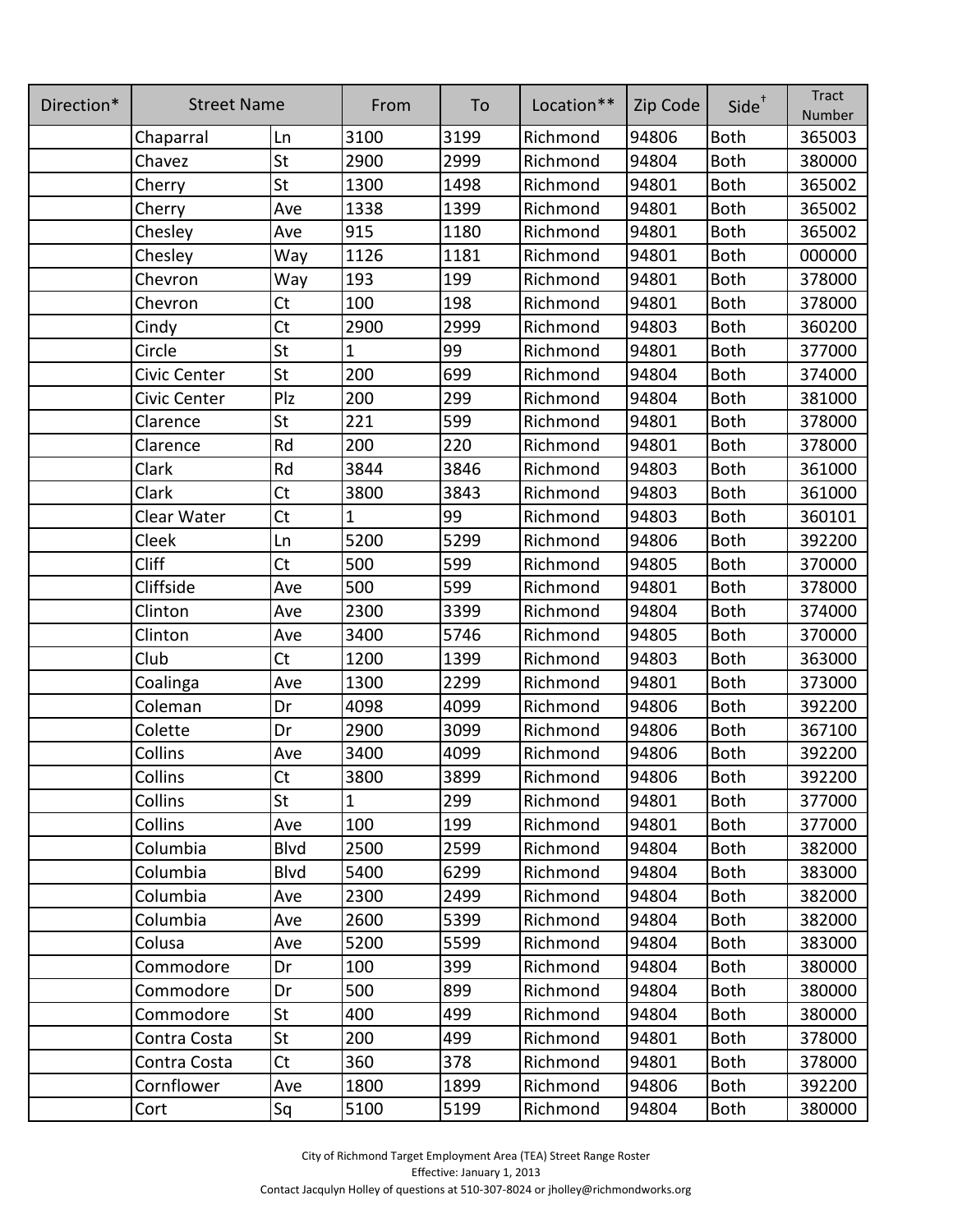| Direction* | <b>Street Name</b> |             | From         | To   | Location** | Zip Code | $Side^{\dagger}$ | <b>Tract</b><br>Number |
|------------|--------------------|-------------|--------------|------|------------|----------|------------------|------------------------|
|            | Corto              | Ct          | 600          | 699  | Richmond   | 94804    | <b>Both</b>      | 380000                 |
|            | Cosmos             | Ave         | 1200         | 1299 | Richmond   | 94806    | <b>Both</b>      | 392200                 |
|            | Costa              | Ave         | 1300         | 2299 | Richmond   | 94806    | <b>Both</b>      | 373000                 |
|            | Cottage            | Ave         | 1            | 225  | Richmond   | 94801    | <b>Both</b>      | 378000                 |
|            | Cottage            | Ct          | 227          | 299  | Richmond   | 94801    | <b>Both</b>      | 378000                 |
|            | Courtland          | Ave         | 600          | 799  | Richmond   | 94805    | <b>Both</b>      | 370000                 |
|            | Creely             | Ave         | 5300         | 5499 | Richmond   | 94804    | <b>Both</b>      | 382000                 |
|            | Creely             | Park        | 5000         | 5298 | Richmond   | 94804    | <b>Both</b>      | 382000                 |
|            | Crescent           | Ave         | 5000         | 5099 | Richmond   | 94804    | <b>Both</b>      | 382000                 |
|            | Crest              | Ave         | $\mathbf 1$  | 199  | Richmond   | 94801    | <b>Both</b>      | 378000                 |
|            | Crystal Cove       | Ct          | 1            | 99   | Richmond   | 94804    | <b>Both</b>      | 380000                 |
|            | <b>Cuddy Cabin</b> | St          | 1600         | 1699 | Richmond   | 94804    | <b>Both</b>      | 380000                 |
|            | Curry              | <b>St</b>   | 100          | 299  | Richmond   | 94801    | <b>Both</b>      | 377000                 |
|            | Curry              | Ct          | 248          | 263  | Richmond   | 94801    | <b>Both</b>      | 377000                 |
|            | Cuthbertson        | Ct          | 3142         | 3199 | Richmond   | 94806    | <b>Both</b>      | 367100                 |
|            | Cuthbertson        | Blvd        | 3100         | 3141 | Richmond   | 94806    | <b>Both</b>      | 367100                 |
|            | Cutting            | Blvd        | 656          | 3698 | Richmond   | 94804    | <b>Both</b>      | 380000                 |
|            | Cutting            | Blvd        | 1000         | 3147 | Richmond   | 94804    | <b>Both</b>      | 379000                 |
|            | Cutting            | Blvd        | 3149         | 4899 | Richmond   | 94804    | <b>Both</b>      | 381000                 |
|            | Cutting            | Blvd        | 3200         | 5199 | Richmond   | 94804    | <b>Both</b>      | 382000                 |
|            | Cutting            | Cir         | 4680         | 4698 | Richmond   | 94804    | <b>Both</b>      | 382000                 |
|            | Cutting            | Ct          | 4600         | 4799 | Richmond   | 94804    | <b>Both</b>      | 382000                 |
|            | Cutting            | <b>Blvd</b> | $\mathbf{1}$ | 99   | Richmond   | 94804    | <b>Both</b>      | 382000                 |
| W          | Cutting            | Blvd        | 1            | 1099 | Richmond   | 94804    | <b>Both</b>      | 378000                 |
|            | Cutting            | Blvd        | 100          | 654  | Richmond   | 94804    | <b>Both</b>      | 378000                 |
|            | Cutting            | Blvd        | 3700         | 3798 | Richmond   | 94804    | <b>Both</b>      | 381000                 |
|            | Cutting            | Blvd        | 3900         | 3998 | Richmond   | 94804    | <b>Both</b>      | 381000                 |
|            | Cutting            | <b>Blvd</b> | 4001         | 4099 | Richmond   | 94804    | Both             | 382000                 |
|            | Cutting            | <b>Blvd</b> | 2301         | 2399 | Richmond   | 94804    | <b>Both</b>      | 379000                 |
|            | Cutting            | <b>Blvd</b> | 4700         | 4822 | Richmond   | 94804    | <b>Both</b>      | 382000                 |
|            | Cutting            | Cir         | 4115         | 4223 | Richmond   | 94804    | <b>Both</b>      | 381000                 |
|            | Cutting            | <b>Blvd</b> | 4999         | 4901 | Richmond   | 94804    | <b>Both</b>      | 381000                 |
|            | Cutting            | <b>Blvd</b> | 5166         | 5198 | Richmond   | 94804    | <b>Both</b>      | 382000                 |
|            | Cutting            | Blvd        | 445          | 401  | Richmond   | 94804    | <b>Both</b>      | 379000                 |
|            | Cutting            | Blvd        | 499          | 467  | Richmond   | 94804    | <b>Both</b>      | 379000                 |
|            | Cutting            | <b>Blvd</b> | 500          | 542  | Richmond   | 94804    | <b>Both</b>      | 378000                 |
|            | Cutting            | <b>Blvd</b> | 700          | 728  | Richmond   | 94804    | <b>Both</b>      | 379000                 |
|            | Cutting            | <b>Blvd</b> | 730          | 998  | Richmond   | 94804    | <b>Both</b>      | 379000                 |
|            | Cutting            | Blvd        | 2298         | 2220 | Richmond   | 94804    | <b>Both</b>      | 378000                 |
|            | Cutting            | <b>Blvd</b> | 3120         | 3162 | Richmond   | 94804    | <b>Both</b>      | 380000                 |
|            | Cutting            | Blvd        | 3000         | 3046 | Richmond   | 94804    | <b>Both</b>      | 380000                 |
|            | Cypress            | Ave         | 4500         | 4899 | Richmond   | 94804    | <b>Both</b>      | 382000                 |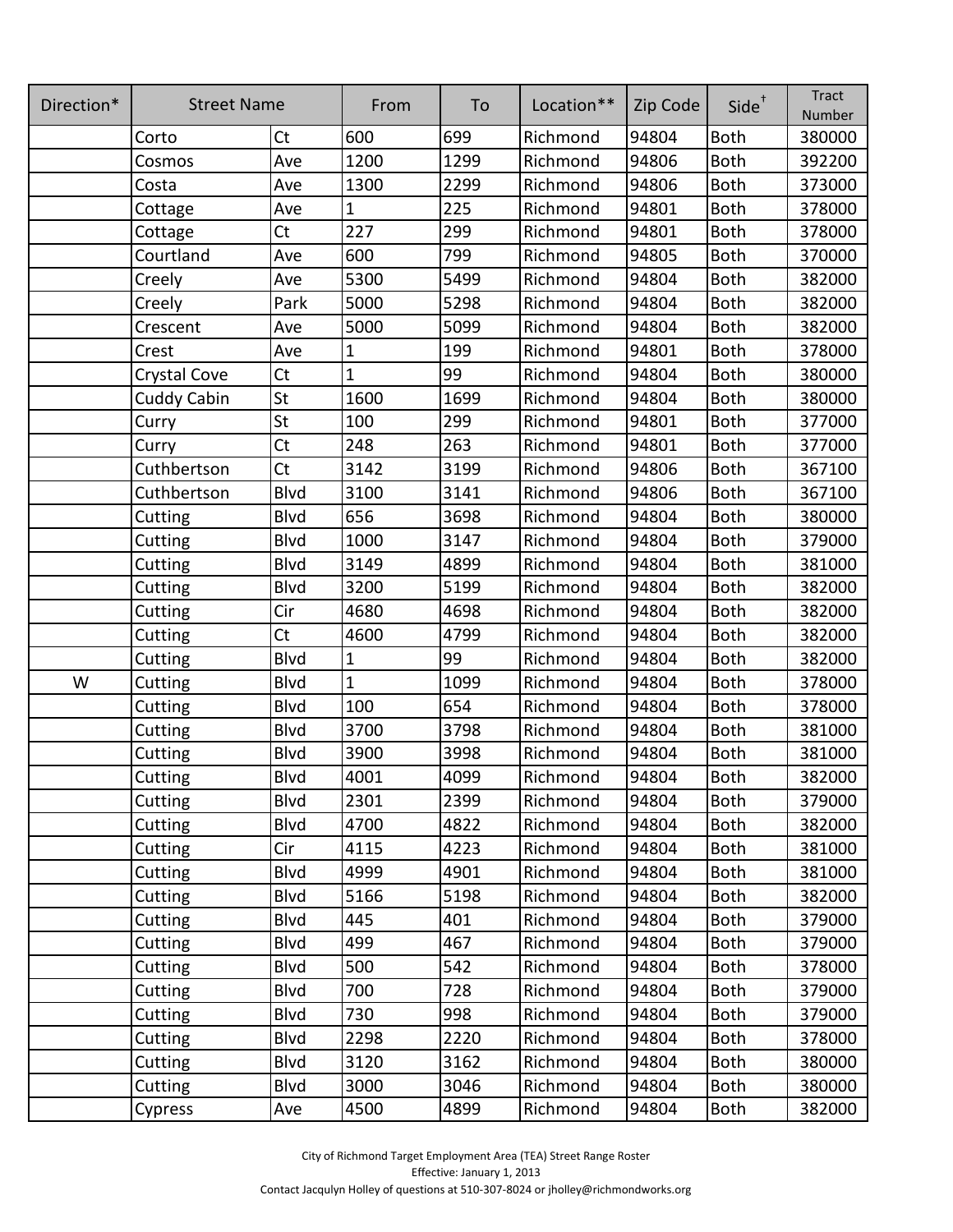| Direction* | <b>Street Name</b>   |      | From         | To   | Location** | Zip Code | Side <sup>+</sup> | <b>Tract</b><br>Number |
|------------|----------------------|------|--------------|------|------------|----------|-------------------|------------------------|
|            | Cypress              | Path | 4900         | 5206 | Richmond   | 94804    | Both              | 382000                 |
|            | Cypress              | Rd   | 5001         | 5099 | Richmond   | 94804    | <b>Both</b>       | 382000                 |
|            | <b>Cypress Point</b> | Rd   | 600          | 616  | Richmond   | 94801    | <b>Both</b>       | 378000                 |
|            | <b>Cypress Point</b> | Ct   | 615          | 699  | Richmond   | 94801    | <b>Both</b>       | 378000                 |
|            | Daisy                | Ct   | 1600         | 1698 | Richmond   | 94806    | <b>Both</b>       | 392200                 |
|            | Day Sailor           | Ct   | 2100         | 2499 | Richmond   | 94804    | <b>Both</b>       | 380000                 |
|            | Day Sailor           | Ct   | 1600         | 1977 | Richmond   | 94804    | <b>Both</b>       | 380000                 |
|            | Day Sailor           | Dr   | 2200         | 2599 | Richmond   | 94804    | <b>Both</b>       | 380000                 |
|            | De Anza              | Dr   | 3000         | 3099 | Richmond   | 94803    | <b>Both</b>       | 360200                 |
|            | De Anza              | Dr   | 2900         | 2911 | Richmond   | 94803    | <b>Both</b>       | 360200                 |
|            | De Anza              | Ln   | 2912         | 2999 | Richmond   | 94803    | <b>Both</b>       | 360200                 |
|            | Debra                | Ln   | 5358         | 5399 | Richmond   | 94803    | <b>Both</b>       | 361000                 |
|            | Debra                | Ln   | 5326         | 5357 | Richmond   | 94803    | <b>Both</b>       | 361000                 |
|            | Debra                | Ct   | 5300         | 5325 | Richmond   | 94803    | <b>Both</b>       | 361000                 |
|            | Deep Water           | Rd   | 1            | 99   | Richmond   | 94804    | <b>Both</b>       | 380000                 |
|            | Deer Park            | Dr   | 500          | 599  | Richmond   | 94806    | <b>Both</b>       | 392200                 |
|            | Del Camino           | Dr   | 2922         | 2973 | Richmond   | 94806    | <b>Both</b>       | 367100                 |
|            | Del Camino           | Ave  | 2974         | 2999 | Richmond   | 94806    | <b>Both</b>       | 367100                 |
|            | Delfino              | Dr   | 200          | 299  | Richmond   | 94801    | <b>Both</b>       | 378000                 |
|            | Deseret              | Dr   | 3000         | 3199 | Richmond   | 94803    | <b>Both</b>       | 360200                 |
|            | Deseret              | Dr   | 2900         | 2999 | Richmond   | 94803    | <b>Both</b>       | 360200                 |
|            | Diane                | St   | 2400         | 2499 | Richmond   | 94803    | <b>Both</b>       | 360200                 |
|            | Dimm                 | St   | 400          | 599  | Richmond   | 94805    | <b>Both</b>       | 370000                 |
|            | Dimm                 | Dr   | 426          | 438  | Richmond   | 94805    | <b>Both</b>       | 370000                 |
|            | Dolphin              | Dr   | 2300         | 2327 | Richmond   | 94804    | <b>Both</b>       | 380000                 |
|            | Dolphin              | Way  | 2328         | 2399 | Richmond   | 94804    | <b>Both</b>       | 380000                 |
|            | Don                  | Ave  | 3800         | 3899 | Richmond   | 94806    | <b>Both</b>       | 392200                 |
|            | Doremus              | Ave  | 5700         | 5799 | Richmond   | 94805    | <b>Both</b>       | 370000                 |
|            | Doremus              | Dr   | 5600         | 5698 | Richmond   | 94805    | <b>Both</b>       | 370000                 |
|            | Dornan               | Dr   | 700          | 1599 | Richmond   | 94801    | <b>Both</b>       | 378000                 |
|            | Dornan               | Ln   | 794          | 801  | Richmond   | 94801    | <b>Both</b>       | 378000                 |
|            | Dove                 | Ln   | $\mathbf{1}$ | 34   | Richmond   | 94803    | <b>Both</b>       | 361000                 |
|            | Dove                 | Ave  | 13           | 99   | Richmond   | 94803    | <b>Both</b>       | 361000                 |
|            | Downer               | Ave  | 2800         | 2999 | Richmond   | 94804    | <b>Both</b>       | 374000                 |
|            | Drakes Bay           | Dr   | 200          | 298  | Richmond   | 94801    | <b>Both</b>       | 378000                 |
|            | Drowley              | Dr   | <b>ALL</b>   |      | Richmond   | 94801    | <b>Both</b>       | 378000                 |
|            | Drowley              | Ave  | <b>ALL</b>   |      | Richmond   | 94801    | <b>Both</b>       | 378000                 |
|            | Duboce               | Ave  | $\mathbf{1}$ | 899  | Richmond   | 94801    | <b>Both</b>       | 365002                 |
|            | Duke                 | Ave  | 2500         | 2599 | Richmond   | 94806    | <b>Both</b>       | 367100                 |
|            | Dunn                 | Ave  | 1300         | 1999 | Richmond   | 94801    | <b>Both</b>       | 373000                 |
|            | Dunn                 | Ct   | 2000         | 2299 | Richmond   | 94801    | <b>Both</b>       | 373000                 |
|            | Eagle                | Ct   | 5300         | 5399 | Richmond   | 94806    | Both              | 392200                 |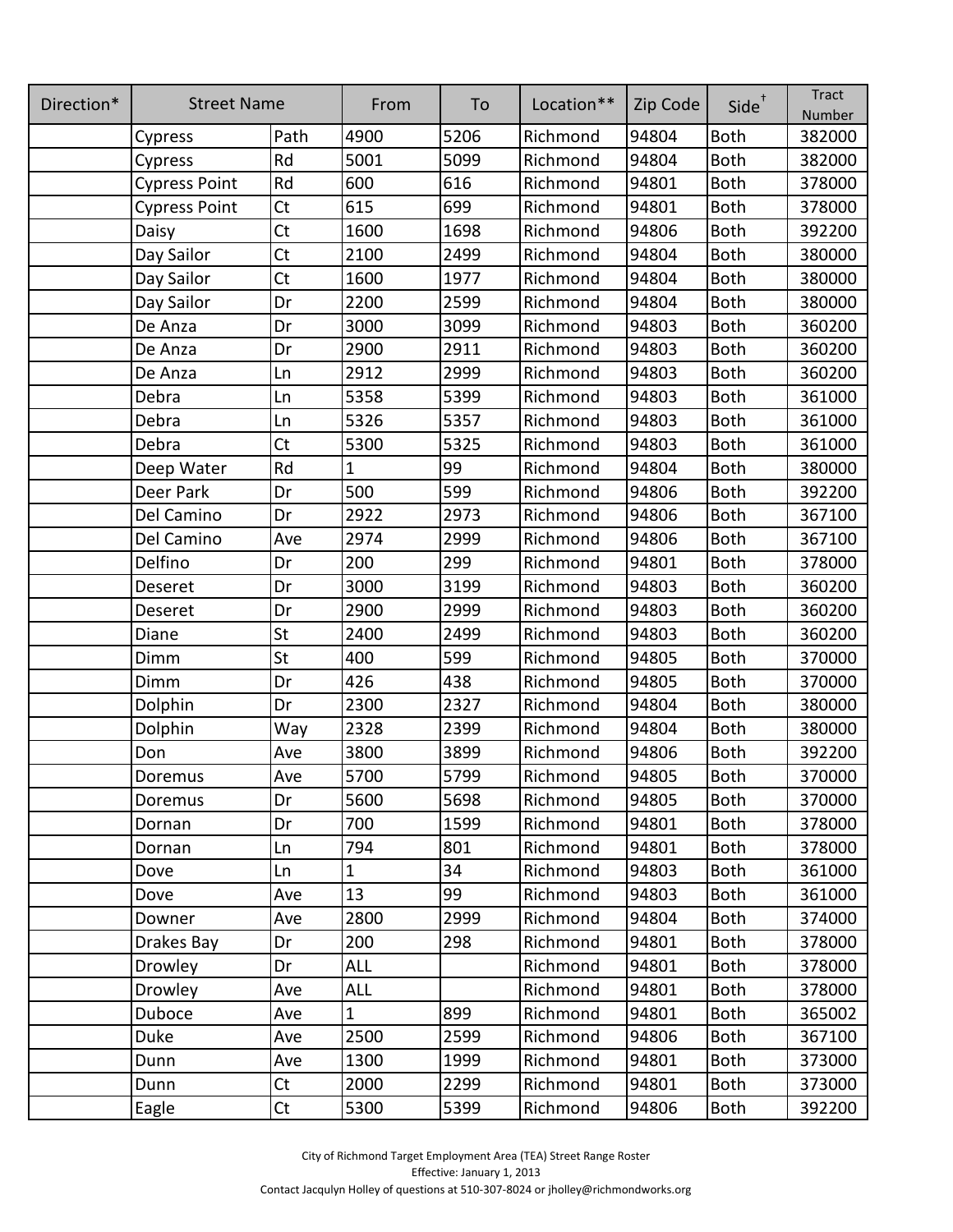| Direction* | <b>Street Name</b> |           | From        | To   | Location** | Zip Code | $Side^{\dagger}$ | <b>Tract</b><br>Number |
|------------|--------------------|-----------|-------------|------|------------|----------|------------------|------------------------|
|            | Eaglewood          | <b>Ct</b> | 1100        | 1199 | Richmond   | 94806    | <b>Both</b>      | 392200                 |
|            | East               | Ct        | 2700        | 2799 | Richmond   | 94806    | <b>Both</b>      | 365003                 |
|            | East               | St        | 2722        | 2798 | Richmond   | 94806    | <b>Both</b>      | 365003                 |
|            | Eddy               | Way       | 100         | 199  | Richmond   | 94801    | <b>Both</b>      | 378000                 |
|            | Egret              | Way       | <b>ALL</b>  |      | Richmond   | 94804    | <b>Both</b>      | 380000                 |
|            | Egret              | PI        | <b>ALL</b>  |      | Richmond   | 94804    | <b>Both</b>      | 380000                 |
|            | El Grande          | Dr        | 4800        | 4899 | Richmond   | 94803    | <b>Both</b>      | 361000                 |
|            | El Portal          | Dr        | 4166        | 4259 | Richmond   | 94803    | <b>Both</b>      | 369002                 |
|            | El Portal          | Dr        | 3400        | 4165 | Richmond   | 94803    | <b>Both</b>      | 369002                 |
|            | El Portal          | Dr        | 3401        | 3474 | Richmond   | 94803    | <b>Both</b>      | 363000                 |
|            | El Portal          | Dr        | 3473        | 5055 | Richmond   | 94803    | <b>Both</b>      | 363000                 |
|            | Elgin              | Ave       | 500         | 599  | Richmond   | 94801    | <b>Both</b>      | 376000                 |
|            | Elgin              | Ln        | 400         | 499  | Richmond   | 94801    | <b>Both</b>      | 376000                 |
|            | Ells               | St        | 1100        | 1125 | Richmond   | 94804    | <b>Both</b>      | 382000                 |
|            | Ells               | Ln        | 1126        | 1199 | Richmond   | 94804    | <b>Both</b>      | 382000                 |
|            | Elm                | Ave       | 700         | 745  | Richmond   | 94801    | <b>Both</b>      | 376000                 |
|            | Elm                | <b>Ct</b> | 746         | 799  | Richmond   | 94801    | <b>Both</b>      | 376000                 |
|            | Elmar              | Ave       | <b>ALL</b>  |      | Richmond   | 94801    | <b>Both</b>      | 392200                 |
|            | Emeric             | Ave       | 2322        | 2599 | Richmond   | 94806    | <b>Both</b>      | 372000                 |
|            | Enterprise         | <b>Ct</b> | 400         | 599  | Richmond   | 94801    | <b>Both</b>      | 376000                 |
|            | Eric               | Ct        | 3400        | 3499 | Richmond   | 94803    | <b>Both</b>      | 360101                 |
|            | Erin               | Way       | 2800        | 2899 | Richmond   | 94806    | <b>Both</b>      | 367100                 |
|            | Erla               | Way       | 3000        | 3199 | Richmond   | 94806    | <b>Both</b>      | 367100                 |
|            | Erla               | Ave       | 3100        | 3117 | Richmond   | 94806    | <b>Both</b>      | 367100                 |
|            | Ernest             | Cir       | 5200        | 5243 | Richmond   | 94530    | <b>Both</b>      | 386000                 |
|            | Escalon            | Cir       | 5000        | 5099 | Richmond   | 94803    | <b>Both</b>      | 360101                 |
|            | Escuela            | Ave       | 4500        | 4699 | Richmond   | 94804    | <b>Both</b>      | 382000                 |
|            | Esmond             | Ave       | 3300        | 3999 | Richmond   | 94805    | <b>Both</b>      | 372000                 |
|            | Esmond             | Ave       | 5500        | 5699 | Richmond   | 94805    | <b>Both</b>      | 370000                 |
|            | Esmond             | Ave       | 4000        | 5399 | Richmond   | 94805    | <b>Both</b>      | 371000                 |
|            | Esmond             | Ave       | 1300        | 2299 | Richmond   | 94801    | <b>Both</b>      | 373000                 |
|            | Esmond             | Ave       | 2300        | 3299 | Richmond   | 94804    | <b>Both</b>      | 372000                 |
|            | Espee              | Ave       | $\mathbf 1$ | 299  | Richmond   | 94801    | <b>Both</b>      | 377000                 |
|            | Espee              | Dr        | 100         | 126  | Richmond   | 94801    | <b>Both</b>      | 377000                 |
|            | Esplanade          | Dr        | 1965        | 1999 | Richmond   | 94804    | <b>Both</b>      | 380000                 |
|            | Esplanade          | Ave       | 1900        | 1964 | Richmond   | 94804    | <b>Both</b>      | 380000                 |
|            | Essex              | Ave       | 1000        | 1099 | Richmond   | 94801    | <b>Both</b>      | 378000                 |
|            | Euclid             | Ave       | 2700        | 2829 | Richmond   | 94804    | <b>Both</b>      | 381000                 |
|            | Euclid             | Ct        | 2824        | 2899 | Richmond   | 94804    | <b>Both</b>      | 381000                 |
|            | Everwood           | PI        | 5700        | 5799 | Richmond   | 94806    | Both             | 392200                 |
|            | Exchange           | St        | 2300        | 2399 | Richmond   | 94804    | <b>Both</b>      | 381000                 |
|            | Factory            | St        | 1000        | 1099 | Richmond   | 94801    | <b>Both</b>      | 378000                 |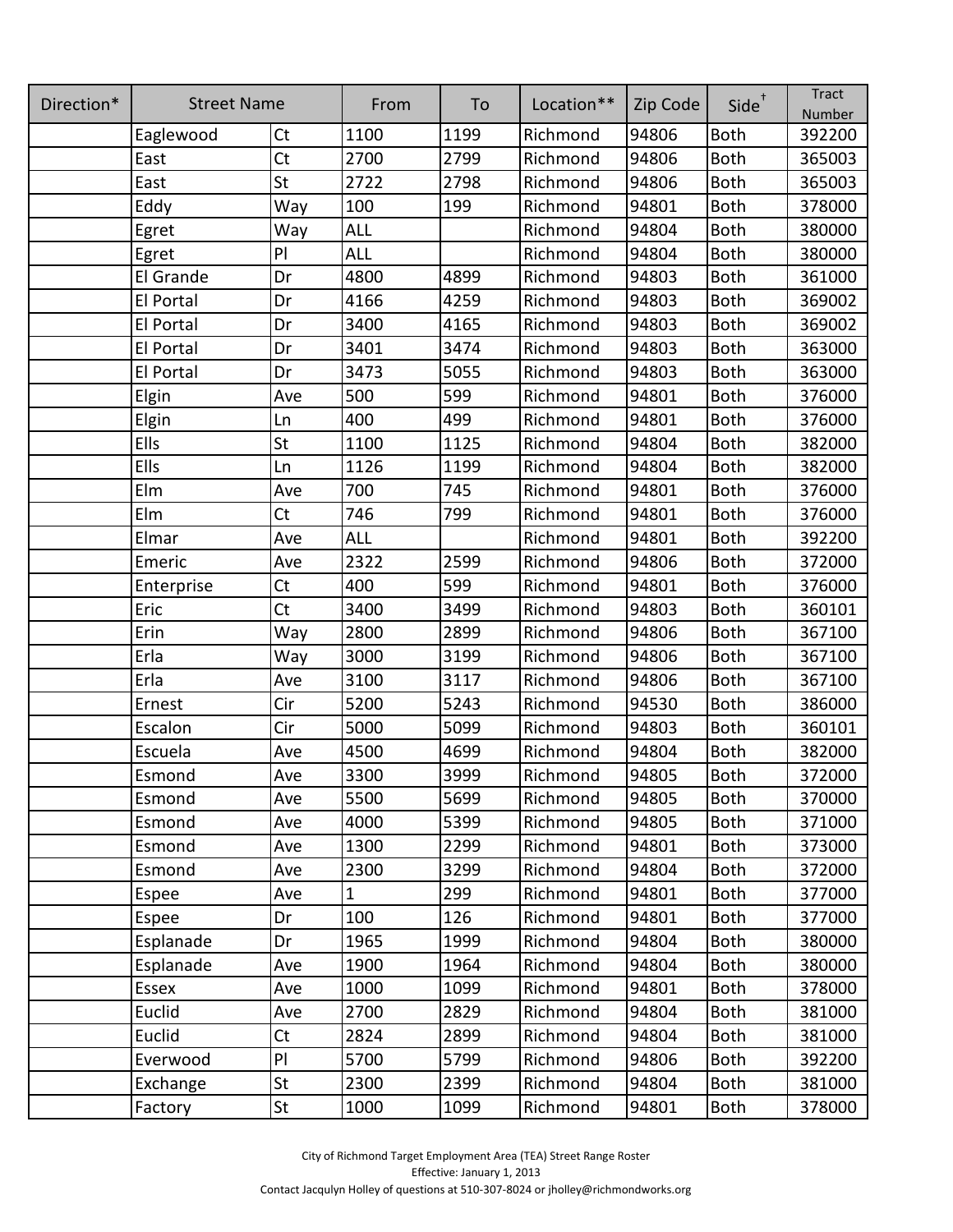| Direction* | <b>Street Name</b> |             | From         | To   | Location** | Zip Code | Side <sup>+</sup> | <b>Tract</b><br>Number |
|------------|--------------------|-------------|--------------|------|------------|----------|-------------------|------------------------|
|            | Factory            | Dr          | 2000         | 2099 | Richmond   | 94801    | <b>Both</b>       | 378000                 |
|            | Fairmede           | Dr          | 3100         | 3199 | Richmond   | 94806    | <b>Both</b>       | 367100                 |
|            | Fairway            | Dr          | 1100         | 1191 | Richmond   | 94803    | <b>Both</b>       | 363000                 |
|            | Fairway            | Ln          | 1200         | 1299 | Richmond   | 94803    | <b>Both</b>       | 363000                 |
|            | Fairway            | Ct          | 1190         | 1199 | Richmond   | 94803    | <b>Both</b>       | 363000                 |
|            | Falcon             | Ave         | 700          | 799  | Richmond   | 94806    | <b>Both</b>       | 392200                 |
|            | Fall               | Ave         | 4500         | 4899 | Richmond   | 94804    | <b>Both</b>       | 382000                 |
|            | Fallon             | Ave         | 5300         | 5399 | Richmond   | 94804    | <b>Both</b>       | 382000                 |
|            | Fallon             | <b>Ct</b>   | 5000         | 5299 | Richmond   | 94804    | <b>Both</b>       | 382000                 |
|            | Farallon           | Ct          | $\mathbf{1}$ | 99   | Richmond   | 94804    | <b>Both</b>       | 380000                 |
|            | Farmstead          | Ct          | 1000         | 1199 | Richmond   | 94806    | <b>Both</b>       | 392200                 |
|            | Fern Meadow        | Dr          | 5700         | 5799 | Richmond   | 94806    | <b>Both</b>       | 392200                 |
|            | Fieldcrest         | Dr          | 4500         | 4599 | Richmond   | 94803    | <b>Both</b>       | 360101                 |
|            | Fieldstone         | <b>Ct</b>   | 400          | 499  | Richmond   | 94806    | <b>Both</b>       | 392200                 |
|            | Fiesta             | St          | 3100         | 3199 | Richmond   | 94803    | <b>Both</b>       | 360200                 |
|            | Filbert            | St          | 1300         | 1438 | Richmond   | 94801    | <b>Both</b>       | 365002                 |
|            | Filbert            | St          | 1200         | 1499 | Richmond   | 94801    | <b>Both</b>       | 378000                 |
|            | Filbert            | <b>Ct</b>   | 1439         | 1491 | Richmond   | 94801    | <b>Both</b>       | 365002                 |
|            | Fishing            | PI          | <b>ALL</b>   |      | Richmond   | 94806    | <b>Both</b>       | 365003                 |
|            | Flagship           | <b>Ct</b>   | 100          | 199  | Richmond   | 94801    | <b>Both</b>       | 378000                 |
|            | Flagship           | Dr          | 200          | 299  | Richmond   | 94801    | <b>Both</b>       | 378000                 |
|            | Fleetwood          | Dr          | 3401         | 3499 | Richmond   | 94803    | <b>Both</b>       | 360101                 |
|            | Fleetwood          | Ave         | 3301         | 3404 | Richmond   | 94803    | <b>Both</b>       | 360101                 |
|            | Fleming            | Ave         | 5000         | 5399 | Richmond   | 94804    | <b>Both</b>       | 382000                 |
|            | Florida            | Ave         | 100          | 2599 | Richmond   | 94804    | <b>Both</b>       | 379000                 |
|            | Florida            | Ave         | 2600         | 4699 | Richmond   | 94804    | <b>Both</b>       | 381000                 |
|            | Follett            | Ave         | 100          | 199  | Richmond   | 94801    | <b>Both</b>       | 377000                 |
|            | Foothill           | Ave         | 2200         | 2899 | Richmond   | 94804    | <b>Both</b>       | 380000                 |
|            | Fordham            | St          | 2492         | 2499 | Richmond   | 94806    | <b>Both</b>       | 367200                 |
|            | Fordham            | PI          | ALL          |      | Richmond   | 94806    | <b>Both</b>       | 367200                 |
|            | Foxglove           | Way         | 1500         | 1599 | Richmond   | 94806    | <b>Both</b>       | 392200                 |
|            | Fran               | Way         | ;4100        | 4599 | Richmond   | 94803    | <b>Both</b>       | 360200                 |
|            | Fray               | Way         | 4900         | 5099 | Richmond   | 94804    | <b>Both</b>       | 382000                 |
|            | Fred Jackson       | Way         | 1200         | 1499 | Richmond   | 94801    | <b>Both</b>       | 365002                 |
|            | Fred Jackson       | Way         | 200          | 323  | Richmond   | 94801    | <b>Both</b>       | 378000                 |
|            | Fred Jackson       | Way         | 324          | 399  | Richmond   | 94801    | <b>Both</b>       | 365002                 |
|            | Fred Jackson       | Way         | 6000         | 6299 | Richmond   | 94801    | <b>Both</b>       | 365002                 |
|            | Fred Jackson       | Blvd        | 5800         | 5999 | Richmond   | 94801    | <b>Both</b>       | 365002                 |
|            | Freethy            | <b>Blvd</b> | 5400         | 5799 | Richmond   | 94801    | <b>Both</b>       | 392200                 |
|            | Fresno             | Ave         | 5100         | 5399 | Richmond   | 94804    | <b>Both</b>       | 383000                 |
|            | Full Moon          | Dr          | 5300         | 5599 | Richmond   | 94803    | <b>Both</b>       | 360101                 |
|            | Full Moon          | Dr          | ALL          |      | Richmond   | 94803    | Both              | 360101                 |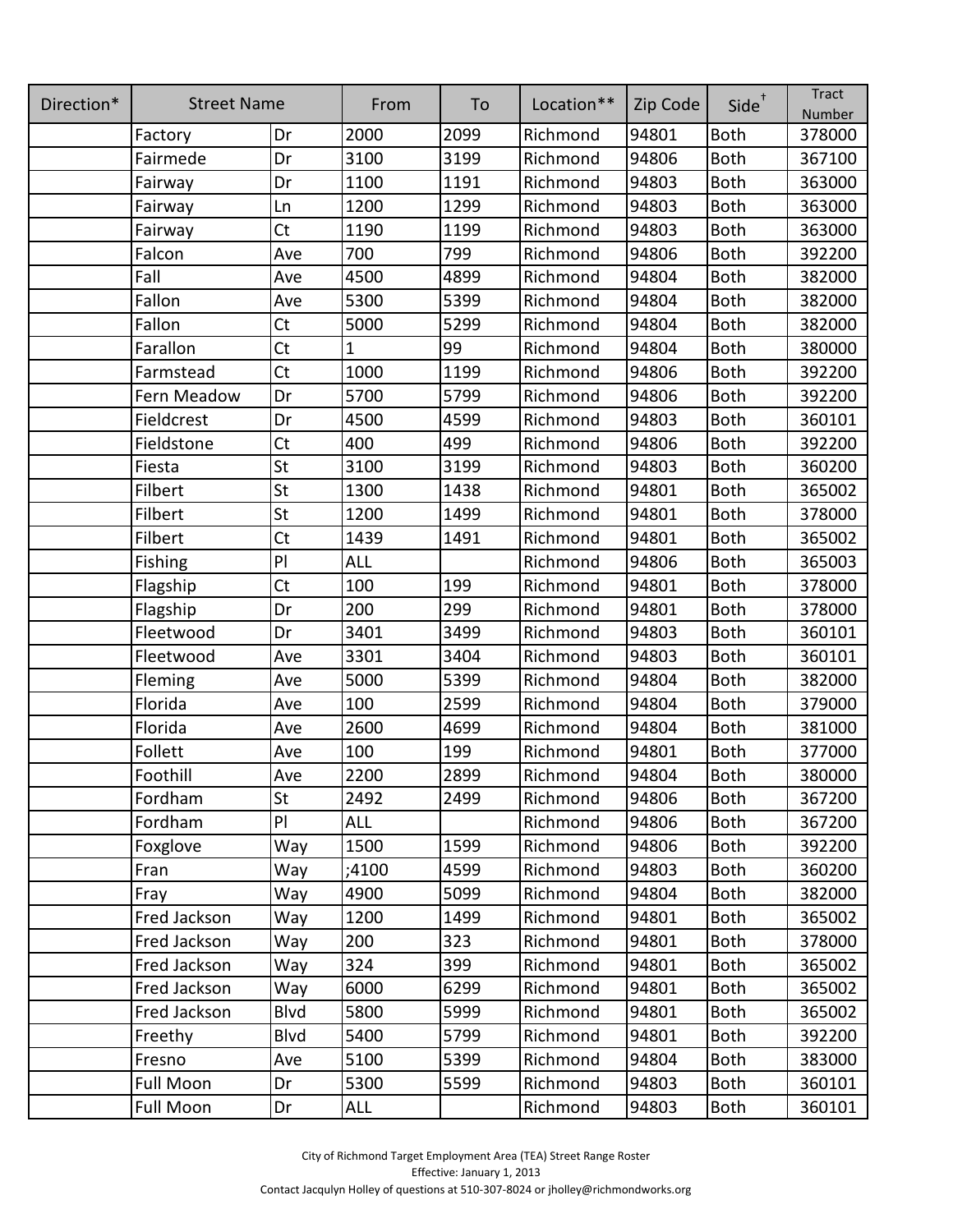| Direction*  | <b>Street Name</b> |             | From | To   | Location** | Zip Code | Side <sup>+</sup> | <b>Tract</b><br>Number |
|-------------|--------------------|-------------|------|------|------------|----------|-------------------|------------------------|
|             | Gallery            | Dr          | 1800 | 1899 | Richmond   | 94806    | <b>Both</b>       | 392200                 |
| $\sf S$     | Gallery            | Dr          | 636  | 655  | Richmond   | 94806    | <b>Both</b>       | 392200                 |
| S           | Gallery            | Rd          | 656  | 799  | Richmond   | 94806    | <b>Both</b>       | 392200                 |
| $\sf S$     | Garden Tract       | <b>Blvd</b> | ALL  |      | Richmond   | 94801    | <b>Both</b>       | 365002                 |
| $\sf S$     | Garrard            | Blvd        | 200  | 635  | Richmond   | 94801    | <b>Both</b>       | 378000                 |
| $\mathsf S$ | Garrard            | Blvd        | 101  | 499  | Richmond   | 94804    | <b>Both</b>       | 378000                 |
|             | Garrard            | Blvd        | 3100 | 3128 | Richmond   | 94804    | <b>Both</b>       | 378000                 |
|             | Garrity            | Way         | 3000 | 3199 | Richmond   | 94806    | <b>Both</b>       | 365003                 |
|             | Garrity            | Way         | 1500 | 1799 | Richmond   | 94806    | <b>Both</b>       | 365003                 |
|             | Garrity            | Way         | 5000 | 5199 | Richmond   | 94806    | <b>Both</b>       | 365003                 |
|             | Garrity            | Ave         | 2000 | 2099 | Richmond   | 94806    | <b>Both</b>       | 365003                 |
|             | Garvin             | Ave         | 1300 | 5699 | Richmond   | 94805    | <b>Both</b>       | 371000                 |
|             | Garvin             | Ave         | 4000 | 4999 | Richmond   | 94801    | <b>Both</b>       | 375000                 |
|             | Garvin             | Ave         | 2800 | 2899 | Richmond   | 94801    | <b>Both</b>       | 373000                 |
|             | Garvin             | Ave         | 2400 | 5649 | Richmond   | 94804    | <b>Both</b>       | 374000                 |
|             | Garvin             | Ave         | 3001 | 3098 | Richmond   | 94805    | <b>Both</b>       | 374000                 |
|             | Garvin             | Ave         | 4092 | 5599 | Richmond   | 94804    | <b>Both</b>       | 372000                 |
|             | Garvin             | Ave         | 5001 | 5399 | Richmond   | 94805    | Both              | 370000                 |
|             | Garvin             | Ave         | 2574 | 2582 | Richmond   | 94805    | <b>Both</b>       | 372000                 |
|             | Gately             | Ave         | 1800 | 1999 | Richmond   | 94804    | <b>Both</b>       | 382000                 |
|             | Gately             | Cir         | 1700 | 1799 | Richmond   | 94804    | <b>Both</b>       | 382000                 |
|             | Gateview           | Ave         | 1500 | 1699 | Richmond   | 94806    | <b>Both</b>       | 365003                 |
|             | Gaynor             | Ave         | 1300 | 2799 | Richmond   | 94801    | <b>Both</b>       | 373000                 |
|             | Gaynor             | Ave         | 200  | 999  | Richmond   | 94804    | <b>Both</b>       | 372000                 |
| W           | Gertrude           | Ave         | 1    | 869  | Richmond   | 94801    | <b>Both</b>       | 365002                 |
| W           | Gertrude           | Ave         | 205  | 213  | Richmond   | 94801    | <b>Both</b>       | 378000                 |
| W           | Gertrude           | Ave         | 184  | 877  | Richmond   | 94801    | <b>Both</b>       | 365002                 |
| W           | Gertrude           | Ave         | 229  | 899  | Richmond   | 94801    | <b>Both</b>       | 378000                 |
| N           | Gertrude           | Ave         | 4401 | 5579 | Richmond   | 94801    | <b>Both</b>       | 378000                 |
|             | Gertrude           | Hwy         | 3900 | 3981 | Richmond   | 94801    | <b>Both</b>       | 378000                 |
|             | Giant              | Hwy         | 3824 | 3899 | Richmond   | 94806    | <b>Both</b>       | 392200                 |
| N           | Giant              | Hwy         | 4100 | 4399 | Richmond   | 94806    | <b>Both</b>       | 392200                 |
|             | Giant              | Hwy         | 3982 | 5200 | Richmond   | 94806    | <b>Both</b>       | 392200                 |
| N           | Giant              | Rd          | 5581 | 5599 | Richmond   | 94806    | <b>Both</b>       | 392200                 |
|             | Giant              | Rd          | 2700 | 3839 | Richmond   | 94806    | <b>Both</b>       | 392200                 |
|             | Giant              | Hwy         | 100  | 199  | Richmond   | 94806    | <b>Both</b>       | 392200                 |
|             | Giant              | Hwy         | 3824 | 5200 | Richmond   | 94806    | <b>Both</b>       | 392200                 |
| N           | Giant              | Hwy         | 4100 | 4399 | Richmond   | 94806    | <b>Both</b>       | 392200                 |
| N           | Giant              | Rd          | 5581 | 5599 | Richmond   | 94806    | <b>Both</b>       | 392200                 |
|             | Giant              | Rd          | 2700 | 3839 | Richmond   | 94806    | <b>Both</b>       | 392200                 |
|             | Giant              | Hwy         | 100  | 199  | Richmond   | 94806    | <b>Both</b>       | 392200                 |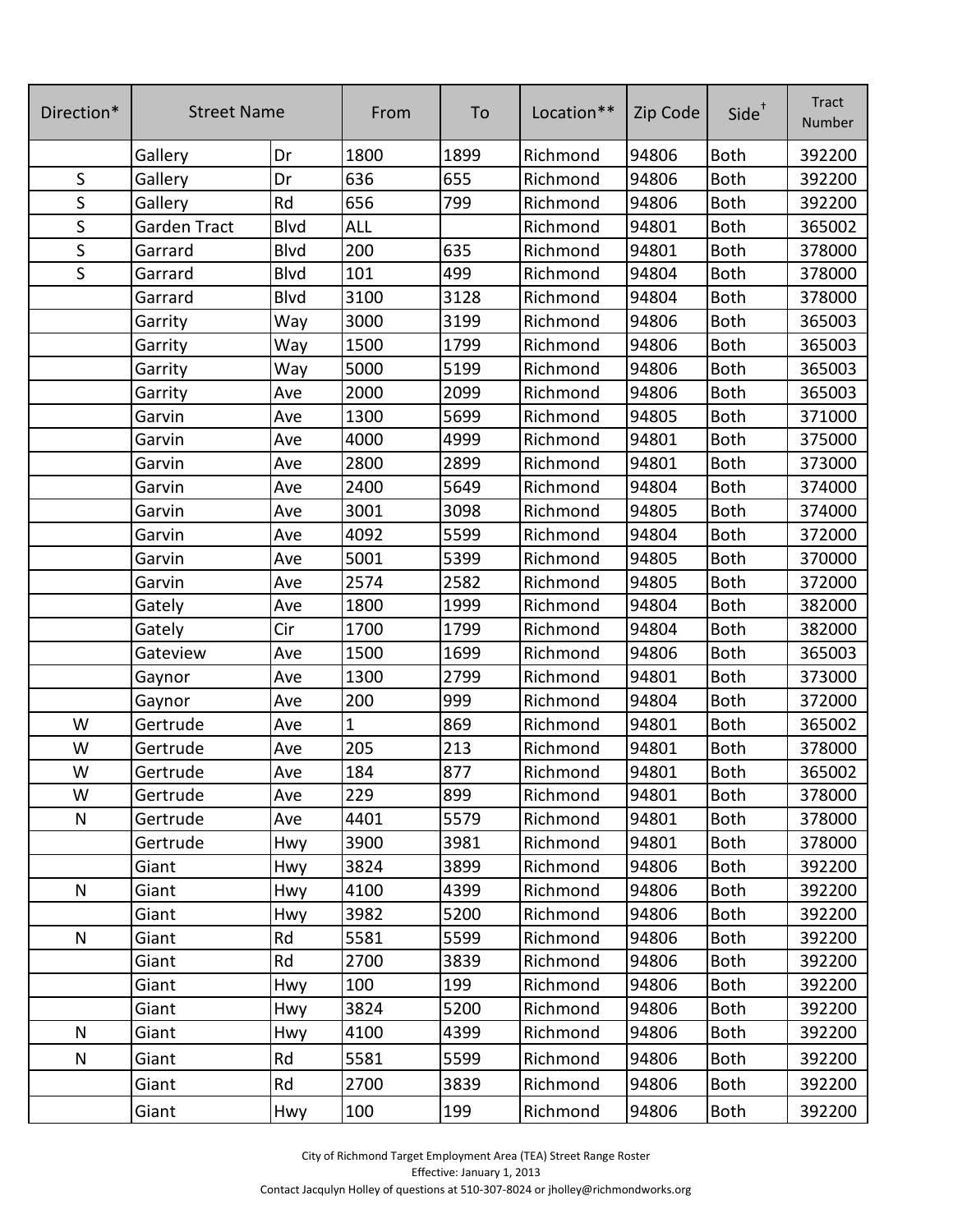| Direction* | <b>Street Name</b> |                | From           | To   | Location** | Zip Code | $Side^{\dagger}$ | <b>Tract</b><br>Number |
|------------|--------------------|----------------|----------------|------|------------|----------|------------------|------------------------|
|            | Gilma              | Dr             | 5600           | 5699 | Richmond   | 94806    | <b>Both</b>      | 392200                 |
|            | Glasgow            | Ct             | 3000           | 3099 | Richmond   | 94806    | <b>Both</b>      | 367100                 |
|            | Glenn              | St             | 3100           | 3199 | Richmond   | 94806    | <b>Both</b>      | 367100                 |
|            | Glenn              | Ave            | 273            | 329  | Richmond   | 94801    | <b>Both</b>      | 378000                 |
|            | Glynis             | Dr             | 200            | 310  | Richmond   | 94806    | Both             | 369002                 |
|            | Gold               | Ct             | 501            | 535  | Richmond   | 94806    | <b>Both</b>      | 367100                 |
|            | <b>Golden Gate</b> | Ave            | 504            | 536  | Richmond   | 94803    | <b>Both</b>      | 360200                 |
|            | <b>Golden Gate</b> | Ave            | 331            | 2999 | Richmond   | 94801    | <b>Both</b>      | 378000                 |
|            | Gomer              | Dr             | 4184           | 4199 | Richmond   | 94801    | <b>Both</b>      | 378000                 |
|            | Gomer              | Dr             | 3082           | 3229 | Richmond   | 94806    | <b>Both</b>      | 367100                 |
|            | Gonzaga            | Ave            | 3446           | 3653 | Richmond   | 94806    | <b>Both</b>      | 367100                 |
|            | Goodrick           | Ave            | 4086           | 4183 | Richmond   | 94806    | <b>Both</b>      | 367100                 |
|            | Goodrick           | Ave            | 2745           | 5236 | Richmond   | 94801    | <b>Both</b>      | 392200                 |
|            | Goodrick           | Ave            | 584            | 599  | Richmond   | 94801    | <b>Both</b>      | 392200                 |
|            | Gordon             | Ave            | 500            | 583  | Richmond   | 94801    | <b>Both</b>      | 392200                 |
|            | Granada            | Rd             | 2835           | 2999 | Richmond   | 94804    | Both             | 386000                 |
|            | Grandview          | Ct             | 2392           | 2399 | Richmond   | 94803    | <b>Both</b>      | 363000                 |
|            | Grandview          | Ct             | 2344           | 2391 | Richmond   | 94801    | <b>Both</b>      | 378000                 |
|            | Grant              | Ave            | 2643           | 2799 | Richmond   | 94801    | <b>Both</b>      | 378000                 |
|            | Grant              | Ave            | 2029           | 2898 | Richmond   | 94804    | <b>Both</b>      | 374000                 |
|            | Grant              | Ave            | 1901           | 3499 | Richmond   | 94801    | <b>Both</b>      | 375000                 |
|            | Grant              | Ave            | $\overline{1}$ | 99   | Richmond   | 94801    | <b>Both</b>      | 375000                 |
|            | Grasswood          | Dr             | <b>ALL</b>     |      | Richmond   | 94804    | <b>Both</b>      | 374000                 |
|            | Grays              | Cir            | ALL            |      | Richmond   | 94803    | <b>Both</b>      | 360101                 |
|            | Grays              | Cir            | 2100           | 2299 | Richmond   | 94801    | <b>Both</b>      | 378000                 |
|            | Gray's             | Cir            | 2300           | 2399 | Richmond   | 94801    | <b>Both</b>      | 378000                 |
|            | Greenridge         | Dr             | 2201           | 2263 | Richmond   | 94801    | <b>Both</b>      | 378000                 |
|            | Greenridge         | Dr             | $\overline{2}$ | 2263 | Richmond   | 94803    | <b>Both</b>      | 361000                 |
|            | Greenview          | Ln             | 1201           | 4501 | Richmond   | 94803    | <b>Both</b>      | 363000                 |
|            | Greenway           | Dr             | 501            | 4599 | Richmond   | 94803    | <b>Both</b>      | 363000                 |
|            | Gregory            | Way            | 500            | 599  | Richmond   | 94803    | <b>Both</b>      | 363000                 |
|            | Grey Hawk          | <b>Ct</b>      | 600            | 899  | Richmond   | 94803    | <b>Both</b>      | 360200                 |
|            | Greystone          | C <sub>t</sub> | <b>ALL</b>     |      | Richmond   | 94806    | <b>Both</b>      | 365003                 |
|            | Griffin            | Dr             | 2728           | 2998 | Richmond   | 94806    | <b>Both</b>      | 392200                 |
|            | Groom              | Dr             | 2974           | 3101 | Richmond   | 94806    | <b>Both</b>      | 392200                 |
|            | Groom              | Dr             | 1              | 3199 | Richmond   | 94806    | <b>Both</b>      | 367100                 |
|            | Grove              | St             | 2498           | 2581 | Richmond   | 94806    | <b>Both</b>      | 367100                 |
|            | Grove              | St             | 1389           | 2499 | Richmond   | 94804    | <b>Both</b>      | 381000                 |
|            | Groveview          | Dr             | 1001           | 1399 | Richmond   | 94804    | <b>Both</b>      | 381000                 |
|            | Groveview          | <b>Ct</b>      | <b>ALL</b>     |      | Richmond   | 94806    | <b>Both</b>      | 365003                 |
|            | Hall               | Ave            | $\mathbf{1}$   | 23   | Richmond   | 94806    | <b>Both</b>      | 365003                 |
|            | Hall               | Ave            | 25             | 72   | Richmond   | 94804    | <b>Both</b>      | 380000                 |
|            | Harbor View        | Dr             | 50             | 599  | Richmond   | 94804    | <b>Both</b>      | 380000                 |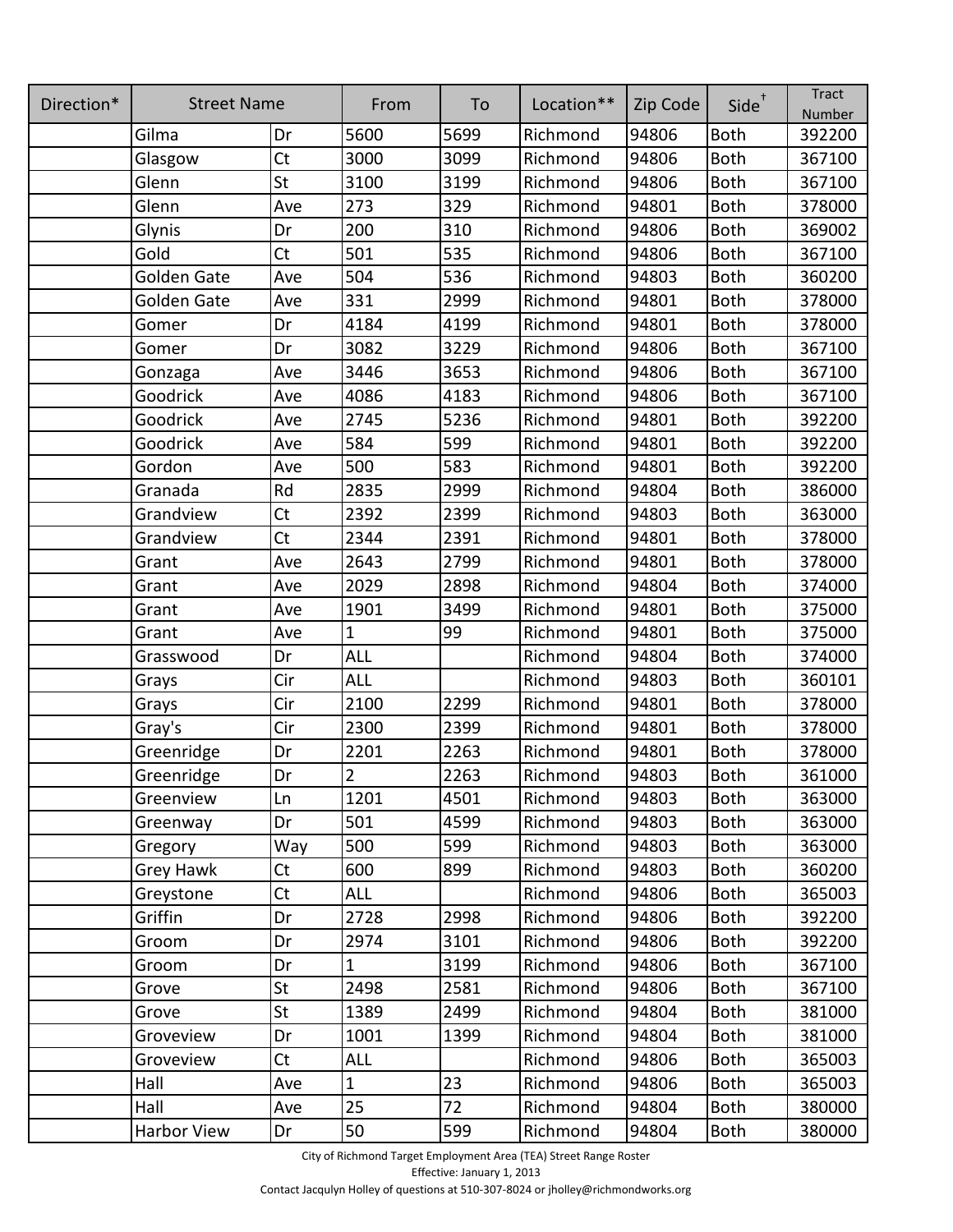| Direction* | <b>Street Name</b>    |           | From         | To   | Location** | Zip Code | $Side^{\dagger}$ | <b>Tract</b><br>Number |
|------------|-----------------------|-----------|--------------|------|------------|----------|------------------|------------------------|
|            | Harbour               | Way       | 100          | 4849 | Richmond   | 94801    | <b>Both</b>      | 377000                 |
|            | Harbour               | Way       | $\mathbf{1}$ | 1199 | Richmond   | 94801    | <b>Both</b>      | 376000                 |
|            | Harbour               | Way       | 501          | 4855 | Richmond   | 94804    | <b>Both</b>      | 379000                 |
|            | Harbour               | Way       | $\mathbf{1}$ | 1499 | Richmond   | 94804    | <b>Both</b>      | 380000                 |
|            | Harrison              | Dr        | 4972         | 4998 | Richmond   | 94804    | <b>Both</b>      | 378000                 |
|            | Hartnett              | Ave       | 4904         | 4970 | Richmond   | 94806    | <b>Both</b>      | 392200                 |
|            | Hartnett              | Ave       | 300          | 5699 | Richmond   | 94804    | <b>Both</b>      | 382000                 |
|            | Haskin                | <b>Ct</b> | 501          | 1599 | Richmond   | 94806    | <b>Both</b>      | 392200                 |
|            | Hawk Ridge            | Dr        | 500          | 599  | Richmond   | 94806    | <b>Both</b>      | 392200                 |
|            | Hawthorne             | Ave       | 1300         | 1322 | Richmond   | 94806    | <b>Both</b>      | 392200                 |
|            | Hayes                 | St        | 1324         | 5739 | Richmond   | 94801    | <b>Both</b>      | 376000                 |
|            | Hayes                 | St        | 1500         | 5757 | Richmond   | 94806    | <b>Both</b>      | 372000                 |
|            | Hayes                 | St        | 1300         | 1501 | Richmond   | 94804    | <b>Both</b>      | 374000                 |
|            | Hazel                 | Ave       | 1800         | 2297 | Richmond   | 94805    | <b>Both</b>      | 370000                 |
|            | Hellings              | Ave       | 2296         | 3101 | Richmond   | 94805    | <b>Both</b>      | 370000                 |
|            | Hellings              | Ave       | 915          | 3199 | Richmond   | 94801    | <b>Both</b>      | 373000                 |
|            | Henderson             | Dr        | 916          | 930  | Richmond   | 94801    | <b>Both</b>      | 373000                 |
|            | Hensley               | St        | 932          | 989  | Richmond   | 94806    | <b>Both</b>      | 367100                 |
|            | Hensley               | St        | 900          | 1299 | Richmond   | 94801    | <b>Both</b>      | 378000                 |
|            | Heritage              | Ct        | <b>ALL</b>   |      | Richmond   | 94801    | <b>Both</b>      | 365002                 |
|            | Heron                 | Dr        | 3801         | 4899 | Richmond   | 94806    | <b>Both</b>      | 392200                 |
|            | Heron                 | Dr        | 401          | 3899 | Richmond   | 94804    | <b>Both</b>      | 380000                 |
|            | Hershey               | <b>Ct</b> | 2300         | 2401 | Richmond   | 94804    | <b>Both</b>      | 380000                 |
|            | <b>Hidden Springs</b> | <b>Ct</b> | 2400         | 2598 | Richmond   | 94804    | <b>Both</b>      | 382000                 |
|            | High                  | St        | 2500         | 5701 | Richmond   | 94803    | <b>Both</b>      | 360101                 |
|            | High                  | St        | 5700         | 5701 | Richmond   | 94801    | <b>Both</b>      | 378000                 |
|            | Highgate              | Dr        | 5401         | 5899 | Richmond   | 94801    | <b>Both</b>      | 378000                 |
|            | <b>Highgate</b>       | Dr        | 3201         | 5699 | Richmond   | 94806    | <b>Both</b>      | 365003                 |
|            | Highland              | Ave       | 1901         | 3299 | Richmond   | 94806    | <b>Both</b>      | 365003                 |
|            | Highland              | Ave       | 1900         | 3599 | Richmond   | 94804    | <b>Both</b>      | 383000                 |
|            | Highpointe            | <b>Ct</b> | 2925         | 2938 | Richmond   | 94804    | <b>Both</b>      | 383000                 |
|            | Hill                  | Ave       | <b>ALL</b>   |      | Richmond   | 94806    | <b>Both</b>      | 365003                 |
|            | Hillcrest             | Rd        | 2924         | 4359 | Richmond   | 94801    | <b>Both</b>      | 375000                 |
|            | Hillcrest             | Rd        | 4201         | 4499 | Richmond   | 94803    | <b>Both</b>      | 361000                 |
|            | Hilltop               | Dr        | 4218         | 4291 | Richmond   | 94806    | <b>Both</b>      | 361000                 |
|            | Hilltop               | Dr        | 2651         | 4398 | Richmond   | 94806    | <b>Both</b>      | 365003                 |
|            | Hilltop               | Dr        | 2646         | 3101 | Richmond   | 94803    | <b>Both</b>      | 363000                 |
|            | Hilltop               | Dr        | 2600         | 4199 | Richmond   | 94806    | <b>Both</b>      | 365003                 |
|            | Hilltop               | Dr        | 2963         | 4198 | Richmond   | 94806    | <b>Both</b>      | 367100                 |
|            | Hilltop               | Dr        | 2901         | 4198 | Richmond   | 94803    | Both             | 363000                 |
|            | Hilltop               | Dr        | 2601         | 2999 | Richmond   | 94806    | <b>Both</b>      | 367100                 |
|            | <b>Hilltop Mall</b>   | Rd        | 1000         | 3698 | Richmond   | 94806    | <b>Both</b>      | 365003                 |
|            | Hillview              | Dr        | 2400         | 3699 | Richmond   | 94806    | Both             | 365003                 |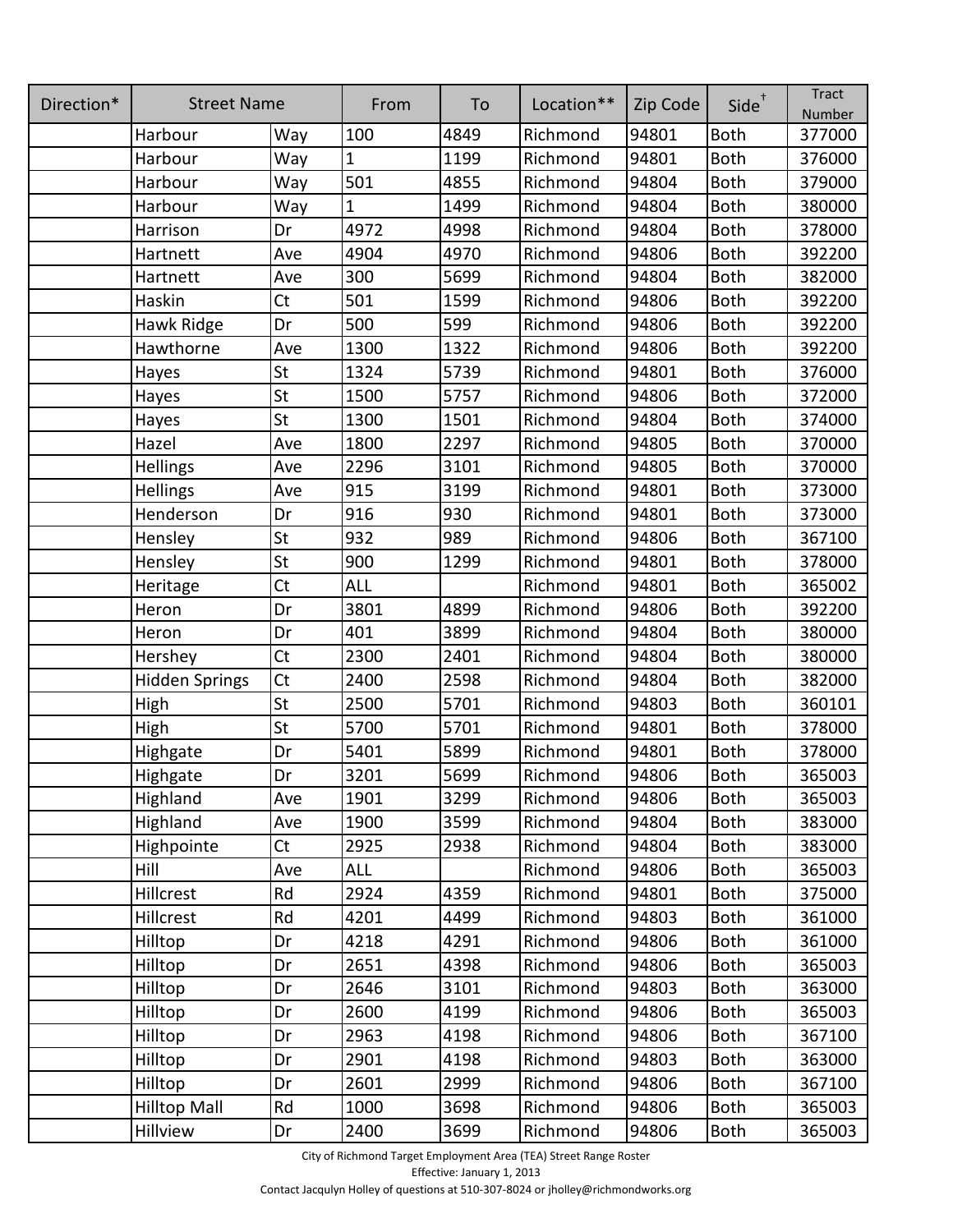| Direction* | <b>Street Name</b> |                | From           | To   | Location** | Zip Code | $Side^{\dagger}$ | <b>Tract</b><br>Number |
|------------|--------------------|----------------|----------------|------|------------|----------|------------------|------------------------|
|            | Hinkley            | Ave            | 1520           | 1901 | Richmond   | 94806    | <b>Both</b>      | 365003                 |
|            | Hinkley            | Cir            | 1700           | 1810 | Richmond   | 94804    | <b>Both</b>      | 380000                 |
|            | Hoffman            | <b>Blvd</b>    | 600            | 5541 | Richmond   | 94804    | <b>Both</b>      | 380000                 |
|            | Homestead          | Cir            | 2901           | 5599 | Richmond   | 94804    | <b>Both</b>      | 380000                 |
|            | Homestead          | Cir            | 301            | 3099 | Richmond   | 94806    | <b>Both</b>      | 365003                 |
|            | Horizon            | Dr             | 300            | 399  | Richmond   | 94806    | <b>Both</b>      | 365003                 |
|            | Horizon            | Dr             | 599            | 2398 | Richmond   | 94806    | <b>Both</b>      | 392200                 |
|            | Howard             | St             | 609            | 650  | Richmond   | 94806    | <b>Both</b>      | 392200                 |
|            | Howard             | St             | 606            | 651  | Richmond   | 94804    | <b>Both</b>      | 372000                 |
|            | Hull               | Dr             | 401            | 699  | Richmond   | 94804    | <b>Both</b>      | 372000                 |
|            | Humboldt           | St             | 400            | 2219 | Richmond   | 94806    | <b>Both</b>      | 367100                 |
|            | Humboldt           | St             | 700            | 3599 | Richmond   | 94805    | <b>Both</b>      | 370000                 |
|            | Humboldt           | Ave            | 2901           | 3399 | Richmond   | 94805    | <b>Both</b>      | 370000                 |
|            | Humboldt           | St             | 2801           | 3198 | Richmond   | 94530    | <b>Both</b>      | 370000                 |
|            | Humboldt           | St             | 2401           | 2899 | Richmond   | 94805    | <b>Both</b>      | 371000                 |
|            | Humphrey           | Ave            | 2400           | 2599 | Richmond   | 94805    | <b>Both</b>      | 371000                 |
|            | Humphrey           | Ave            | 2300           | 6001 | Richmond   | 94804    | <b>Both</b>      | 372000                 |
|            | Huntington         | Ave            | $\mathbf{1}$   | 6299 | Richmond   | 94804    | <b>Both</b>      | 372000                 |
|            | Huntington         | Ave            | $\overline{2}$ | 5298 | Richmond   | 94804    | <b>Both</b>      | 383000                 |
|            | Huntington         | Ave            | 1000           | 5399 | Richmond   | 94804    | <b>Both</b>      | 382000                 |
|            | Idaho              | St             | $\mathbf{1}$   | 2799 | Richmond   | 94804    | <b>Both</b>      | 383000                 |
|            | Imperial           | Ave            | $\overline{2}$ | 87   | Richmond   | 94801    | <b>Both</b>      | 378000                 |
|            | Imperial           | Ave            | 86             | 99   | Richmond   | 94804    | <b>Both</b>      | 382000                 |
|            | Imperial           | Ave            | 3201           | 3251 | Richmond   | 94804    | <b>Both</b>      | 382000                 |
|            | Inverness          | <b>Ct</b>      | 3253           | 4527 | Richmond   | 94804    | <b>Both</b>      | 382000                 |
|            | Isabel             | St             | 4529           | 5399 | Richmond   | 94806    | <b>Both</b>      | 392200                 |
|            | Isabel             | St             | 5500           | 5701 | Richmond   | 94804    | <b>Both</b>      | 380000                 |
|            | Jacuzzi            | St             | 4098           | 5968 | Richmond   | 94804    | <b>Both</b>      | 380000                 |
|            | Jay                | Way            | 3800           | 4101 | Richmond   | 94804    | <b>Both</b>      | 382000                 |
|            | Jefferson          | Ave            | 4100           | 6301 | Richmond   | 94804    | <b>Both</b>      | 380000                 |
|            | Jefferson          | Ave            | 700            | 6399 | Richmond   | 94804    | <b>Both</b>      | 383000                 |
|            | <b>Jenkins</b>     | Way            | 100            | 2899 | Richmond   | 94804    | <b>Both</b>      | 383000                 |
|            | <b>Jenkins</b>     | Way            | 1200           | 3499 | Richmond   | 94806    | <b>Both</b>      | 392200                 |
|            | Jerilynn           | Ave            | 2901           | 3199 | Richmond   | 94806    | <b>Both</b>      | 392200                 |
|            | Jetty              | Dr             | 2701           | 2999 | Richmond   | 94806    | <b>Both</b>      | 361000                 |
|            | Jetty              | Dr             | 2700           | 3099 | Richmond   | 94804    | <b>Both</b>      | 380000                 |
|            | Jo Ann             | Dr             | 500            | 2901 | Richmond   | 94804    | <b>Both</b>      | 380000                 |
|            | Jo Ann             | Dr             | 500            | 4599 | Richmond   | 94806    | <b>Both</b>      | 367100                 |
|            | Johnson            | Dr             | 500            | 701  | Richmond   | 94806    | <b>Both</b>      | 367100                 |
|            | Johnson            | Ave            | 700            | 709  | Richmond   | 94806    | <b>Both</b>      | 392200                 |
|            | Jon Boat           | Ct             | 750            | 749  | Richmond   | 94804    | <b>Both</b>      | 379000                 |
|            | Joy                | Ave            | 708            | 788  | Richmond   | 94804    | <b>Both</b>      | 380000                 |
|            | Julie              | C <sub>t</sub> | 752            | 798  | Richmond   | 94801    | <b>Both</b>      | 378000                 |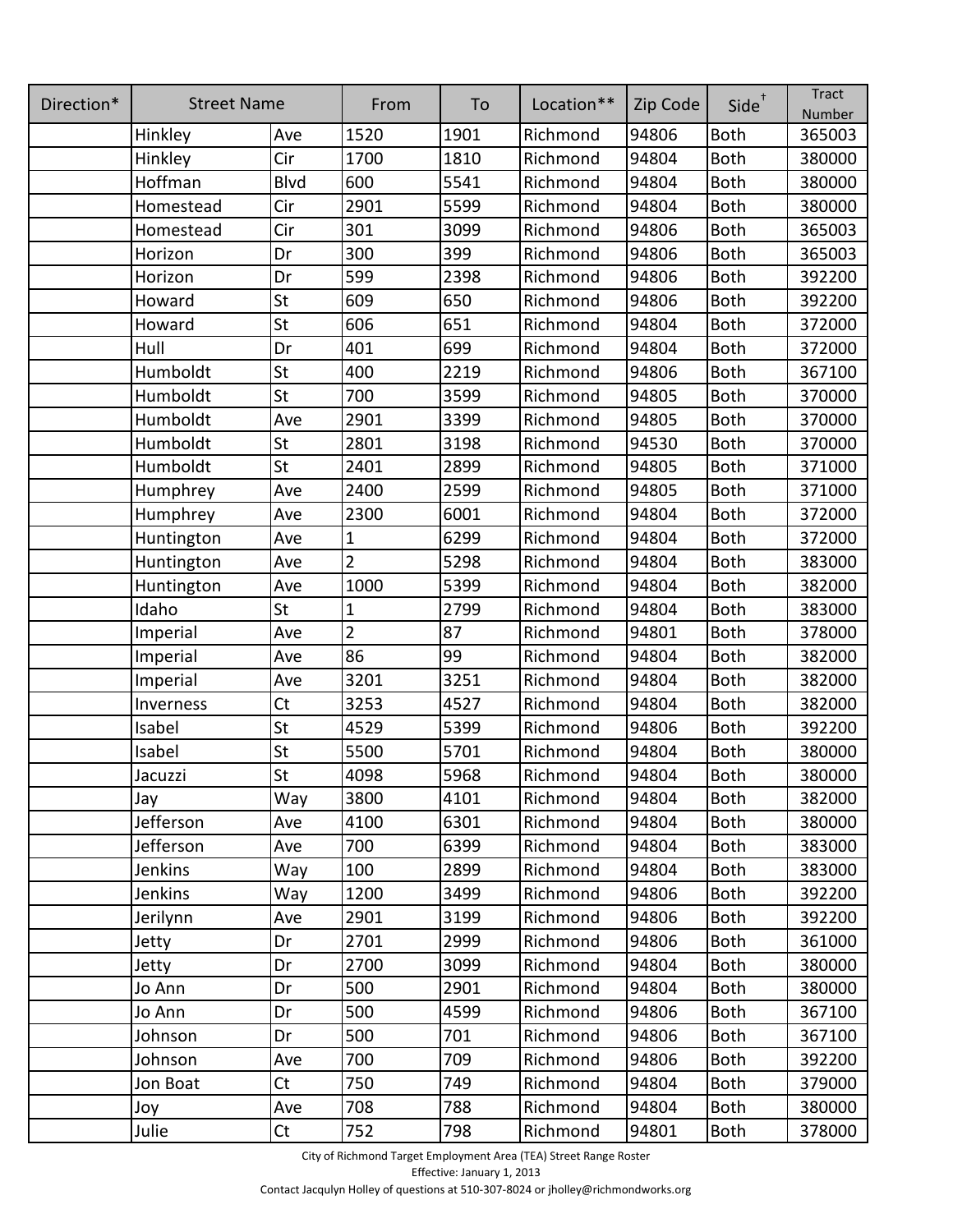| Direction* | <b>Street Name</b> |                | From           | To   | Location** | Zip Code | Side <sup>+</sup> | <b>Tract</b><br>Number |
|------------|--------------------|----------------|----------------|------|------------|----------|-------------------|------------------------|
|            | Juliga Woods       | St             | 751            | 790  | Richmond   | 94803    | <b>Both</b>       | 360200                 |
|            | Juliga Woods       | St             | 560            | 909  | Richmond   | 94804    | <b>Both</b>       | 380000                 |
|            | Juliga Woods       | St             | 1600           | 1699 | Richmond   | 94804    | <b>Both</b>       | 380000                 |
|            | Kay                | Rd             | 861            | 909  | Richmond   | 94804    | <b>Both</b>       | 380000                 |
|            | Kay                | Rd             | 800            | 3295 | Richmond   | 94806    | <b>Both</b>       | 392200                 |
|            | Kayak              | <b>Ct</b>      | 3001           | 3299 | Richmond   | 94806    | <b>Both</b>       | 392200                 |
|            | Kearney            | St             | 3000           | 3201 | Richmond   | 94804    | <b>Both</b>       | 380000                 |
|            | Kearney            | St             | 1301           | 3293 | Richmond   | 94801    | <b>Both</b>       | 376000                 |
|            | Keith              | Dr             | 1300           | 1437 | Richmond   | 94801    | <b>Both</b>       | 376000                 |
|            | Keith              | Dr             | 801            | 1499 | Richmond   | 94803    | <b>Both</b>       | 360200                 |
|            | Kelsey             | St             | 663            | 899  | Richmond   | 94803    | <b>Both</b>       | 360200                 |
|            | Kelsey             | St             | 600            | 999  | Richmond   | 94801    | <b>Both</b>       | 365002                 |
|            | Kern               | St             | 301            | 750  | Richmond   | 94801    | <b>Both</b>       | 365002                 |
|            | Kern               | St             | 300            | 699  | Richmond   | 94805    | <b>Both</b>       | 370000                 |
|            | Key                | <b>Blvd</b>    | 340            | 2299 | Richmond   | 94805    | <b>Both</b>       | 370000                 |
|            | Kings              | PI             | ALL            |      | Richmond   | 94530    | <b>Both</b>       | 370000                 |
|            | Kite               | Way            | 3573           | 4299 | Richmond   | 94804    | <b>Both</b>       | 382000                 |
|            | Kite               | Way            | 3133           | 4121 | Richmond   | 94806    | <b>Both</b>       | 365003                 |
|            | Klose              | Way            | 2198           | 5899 | Richmond   | 94806    | <b>Both</b>       | 365003                 |
|            | Knobcone           | Dr             | 2100           | 3101 | Richmond   | 94806    | <b>Both</b>       | 365003                 |
|            | Knobcone           | Dr             | 63             | 3199 | Richmond   | 94803    | <b>Both</b>       | 361000                 |
|            | Knobcone           | <b>Ct</b>      | <b>ALL</b>     |      | Richmond   | 94803    | <b>Both</b>       | 361000                 |
|            | La Cresenta        | Rd             | 13             | 62   | Richmond   | 94803    | <b>Both</b>       | 361000                 |
|            | La Mirada          | Dr             | <b>ALL</b>     |      | Richmond   | 94803    | <b>Both</b>       | 361000                 |
|            | Lake View          | C <sub>t</sub> | $\mathbf{1}$   | 224  | Richmond   | 94803    | <b>Both</b>       | 361000                 |
|            | Lakeshore          | C <sub>t</sub> | 217            | 298  | Richmond   | 94806    | <b>Both</b>       | 365003                 |
|            | Lakeshore          | Ct             | 107            | 4399 | Richmond   | 94804    | <b>Both</b>       | 380000                 |
|            | Lakeside           | Dr             | 2501           | 2699 | Richmond   | 94804    | <b>Both</b>       | 380000                 |
|            | Lakeside           | Dr             | 2306           | 2593 | Richmond   | 94806    | <b>Both</b>       | 365003                 |
|            | Lancaster          | Dr             | 2304           | 2319 | Richmond   | 94806    | <b>Both</b>       | 365003                 |
|            | Lancaster          | Dr             | 1000           | 2305 | Richmond   | 94806    | <b>Both</b>       | 367100                 |
|            | Landmark           | Ct             | <b>ALL</b>     |      | Richmond   | 94806    | <b>Both</b>       | 367100                 |
|            | Lark               | Dr             | <b>ALL</b>     |      | Richmond   | 94806    | <b>Both</b>       | 392200                 |
|            | Lark               | Dr             | 600            | 1799 | Richmond   | 94804    | <b>Both</b>       | 380000                 |
|            | Larkspur           | PI             | 700            | 1001 | Richmond   | 94804    | <b>Both</b>       | 380000                 |
|            | Lassen             | St             | 101            | 1060 | Richmond   | 94806    | <b>Both</b>       | 392200                 |
|            | Lassen             | St             | $\mathbf 1$    | 199  | Richmond   | 94805    | <b>Both</b>       | 371000                 |
|            | Last               | Ave            | $\overline{2}$ | 13   | Richmond   | 94805    | <b>Both</b>       | 371000                 |
|            | Laurel             | Ln             | 8              | 2801 | Richmond   | 94801    | <b>Both</b>       | 376000                 |
|            | Laurel             | Ln             | 700            | 5401 | Richmond   | 94803    | <b>Both</b>       | 360200                 |
|            | Leeds              | Ct             | 5400           | 5598 | Richmond   | 94803    | <b>Both</b>       | 360200                 |
|            | Legends            | PI             | 1227           | 5599 | Richmond   | 94806    | <b>Both</b>       | 367100                 |
|            | Leke               | Way            | 1200           | 3298 | Richmond   | 94806    | Both              | 392200                 |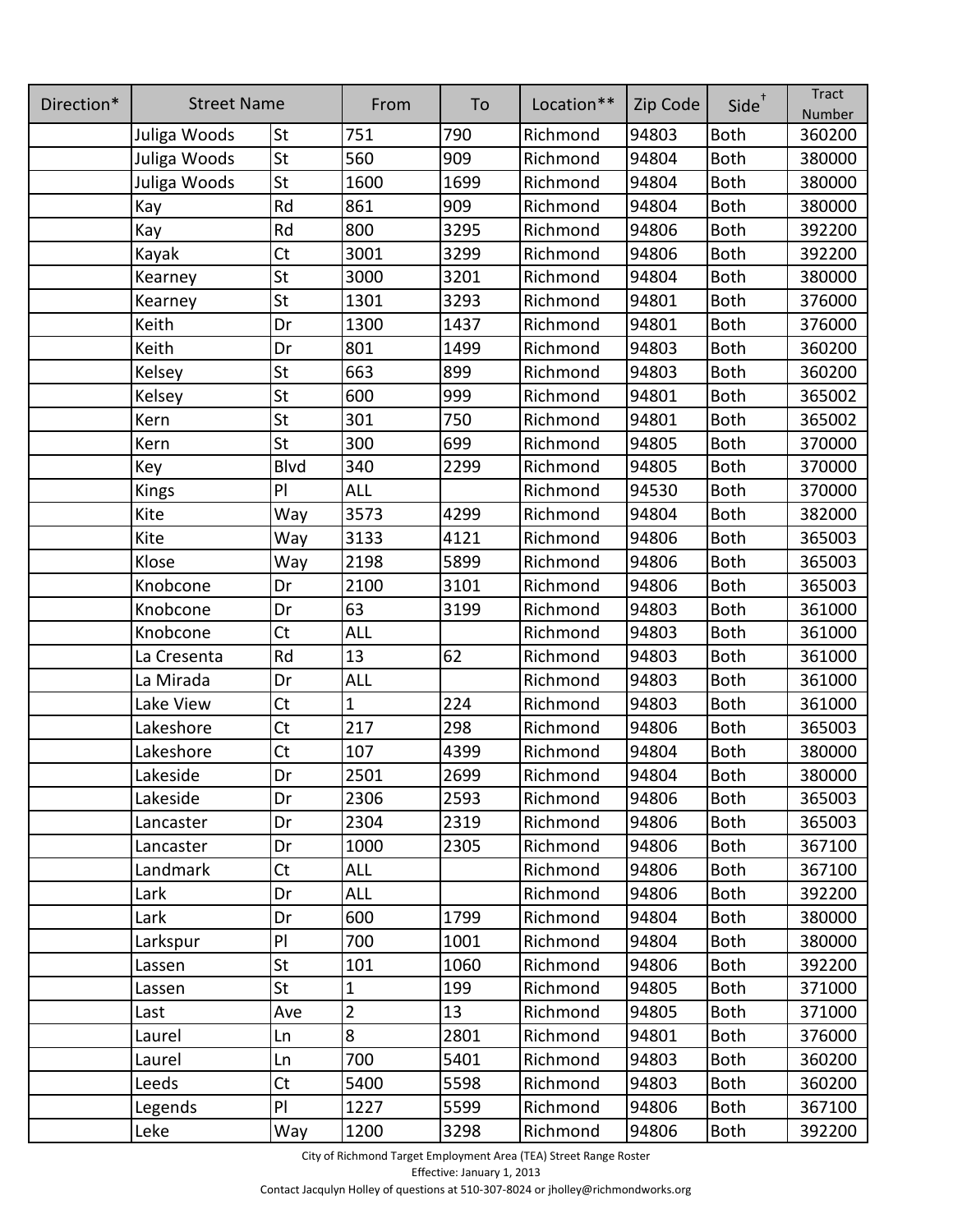| Direction* | <b>Street Name</b> |                | From           | To   | Location** | Zip Code | Side <sup>+</sup> | <b>Tract</b><br>Number |
|------------|--------------------|----------------|----------------|------|------------|----------|-------------------|------------------------|
|            | Lemonade           | <b>Ct</b>      | 91             | 3299 | Richmond   | 94806    | <b>Both</b>       | 392200                 |
|            | Lenora             | Rd             | 79             | 99   | Richmond   | 94806    | <b>Both</b>       | 365003                 |
|            | Lenora             | Rd             | 55             | 89   | Richmond   | 94803    | <b>Both</b>       | 361000                 |
|            | Leo                | St             | $\mathbf{1}$   | 77   | Richmond   | 94803    | <b>Both</b>       | 361000                 |
|            | Leo                | St             | $\overline{2}$ | 53   | Richmond   | 94801    | <b>Both</b>       | 365002                 |
|            | Leona              | Ave            | $\mathbf{1}$   | 1401 | Richmond   | 94801    | <b>Both</b>       | 378000                 |
|            | Lightcap           | Dr             | 1400           | 2801 | Richmond   | 94804    | <b>Both</b>       | 381000                 |
|            | Lightcap           | Dr             | 2401           | 2899 | Richmond   | 94804    | <b>Both</b>       | 380000                 |
|            | Lighthouse         | Ln             | 701            | 2497 | Richmond   | 94804    | <b>Both</b>       | 380000                 |
|            | Lilly              | Ct             | 601            | 799  | Richmond   | 94804    | <b>Both</b>       | 380000                 |
|            | Lincoln            | Ave            | 600            | 801  | Richmond   | 94806    | <b>Both</b>       | 392200                 |
|            | Lincoln            | Ave            | 800            | 1801 | Richmond   | 94804    | <b>Both</b>       | 372000                 |
|            | Lincoln            | Ave            | 1300           | 2299 | Richmond   | 94801    | <b>Both</b>       | 376000                 |
|            | Lincoln            | Ave            | 2300           | 3846 | Richmond   | 94801    | <b>Both</b>       | 373000                 |
|            | Lincoln            | Ave            | 300            | 1799 | Richmond   | 94801    | <b>Both</b>       | 373000                 |
|            | Linden             | Ln             | 298            | 746  | Richmond   | 94804    | <b>Both</b>       | 372000                 |
|            | Links              | Dr             | 200            | 899  | Richmond   | 94803    | <b>Both</b>       | 361000                 |
|            | Livingston         | Ln             | 800            | 3798 | Richmond   | 94806    | <b>Both</b>       | 392200                 |
|            | Lobos              | <b>Ct</b>      | 2698           | 3799 | Richmond   | 94801    | <b>Both</b>       | 377000                 |
|            | Lobos              | Ave            | 2600           | 3398 | Richmond   | 94801    | <b>Both</b>       | 378000                 |
|            | Lobos              | Ct             | $\overline{2}$ | 3399 | Richmond   | 94801    | <b>Both</b>       | 378000                 |
|            | Lone Oak           | Dr             | $\overline{1}$ | 3401 | Richmond   | 94801    | <b>Both</b>       | 378000                 |
|            | Longhorn           | C <sub>t</sub> | 3201           | 3526 | Richmond   | 94806    | <b>Both</b>       | 392200                 |
|            | Longview           | Dr             | 2901           | 3399 | Richmond   | 94803    | <b>Both</b>       | 360101                 |
|            | Longview           | Dr             | 2801           | 3199 | Richmond   | 94806    | <b>Both</b>       | 365003                 |
|            | Longview           | C <sub>t</sub> | 2601           | 2899 | Richmond   | 94806    | <b>Both</b>       | 365003                 |
|            | Los Arboles        |                | 2401           | 2799 | Richmond   | 94806    | <b>Both</b>       | 365003                 |
|            | Lowell             | Ave            | 2301           | 2599 | Richmond   | 94803    | <b>Both</b>       | 361000                 |
|            | Lowell             | Ave            | 400            | 3560 | Richmond   | 94804    | <b>Both</b>       | 372000                 |
|            | Loyola             | Ave            | 600            | 701  | Richmond   | 94804    | <b>Both</b>       | 372000                 |
|            | Loyola             | Ave            | 700            | 801  | Richmond   | 94806    | <b>Both</b>       | 367100                 |
|            | Lucas              | Ave            | 800            | 901  | Richmond   | 94806    | <b>Both</b>       | 367100                 |
|            | Lucas              | Ave            | 500            | 1399 | Richmond   | 94801    | <b>Both</b>       | 376000                 |
|            | Lupine             | <b>Ct</b>      | 1100           | 1252 | Richmond   | 94801    | <b>Both</b>       | 376000                 |
|            | Maas               | Ave            | 1201           | 1299 | Richmond   | 94806    | <b>Both</b>       | 392200                 |
|            | MacDonald          | Ave            | 1026           | 1098 | Richmond   | 94801    | <b>Both</b>       | 392200                 |
|            | MacDonald          | Ave            | 1000           | 1024 | Richmond   | 94801    | <b>Both</b>       | 376000                 |
|            | MacDonald          | Ave            | 3300           | 4901 | Richmond   | 94801    | <b>Both</b>       | 376000                 |
|            | MacDonald          | Ave            | 554            | 5299 | Richmond   | 94801    | <b>Both</b>       | 377000                 |
|            | MacDonald          | Ave            | 98             | 1984 | Richmond   | 94801    | <b>Both</b>       | 375000                 |
|            | MacDonald          | Ave            | 3401           | 4999 | Richmond   | 94801    | <b>Both</b>       | 375000                 |
|            | MacDonald          | Ave            | 2534           | 3098 | Richmond   | 94801    | <b>Both</b>       | 375000                 |
|            | MacDonald          | Ave            | 301            | 5109 | Richmond   | 94804    | Both              | 374000                 |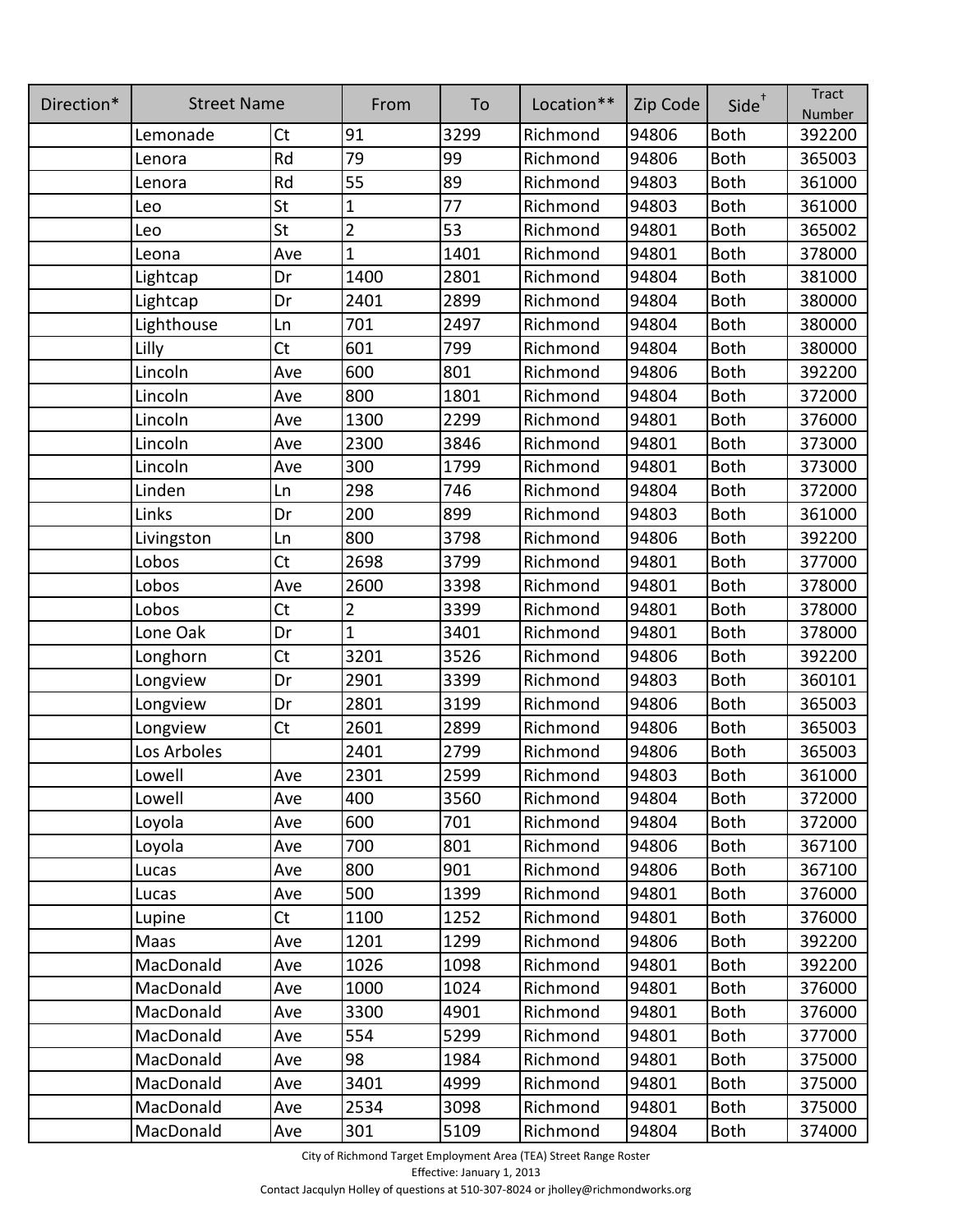| Direction* | <b>Street Name</b> |           | From           | To   | Location** | Zip Code | $Side^{\dagger}$ | <b>Tract</b><br>Number |
|------------|--------------------|-----------|----------------|------|------------|----------|------------------|------------------------|
|            | MacDonald          | Ave       | 101            | 2401 | Richmond   | 94805    | <b>Both</b>      | 370000                 |
|            | MacDonald          | Ave       | 3501           | 3599 | Richmond   | 94805    | <b>Both</b>      | 370000                 |
|            | MacDonald          | Ave       | 100            | 4429 | Richmond   | 94805    | <b>Both</b>      | 371000                 |
|            | MacDonald          | Ave       | 801            | 4429 | Richmond   | 94805    | <b>Both</b>      | 371000                 |
|            | MacDonald          | Ave       | 500            | 699  | Richmond   | 94804    | <b>Both</b>      | 381000                 |
|            | MacDonald          | Ave       | 1              | 5859 | Richmond   | 94805    | <b>Both</b>      | 381000                 |
| W          | MacDonald          | Ave       | 2001           | 2101 | Richmond   | 94801    | <b>Both</b>      | 376000                 |
| W          | MacDonald          | Ave       | 2003           | 2199 | Richmond   | 94801    | <b>Both</b>      | 375000                 |
| W          | MacDonald          | Ave       | 2001           | 2099 | Richmond   | 94801    | <b>Both</b>      | 381000                 |
| W          | MacDonald          | Ave       | 1492           | 4583 | Richmond   | 94801    | <b>Both</b>      | 375000                 |
|            | MacDonald          | Ave       | 2300           | 2399 | Richmond   | 94804    | <b>Both</b>      | 381000                 |
|            | MacDonald          | Ave       | 1600           | 1799 | Richmond   | 94805    | <b>Both</b>      | 381000                 |
|            | Machinist          | PI        | 401            | 1600 | Richmond   | 94801    | <b>Both</b>      | 376000                 |
|            | Machinist          | PI        | 400            | 599  | Richmond   | 94801    | <b>Both</b>      | 377000                 |
|            | Madeline           | Rd        | 500            | 699  | Richmond   | 94801    | Both             | 377000                 |
|            | Madison            | Ave       | 600            | 799  | Richmond   | 94806    | <b>Both</b>      | 392200                 |
|            | Madison            | Ave       | 700            | 899  | Richmond   | 94804    | <b>Both</b>      | 383000                 |
|            | Maine              | Ave       | 800            | 999  | Richmond   | 94804    | <b>Both</b>      | 383000                 |
|            | Maine              | Ave       | 1200           | 2799 | Richmond   | 94804    | <b>Both</b>      | 379000                 |
|            | Maine              | Ave       | 1              | 3398 | Richmond   | 94804    | <b>Both</b>      | 379000                 |
|            | Mainsail           | Ct        | 2801           | 3198 | Richmond   | 94804    | <b>Both</b>      | 379000                 |
|            | Mallard            | Dr        | 2601           | 2898 | Richmond   | 94804    | <b>Both</b>      | 380000                 |
|            | Manzanita          | Ct        | 2401           | 2798 | Richmond   | 94801    | <b>Both</b>      | 378000                 |
|            | Maple              | Ave       | 2301           | 2598 | Richmond   | 94806    | <b>Both</b>      | 365003                 |
|            | Maricopa           | Ave       | 2300           | 3525 | Richmond   | 94801    | <b>Both</b>      | 376000                 |
|            | Maricopa           | Ave       | 101            | 5699 | Richmond   | 94804    | <b>Both</b>      | 372000                 |
|            | Marin              | Ave       | 2              | 164  | Richmond   | 94804    | <b>Both</b>      | 372000                 |
|            | Marin              | Ave       | $\overline{1}$ | 98   | Richmond   | 94805    | <b>Both</b>      | 370000                 |
|            | Marina             | Way       | 71             | 498  | Richmond   | 94806    | <b>Both</b>      | 369002                 |
|            | Marina             | Way       | 951            | 1099 | Richmond   | 94801    | <b>Both</b>      | 376000                 |
|            | Marina             | Way       | 117            | 987  | Richmond   | 94801    | <b>Both</b>      | 377000                 |
|            | Marina             | Way       | 200            | 1599 | Richmond   | 94804    | <b>Both</b>      | 379000                 |
|            | Marina Bay         | Pkwy      | 934            | 941  | Richmond   | 94804    | <b>Both</b>      | 378000                 |
|            | Marina Bay         | Pkwy      | 98             | 999  | Richmond   | 94804    | <b>Both</b>      | 380000                 |
|            | Marina Lakes       | Dr        | $\mathbf 1$    | 698  | Richmond   | 94804    | <b>Both</b>      | 380000                 |
|            | Marine             | St        | 200            | 399  | Richmond   | 94804    | <b>Both</b>      | 380000                 |
|            | Marine             | St        | 292            | 398  | Richmond   | 94801    | <b>Both</b>      | 378000                 |
|            | Marine             | <b>St</b> | 1200           | 1599 | Richmond   | 94801    | <b>Both</b>      | 378000                 |
|            | <b>Marine View</b> | Ave       | 1601           | 1699 | Richmond   | 94801    | <b>Both</b>      | 378000                 |
|            | Mariposa           | St        | 811            | 1015 | Richmond   | 94804    | <b>Both</b>      | 382000                 |
|            | Mariposa           | St        | 91             | 1119 | Richmond   | 94804    | <b>Both</b>      | 382000                 |
|            | Mariposa           | St        | 90             | 98   | Richmond   | 94804    | <b>Both</b>      | 383000                 |
|            | Maritime           | Way       | 75             | 89   | Richmond   | 94804    | Both             | 383000                 |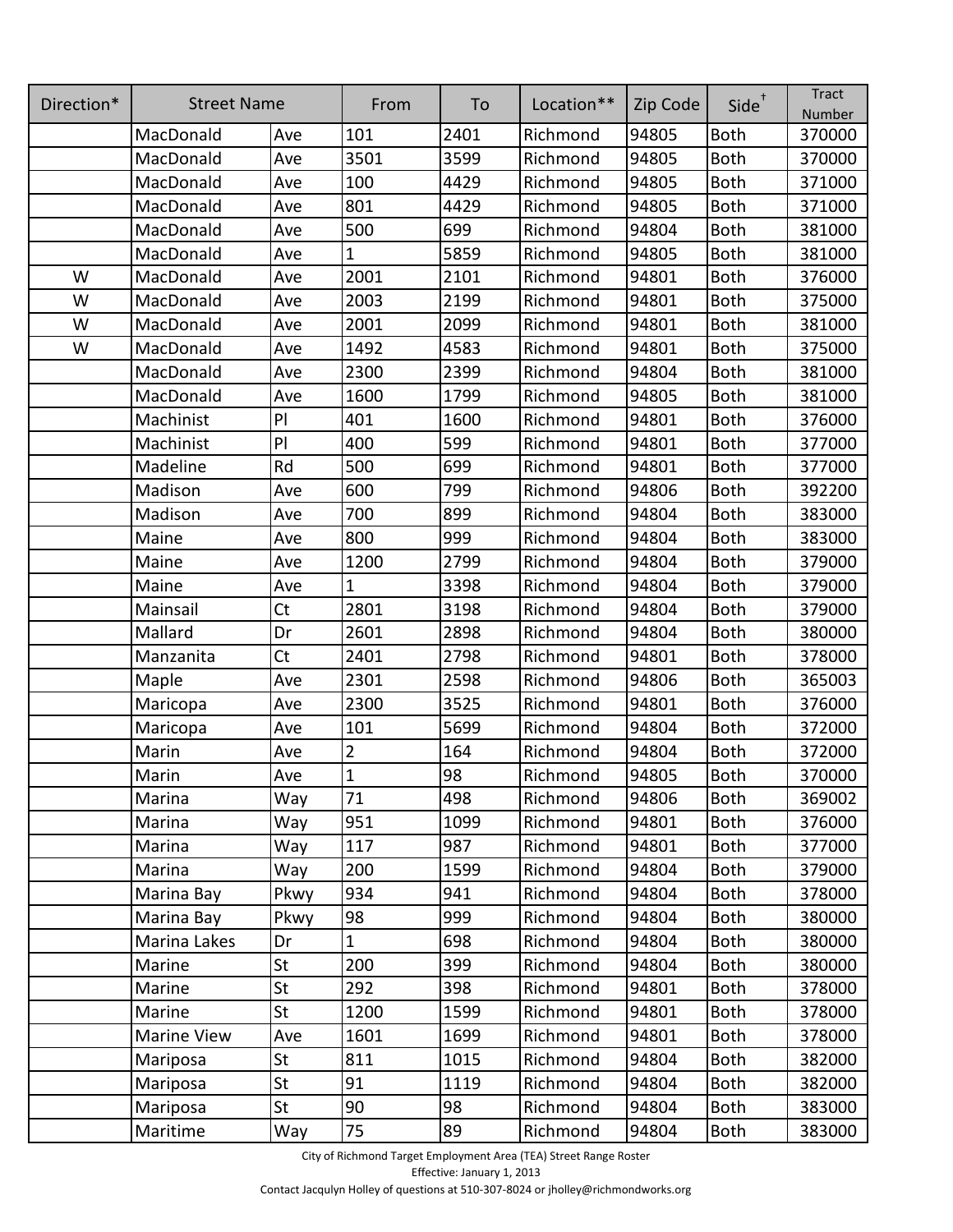| Direction* | <b>Street Name</b>    |           | From           | To   | Location** | Zip Code | $Side^{\dagger}$ | <b>Tract</b><br>Number |
|------------|-----------------------|-----------|----------------|------|------------|----------|------------------|------------------------|
|            | Market                | Ave       | 1              | 74   | Richmond   | 94804    | <b>Both</b>      | 380000                 |
|            | Market                | Ave       | $\overline{2}$ | 2699 | Richmond   | 94801    | <b>Both</b>      | 365002                 |
|            | Markovich             | Ln        | 2600           | 2698 | Richmond   | 94806    | <b>Both</b>      | 365002                 |
|            | Marquette             | Ct        | 100            | 207  | Richmond   | 94806    | <b>Both</b>      | 392200                 |
|            | Martin                | Dr        | 200            | 399  | Richmond   | 94806    | <b>Both</b>      | 367100                 |
|            | Martin                | Dr        | 5              | 398  | Richmond   | 94801    | <b>Both</b>      | 365002                 |
|            | Martin Luther Kin Ave |           | $\overline{1}$ | 98   | Richmond   | 94801    | <b>Both</b>      | 365002                 |
|            | Martin Luther Kin Ave |           | $\mathbf{1}$   | 99   | Richmond   | 94804    | <b>Both</b>      | 380000                 |
|            | Martina               | St        | $\overline{2}$ | 5099 | Richmond   | 94804    | <b>Both</b>      | 380000                 |
|            | Martina               | St        | 600            | 5098 | Richmond   | 94801    | <b>Both</b>      | 378000                 |
|            | <b>Martins</b>        | Ln        | 3501           | 3698 | Richmond   | 94801    | <b>Both</b>      | 378000                 |
|            | Martins               | Ln        | 3301           | 3512 | Richmond   | 94803    | <b>Both</b>      | 361000                 |
|            | Mary                  | Ln        | 3001           | 3302 | Richmond   | 94803    | <b>Both</b>      | 361000                 |
|            | Match                 | Ct        | 3000           | 3599 | Richmond   | 94803    | <b>Both</b>      | 361000                 |
|            | Mathew                | Ct        | 3289           | 3598 | Richmond   | 94806    | <b>Both</b>      | 392200                 |
|            | May                   | Rd        | 3100           | 3499 | Richmond   | 94801    | <b>Both</b>      | 376000                 |
|            | May                   | Rd        | 2736           | 3    | Richmond   | 94803    | <b>Both</b>      | 360101                 |
|            | May                   | Rd        | 2747           | 3599 | Richmond   | 94803    | <b>Both</b>      | 360200                 |
|            | May                   | Rd        | 2701           | 3389 | Richmond   | 94803    | <b>Both</b>      | 360101                 |
|            | Maya                  | Way       | 2601           | 2898 | Richmond   | 94803    | <b>Both</b>      | 360200                 |
|            | Maywood               | Dr        | 2600           | 3599 | Richmond   | 94801    | <b>Both</b>      | 365002                 |
|            | Maywood               | Dr        | 2501           | 3699 | Richmond   | 94803    | <b>Both</b>      | 360101                 |
|            | McBryde               | Ave       | 2400           | 3057 | Richmond   | 94803    | <b>Both</b>      | 360101                 |
|            | McBryde               | Ave       | 2901           | 3431 | Richmond   | 94804    | <b>Both</b>      | 372000                 |
|            | McBryde               | Ave       | 4919           | 5698 | Richmond   | 94804    | <b>Both</b>      | 372000                 |
|            | McBryde               | Ave       | 2300           | 5732 | Richmond   | 94804    | <b>Both</b>      | 372000                 |
|            | McBryde               | Ave       | 3700           | 4499 | Richmond   | 94805    | <b>Both</b>      | 362000                 |
|            | McBryde               | Ave       | 5100           | 5799 | Richmond   | 94805    | <b>Both</b>      | 371000                 |
|            | McBryde               | Ave       | 5801           | 5821 | Richmond   | 94805    | <b>Both</b>      | 369002                 |
|            | McBryde               | Ave       | 3901           | 4214 | Richmond   | 94805    | <b>Both</b>      | 370000                 |
|            | McBryde               | Ave       | 5653           | 5820 | Richmond   | 94805    | <b>Both</b>      | 370000                 |
|            | McBryde               | Ave       | 4001           | 4398 | Richmond   | 94805    | <b>Both</b>      | 369002                 |
|            | McGlothen             | Way       | 4101           | 4498 | Richmond   | 94805    | <b>Both</b>      | 369002                 |
|            | McGlothen             | Way       | 401            | 4198 | Richmond   | 94806    | <b>Both</b>      | 392200                 |
|            | McKenzie              | Dr        | 400            | 649  | Richmond   | 94806    | <b>Both</b>      | 392200                 |
|            | McLaughlin            | St        | 601            | 650  | Richmond   | 94806    | <b>Both</b>      | 367100                 |
|            | McLaughlin            | St        | 501            | 5199 | Richmond   | 94805    | <b>Both</b>      | 371000                 |
|            | Meade                 | St        | 800            | 2699 | Richmond   | 94804    | <b>Both</b>      | 380000                 |
|            | <b>Meadow Crest</b>   | Ct        | 874            | 899  | Richmond   | 94804    | <b>Both</b>      | 380000                 |
|            | <b>Meadow View</b>    | Dr        | 801            | 899  | Richmond   | 94806    | <b>Both</b>      | 365003                 |
|            | Meadow View           | Dr        | 4501           | 4811 | Richmond   | 94806    | <b>Both</b>      | 392200                 |
|            | <b>Meadow West</b>    | <b>Ct</b> | 4813           | 4899 | Richmond   | 94806    | <b>Both</b>      | 392200                 |
|            | Meadowbrook           | Dr        | 4812           | 4898 | Richmond   | 94806    | <b>Both</b>      | 392200                 |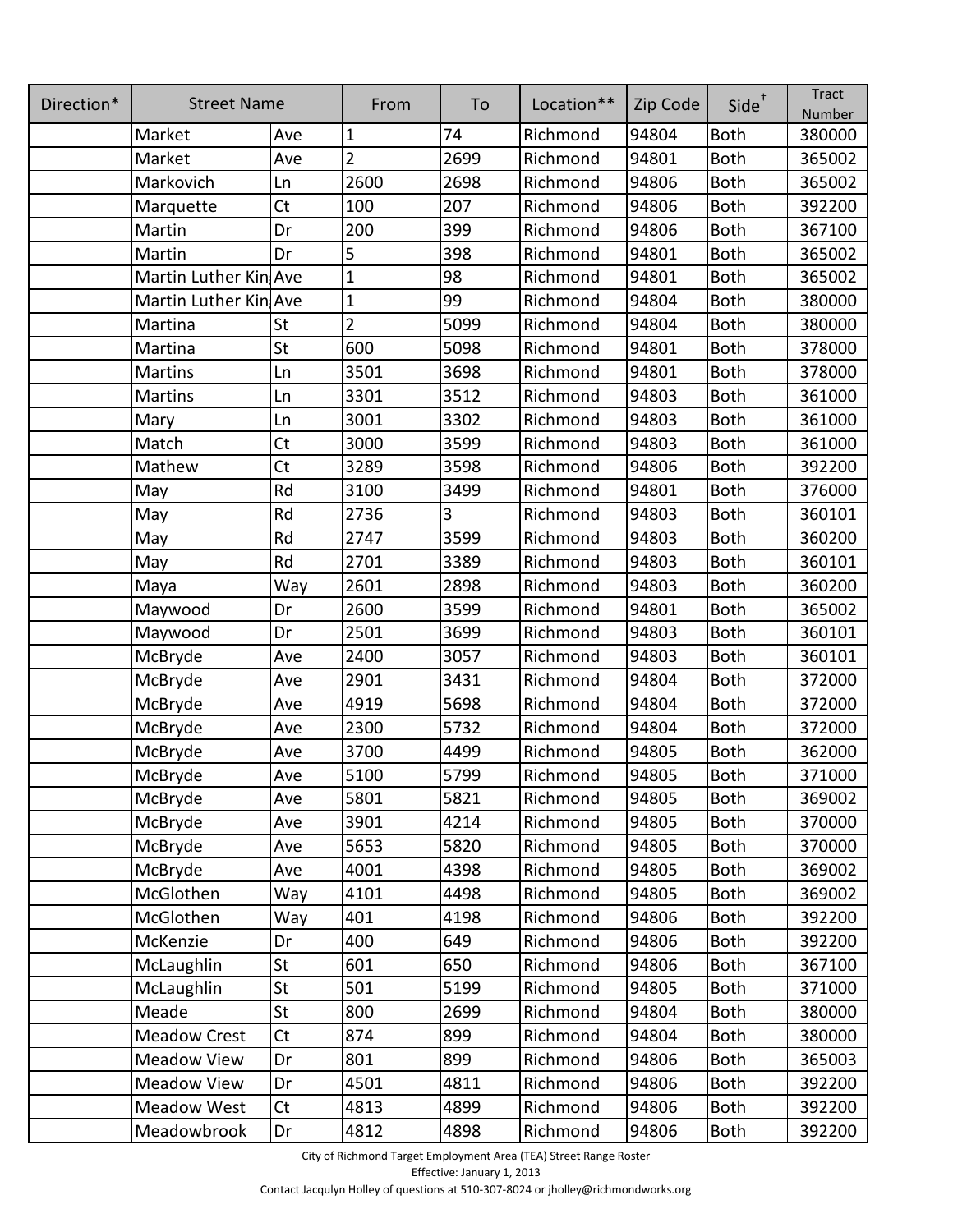| Direction* | <b>Street Name</b>  |     | From           | To   | Location** | Zip Code | Side <sup>+</sup> | <b>Tract</b><br>Number |
|------------|---------------------|-----|----------------|------|------------|----------|-------------------|------------------------|
|            | Meadowbrook         | Dr  | 1205           | 4799 | Richmond   | 94803    | <b>Both</b>       | 360101                 |
|            | Meeker              | Ave | 1201           | 1220 | Richmond   | 94803    | Both              | 360101                 |
|            | Meeker              | Ave | 1200           | 1999 | Richmond   | 94804    | <b>Both</b>       | 380000                 |
|            | Melville            | Sq  | 1400           | 1699 | Richmond   | 94804    | <b>Both</b>       | 380000                 |
|            | Mendocino           | St  | 1301           | 1699 | Richmond   | 94804    | Both              | 380000                 |
|            | Mendocino           | St  | 601            | 1398 | Richmond   | 94804    | <b>Both</b>       | 383000                 |
|            | Merced              | St  | 401            | 798  | Richmond   | 94804    | <b>Both</b>       | 383000                 |
|            | Merced              | St  | 700            | 799  | Richmond   | 94804    | <b>Both</b>       | 382000                 |
|            | Mesa                | Way | <b>ALL</b>     |      | Richmond   | 94804    | <b>Both</b>       | 382000                 |
|            | Mesa                | Way | 425            | 437  | Richmond   | 94805    | <b>Both</b>       | 371000                 |
|            | Metro Walk          | Way | 2900           | 4099 | Richmond   | 94801    | <b>Both</b>       | 376000                 |
|            | Mills               | Ave | 2901           | 5599 | Richmond   | 94801    | <b>Both</b>       | 376000                 |
|            | Mills               | St  | 5201           | 5598 | Richmond   | 94806    | <b>Both</b>       | 367100                 |
|            | Mills               | St  | 700            | 5398 | Richmond   | 94801    | <b>Both</b>       | 378000                 |
|            | Minuet              | Cir | 701            | 799  | Richmond   | 94801    | <b>Both</b>       | 378000                 |
|            | Minuet              | Cir | 201            | 267  | Richmond   | 94803    | <b>Both</b>       | 363000                 |
|            | Mirante             | Ct  | 200            | 266  | Richmond   | 94803    | <b>Both</b>       | 363000                 |
|            | Modoc               | Ave | 269            | 299  | Richmond   | 94803    | <b>Both</b>       | 360200                 |
|            | Modoc               | Ave | 11             | 440  | Richmond   | 94804    | <b>Both</b>       | 383000                 |
|            | Monarch             | Ct  | $\mathbf 1$    | 98   | Richmond   | 94804    | <b>Both</b>       | 382000                 |
|            | Monarch             | Way | $\overline{2}$ | 14   | Richmond   | 94806    | <b>Both</b>       | 392200                 |
|            | Mono                | St  | 6327           | 6399 | Richmond   | 94806    | <b>Both</b>       | 392200                 |
|            | Mono                | St  | 6225           | 6398 | Richmond   | 94801    | <b>Both</b>       | 378000                 |
|            | Montana             | St  | 1493           | 6326 | Richmond   | 94801    | <b>Both</b>       | 378000                 |
|            | Montana             | St  | 1580           | 1579 | Richmond   | 94801    | <b>Both</b>       | 378000                 |
|            | Monte Cresta        | Ave | 1387           | 1698 | Richmond   | 94801    | <b>Both</b>       | 378000                 |
|            | Monte Cresta        | Ave | 1300           | 1699 | Richmond   | 94806    | <b>Both</b>       | 361000                 |
|            | <b>Monte Cresta</b> | Ave | 1301           | 4975 | Richmond   | 94803    | <b>Both</b>       | 361000                 |
|            | Monterey            | St  | 4977           | 5199 | Richmond   | 94806    | <b>Both</b>       | 361000                 |
|            | Monterey            | St  | 3201           | 5198 | Richmond   | 94804    | <b>Both</b>       | 382000                 |
| E          | Monterey            | St  | 2901           | 3298 | Richmond   | 94804    | <b>Both</b>       | 382000                 |
|            | Monterey            | St  | 1300           | 1699 | Richmond   | 94804    | <b>Both</b>       | 382000                 |
| E          | Montgomery          | Ave | 4889           | 5199 | Richmond   | 94804    | <b>Both</b>       | 380000                 |
|            | Moran               | Ave | 2800           | 3299 | Richmond   | 94804    | <b>Both</b>       | 372000                 |
|            | Morgan              | Ave | 600            | 699  | Richmond   | 94801    | <b>Both</b>       | 378000                 |
|            | Morningside         | Dr  | 3201           | 3899 | Richmond   | 94803    | <b>Both</b>       | 360101                 |
|            | <b>Morning Sun</b>  | Dr  | 2500           | 2599 | Richmond   | 94806    | <b>Both</b>       | 365003                 |
|            | Morton              | Ave | 800            | 999  | Richmond   | 94806    | <b>Both</b>       | 392200                 |
|            | Morwood             | Dr  | 4700           | 4899 | Richmond   | 94803    | <b>Both</b>       | 360101                 |
|            | Mount               | St  | 430            | 599  | Richmond   | 94805    | <b>Both</b>       | 370000                 |
|            | Moyers              | Rd  | 2700           | 3199 | Richmond   | 94806    | <b>Both</b>       | 367100                 |
|            | Moyers              | Rd  | 2500           | 2503 | Richmond   | 94806    | <b>Both</b>       | 367200                 |
|            | Moyers              | Rd  | 2600           | 2699 | Richmond   | 94806    | <b>Both</b>       | 367200                 |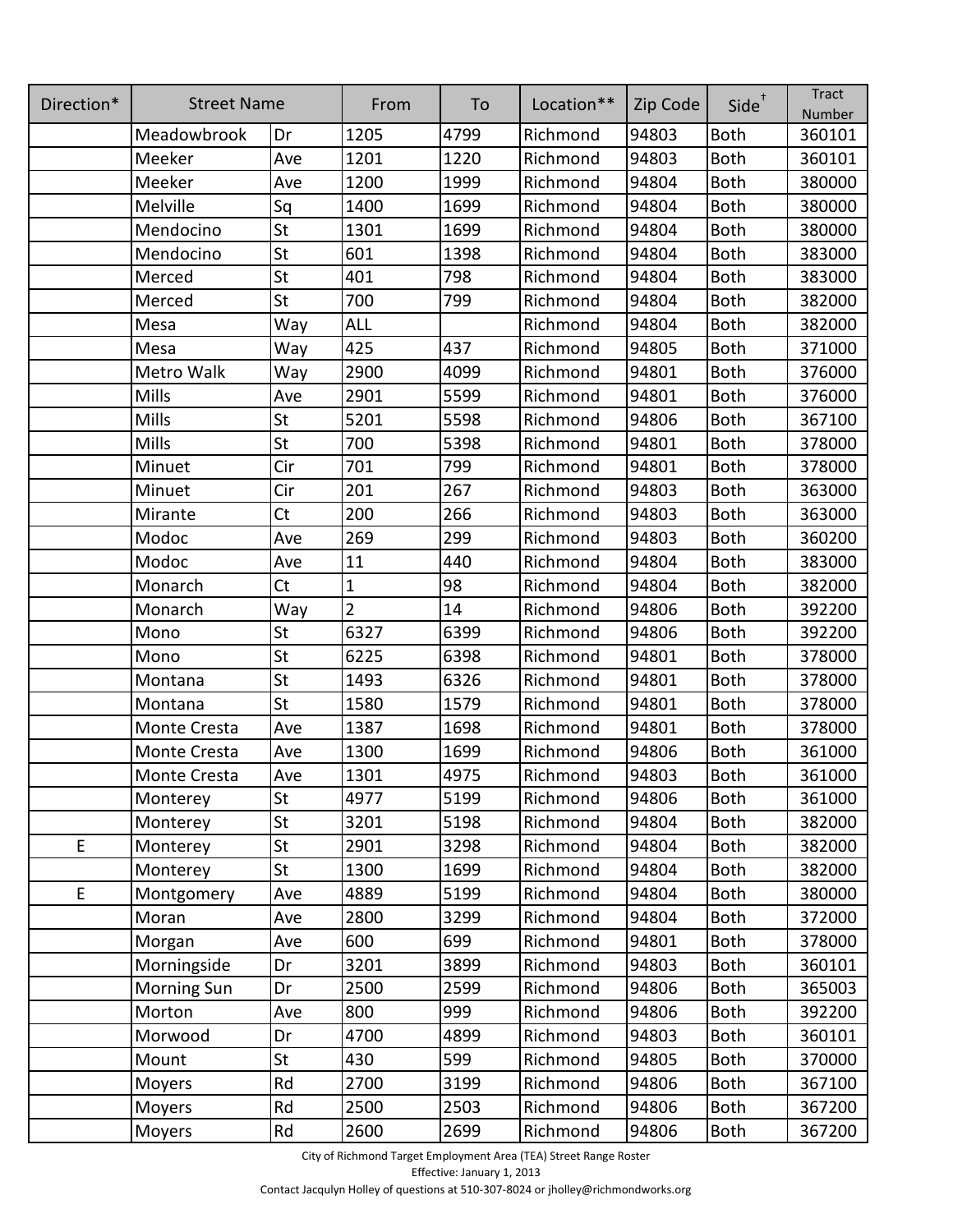| Direction* | <b>Street Name</b> |           | From         | To   | Location** | Zip Code   | Side <sup>+</sup> | <b>Tract</b><br>Number |
|------------|--------------------|-----------|--------------|------|------------|------------|-------------------|------------------------|
|            | Mozart             | Dr        | 4000         | 5199 | Richmond   | 94803      | <b>Both</b>       | 363000                 |
|            | Mulberry           | <b>Ct</b> | 800          | 898  | Richmond   | 94806      | <b>Both</b>       | 392200                 |
|            | Mulberry           | PI        | 801          | 899  | Richmond   | 94806      | <b>Both</b>       | 392200                 |
|            | <b>Mullens</b>     | Dr        | 2901         | 2999 | Richmond   | 94806      | <b>Both</b>       | 367100                 |
|            | Mulligan           | Ct        | 5100         | 5199 | Richmond   | 94806      | <b>Both</b>       | 392200                 |
|            | Murdock            | St        | 1            | 299  | Richmond   | 94804      | <b>Both</b>       | 381000                 |
|            | Myrtlewood         | Ct        | 1000         | 1099 | Richmond   | 94806      | <b>Both</b>       | 392200                 |
|            | Napa               | St        | 2100         | 2299 | Richmond   | 94804 Both |                   | 382000                 |
|            | Natalie            | <b>Ct</b> | 3600         | 3699 | Richmond   | 94805 Both |                   | 372000                 |
|            | National           | Ct        | 700          | 899  | Richmond   | 94804 Both |                   | 378000                 |
|            | Nelson             | Dr        | 4300         | 4399 | Richmond   | 94803 Both |                   | 360200                 |
|            | Nevada             | Ave       | 200          | 499  | Richmond   | 94801 Both |                   | 378000                 |
|            | Nevin              | Ave       | 1            | 299  | Richmond   | 94801 Both |                   | 376000                 |
|            | Nevin              | Ave       | 4500         | 5199 | Richmond   | 94805 Both |                   | 37000                  |
|            | Nevin              | Ave       | 3400         | 4499 | Richmond   | 94805 Both |                   | 371000                 |
|            | Nevin              | Ave       | 2300         | 3399 | Richmond   | 94804 Both |                   | 374000                 |
|            | Nevin              | Ave       | 1900         | 2299 | Richmond   | 94801 Both |                   | 375000                 |
|            | Nevin              | Ave       | 1100         | 1398 | Richmond   | 94801 Both |                   | 376000                 |
|            | Nevin              | Ave       | $\mathbf{1}$ | 599  | Richmond   | 94801 Both |                   | 376000                 |
|            | Nevin              | Ave       | 800          | 1099 | Richmond   | 94801 Both |                   | 376000                 |
|            | Nevin              | Ave       | 600          | 799  | Richmond   | 94801 Both |                   | 377000                 |
|            | Nevin              | Plz       | $\mathbf{1}$ | 1599 | Richmond   | 94801 Both |                   | 376000                 |
|            | Newcastle          | Ct        | 1000         | 1099 | Richmond   | 94806 Both |                   | 392200                 |
|            | Niblick            | Ct        | 5300         | 5400 | Richmond   | 94806 Both |                   | 392200                 |
|            | Nicholl            | Ct        | 2800         | 2899 | Richmond   | 94804 Both |                   | 381000                 |
|            | Nicholl            | Ave       | $\mathbf 1$  | 299  | Richmond   | 94801 Both |                   | 378000                 |
|            | Nightowl           | Ct        | $\mathbf{1}$ | 99   | Richmond   | 94803 Both |                   | 360101                 |
|            | Northridge         | Dr        | 3700         | 3899 | Richmond   | 94806 Both |                   | 365003                 |
|            | Northshore         | Dr        | 1600         | 2399 | Richmond   | 94804 Both |                   | 380000                 |
|            | Nunn               | St        | 5000         | 5099 | Richmond   | 94804 Both |                   | 382000                 |
|            | O'Brien            | Rd        | 2900         | 3099 | Richmond   | 94806 Both |                   | 367100                 |
|            | Oakmont            | Dr        | 5700         | 5799 | Richmond   | 94806 Both |                   | 392200                 |
|            | Ocean              | Ave       | 600          | 899  | Richmond   | 94801 Both |                   | 378000                 |
|            | Offshore           | <b>Ct</b> | 1100         | 1699 | Richmond   | 94804 Both |                   | 380000                 |
|            | Ohio               | Ave       | $\mathbf{1}$ | 567  | Richmond   | 94804 Both |                   | 379000                 |
|            | Ohio               | Ave       | 572          | 999  | Richmond   | 94804 Both |                   | 378000                 |
|            | Ohio               | Ave       | 100          | 2299 | Richmond   | 94804 Both |                   | 379000                 |
|            | Ohio               | Ave       | 2300         | 4499 | Richmond   | 94804 Both |                   | 381000                 |
|            | Olive              | Ct        | 4600         | 4699 | Richmond   | 94804 Both |                   | 382000                 |
|            | Orchard            | Ave       | 5900         | 6199 | Richmond   | 94804 Both |                   | 383000                 |
|            | Oregon             | St        | $\mathbf{1}$ | 99   | Richmond   | 94801 Both |                   | 378000                 |
|            | Ortho              | Way       | 900          | 1000 | Richmond   | 94801 Both |                   | 378000                 |
|            | Oscar              | St        | 1500         | 1599 | Richmond   | 94804 Both |                   | 382000                 |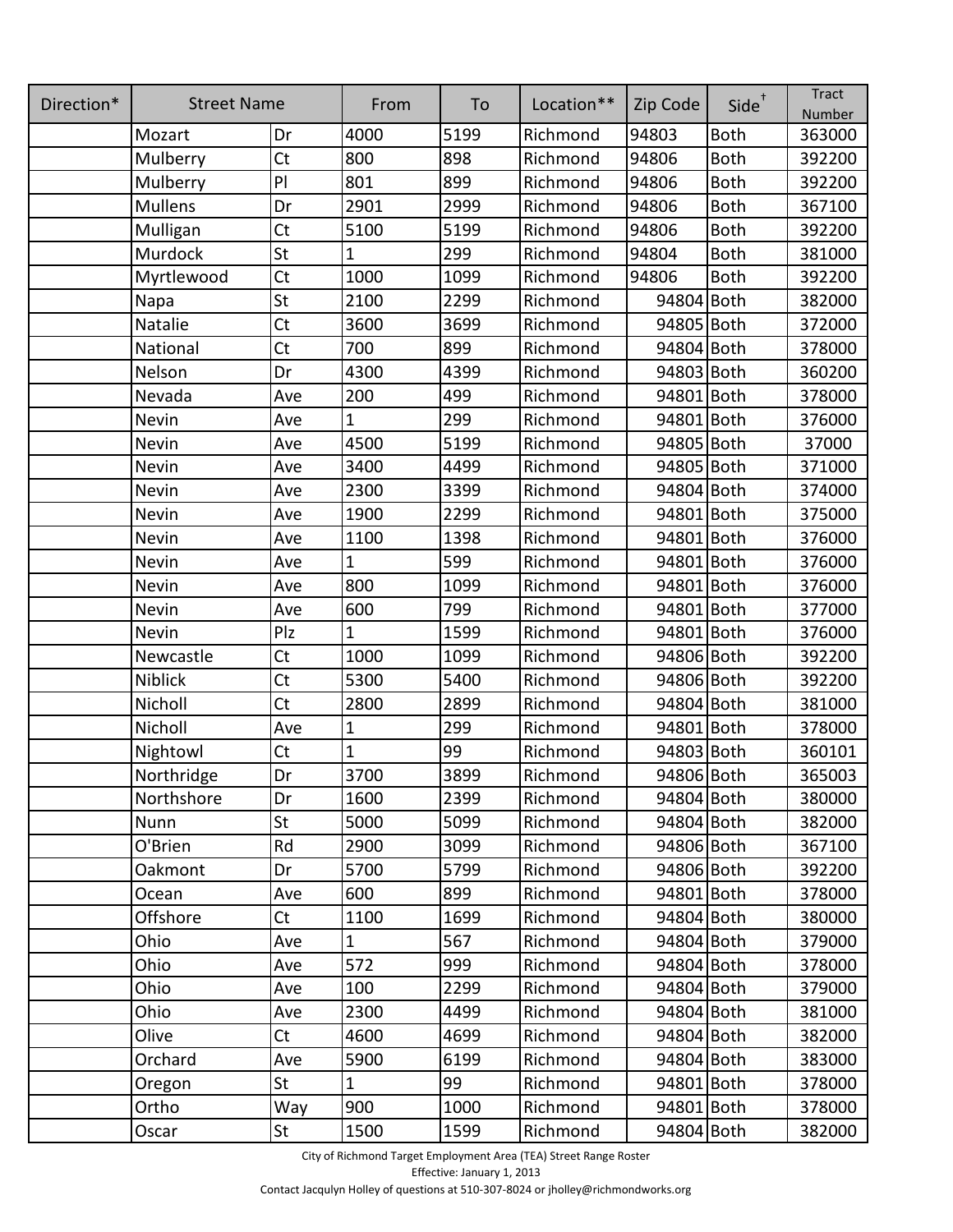| Direction* | <b>Street Name</b>  |             | From           | To   | Location** | Zip Code   | Side <sup>+</sup> | <b>Tract</b><br>Number |
|------------|---------------------|-------------|----------------|------|------------|------------|-------------------|------------------------|
|            | Overend             | Ave         | 4100           | 4899 | Richmond   | 94804 Both |                   | 381000                 |
|            | Overlook            | Ln          | $\mathbf{1}$   | 99   | Richmond   | 94803 Both |                   | 363000                 |
|            | Overlook            | Way         | 3100           | 3199 | Richmond   | 94806 Both |                   | 365003                 |
|            | Oxford              | Ave         | 2700           | 2999 | Richmond   | 94806 Both |                   | 367100                 |
|            | Pacific             | Ave         | 300            | 499  | Richmond   | 94801 Both |                   | 378000                 |
|            | Painted Pony        | Rd          | 3700           | 3899 | Richmond   | 94803 Both |                   | 360101                 |
|            | Panama              | Ave         | 5100           | 6299 | Richmond   | 94804 Both |                   | 382000                 |
|            | Par                 | <b>Ct</b>   | 5000           | 5099 | Richmond   | 94806 Both |                   | 392200                 |
|            | Paradise Bay        | Ct          | 200            | 299  | Richmond   | 94801 Both |                   | 378000                 |
|            | Park                | Ave         | 5701           | 5891 | Richmond   | 94806 Both |                   | 369002                 |
|            | Park                | <b>Ct</b>   | $\mathbf{1}$   | 99   | Richmond   | 94803 Both |                   | 363000                 |
|            | Park                | Ln          | $\mathbf{1}$   | 299  | Richmond   | 94803 Both |                   | 363000                 |
|            | Park                | PI          | 100            | 199  | Richmond   | 94801 Both |                   | 378000                 |
|            | <b>Park Central</b> | <b>Ct</b>   | 1300           | 1399 | Richmond   | 94803 Both |                   | 363000                 |
|            | Park Central        | St          | 800            | 1099 | Richmond   | 94803 Both |                   | 363000                 |
|            | Park Ridge          | Dr          | 3300           | 3699 | Richmond   | 94806 Both |                   | 392200                 |
|            | Parker              | Rd          | 2900           | 3199 | Richmond   | 94806 Both |                   | 367100                 |
|            | Parker              | Rd          | 2800           | 2899 | Richmond   | 94806 Both |                   | 367200                 |
|            | Parkgate            | <b>Ct</b>   | 3300           | 3399 | Richmond   | 94806 Both |                   | 365003                 |
|            | Parkridge           | Ct          | $\mathbf{1}$   | 99   | Richmond   | 94803 Both |                   | 363000                 |
|            | Parkridge           | Dr          | 1100           | 1399 | Richmond   | 94803 Both |                   | 363000                 |
|            | Parkridge           | PI          | $\mathbf{1}$   | 99   | Richmond   | 94803 Both |                   | 363000                 |
|            | Parkside            | Dr          | 800            | 1099 | Richmond   | 94803 Both |                   | 363000                 |
|            | Parkway             | Dr          | 1200           | 1299 | Richmond   | 94803 Both |                   | 363000                 |
|            | Parkway             | Ct          | 1200           | 1299 | Richmond   | 94803 Both |                   | 363000                 |
|            | Parr                | <b>Blvd</b> | 804            | 881  | Richmond   | 94801 Both |                   | 365002                 |
|            | Parr                | <b>Blvd</b> | 882            | 893  | Richmond   | 94801 Both |                   | 392200                 |
|            | Payne               | Dr          | 700            | 899  | Richmond   | 94806 Both |                   | 392200                 |
|            | Pelican             | Way         | 1300           | 1399 | Richmond   | 94801 Both |                   | 378000                 |
|            | Pendry              | Ave         | 600            | 602  | Richmond   | 94801 Both |                   | 378000                 |
|            | Peninsula           | Dr          | $\overline{2}$ | 10   | Richmond   | 94804 Both |                   | 380000                 |
|            | Pennsylvania        | Ave         | 1300           | 2299 | Richmond   | 94801 Both |                   | 375000                 |
|            | Pennsylvania        | Ave         | 200            | 1299 | Richmond   | 94801 Both |                   | 376000                 |
|            | Phanor              | Dr          | 501            | 851  | Richmond   | 94806 Both |                   | 392200                 |
|            | <b>Phillips</b>     | Ct          | 3000           | 3099 | Richmond   | 94806 Both |                   | 367100                 |
|            | Picnic              | Ct          | 300            | 360  | Richmond   | 94806 Both |                   | 365003                 |
|            | Piedmont            | PI          | 200            | 299  | Richmond   | 94801 Both |                   | 378000                 |
|            | Pierce              | St          | 3101           | 3299 | Richmond   | 94804 Both |                   | 383000                 |
|            | Pierson             | Ave         | 2145           | 2699 | Richmond   | 94804 Both |                   | 380000                 |
|            | Pine                | Ave         | 2322           | 2699 | Richmond   | 94806 Both |                   | 372000                 |
|            | Pinnacle            | Ct          | 1400           | 1499 | Richmond   | 94801 Both |                   | 378000                 |
|            | Placer              | St          | 1900           | 2099 | Richmond   | 94804 Both |                   | 383000                 |
|            | Plaza               | Way         | 4900           | 5099 | Richmond   | 94804 Both |                   | 382000                 |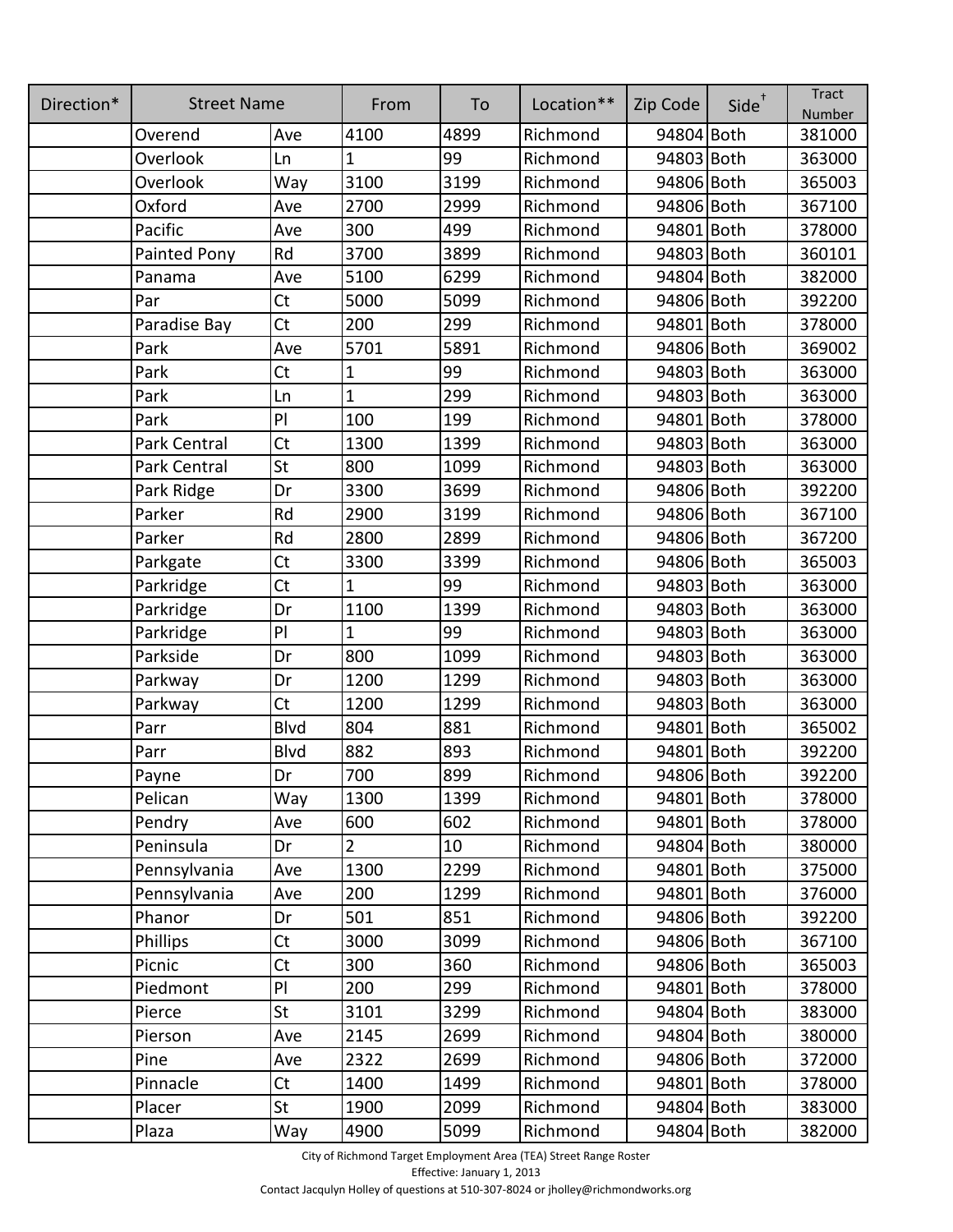| Direction* | <b>Street Name</b> |             | From         | To   | Location** | Zip Code   | Side <sup>+</sup> | <b>Tract</b><br>Number |
|------------|--------------------|-------------|--------------|------|------------|------------|-------------------|------------------------|
|            | Plaza              | Cir         | 4900         | 5099 | Richmond   | 94804 Both |                   | 382000                 |
|            | Plover             | Dr          | 1300         | 1301 | Richmond   | 94804 Both |                   | 380000                 |
|            | Plumas             | Ave         | 5400         | 6299 | Richmond   | 94804 Both |                   | 383000                 |
|            | Poinsett           | Ave         | 5300         | 5318 | Richmond   | 94805 Both |                   | 370000                 |
|            | Point Isabel       | <b>Ct</b>   | 2700         | 2701 | Richmond   | 94804 Both |                   | 380000                 |
|            | Point Pinole       | Ct          | 700          | 799  | Richmond   | 94806 Both |                   | 392200                 |
|            | Pointview          | Ln          | 1            | 99   | Richmond   | 94806 Both |                   | 365003                 |
|            | Poppy              | Ct          | 800          | 899  | Richmond   | 94806 Both |                   | 392200                 |
|            | Portola            | Ave         | 1600         | 1699 | Richmond   | 94801 Both |                   | 375000                 |
|            | Portola            | Ave         | 600          | 699  | Richmond   | 94801 Both |                   | 375000                 |
|            | Potrero            | Ave         | 1100         | 2399 | Richmond   | 94804 Both |                   | 380000                 |
|            | Potrero            | Ave         | 3900         | 4900 | Richmond   | 94804 Both |                   | 382000                 |
|            | Potrero            | Ave         | 4901         | 5211 | Richmond   | 94804 Both |                   | 386000                 |
|            | Prather            | Ave         | 5100         | 5299 | Richmond   | 94805 Both |                   | 370000                 |
|            | Preble             | Ave         | 400          | 499  | Richmond   | 94804 Both |                   | 374000                 |
|            | Presco             | Ln          | 1000         | 1099 | Richmond   | 94801 Both |                   | 378000                 |
|            | Promontory         | Dr          | 1            | 98   | Richmond   | 94804 Both |                   | 380000                 |
|            | Pullman            | Ave         | 2800         | 3299 | Richmond   | 94804 Both |                   | 381000                 |
|            | Pyramid            | Dr          | 2100         | 2199 | Richmond   | 94803 Both |                   | 361000                 |
|            | <b>Quail Hill</b>  | Ln          | 1            | 99   | Richmond   | 94803 Both |                   | 361000                 |
|            | Quarry             | <b>Ct</b>   | 1300         | 1399 | Richmond   | 94801 Both |                   | 378000                 |
|            | Queensland         | Dr          | 1100         | 1199 | Richmond   | 94806 Both |                   | 392200                 |
|            | Rachel             | Rd          | 1000         | 1070 | Richmond   | 94806 Both |                   | 392200                 |
|            | Railroad           | Ave         | 1            | 199  | Richmond   | 94801 Both |                   | 378000                 |
|            | Ralston            | Ave         | 5800         | 5823 | Richmond   | 94805 Both |                   | 362000                 |
|            | <b>Red Arrow</b>   | Ct          | 1            | 99   | Richmond   | 94803 Both |                   | 360101                 |
|            | <b>Red Tail</b>    | PI          | 300          | 399  | Richmond   | 94806 Both |                   | 392200                 |
|            | Redhawk            | Ct          | 1000         | 1099 | Richmond   | 94806 Both |                   | 392200                 |
|            | Reece              | Ct          | 4800         | 4899 | Richmond   | 94804 Both |                   | 381000                 |
|            | Regatta            | <b>Blvd</b> | 1100         | 3499 | Richmond   | 94804 Both |                   | 380000                 |
|            | Regents            | <b>Ct</b>   | 700          | 799  | Richmond   | 94806 Both |                   | 392200                 |
|            | Reid               | <b>Ct</b>   | 5000         | 5099 | Richmond   | 94804 Both |                   | 382000                 |
|            | Research           | Dr          | 3000         | 3099 | Richmond   | 94806 Both |                   | 365003                 |
|            | Rheem              | Ave         | 1300         | 2299 | Richmond   | 94801 Both |                   | 373000                 |
|            | Rheem              | Ave         | 2300         | 3552 | Richmond   | 94804 Both |                   | 372000                 |
|            | Rheem              | Ave         | 3554         | 3698 | Richmond   | 94804 Both |                   | 379000                 |
| E          | Richmond           | Ave         | 1            | 499  | Richmond   | 94801 Both |                   | 378000                 |
| W          | Richmond           | Ave         | $\mathbf{1}$ | 599  | Richmond   | 94801 Both |                   | 378000                 |
|            | Richmond           | Ln          | 1            | 599  | Richmond   | 94801 Both |                   | 378000                 |
|            | Richmond           | Pkwy        | 3000         | 3699 | Richmond   | 94806 Both |                   | 365003                 |
|            | Richmond           | Pkwy        | 400          | 580  | Richmond   | 94801 Both |                   | 376000                 |
|            | Richmond           | Pkwy        | 29           | 398  | Richmond   | 94801 Both |                   | 377000                 |
|            | Richmond           | Pkwy        | $\mathbf{1}$ | 599  | Richmond   | 94801 Both |                   | 378000                 |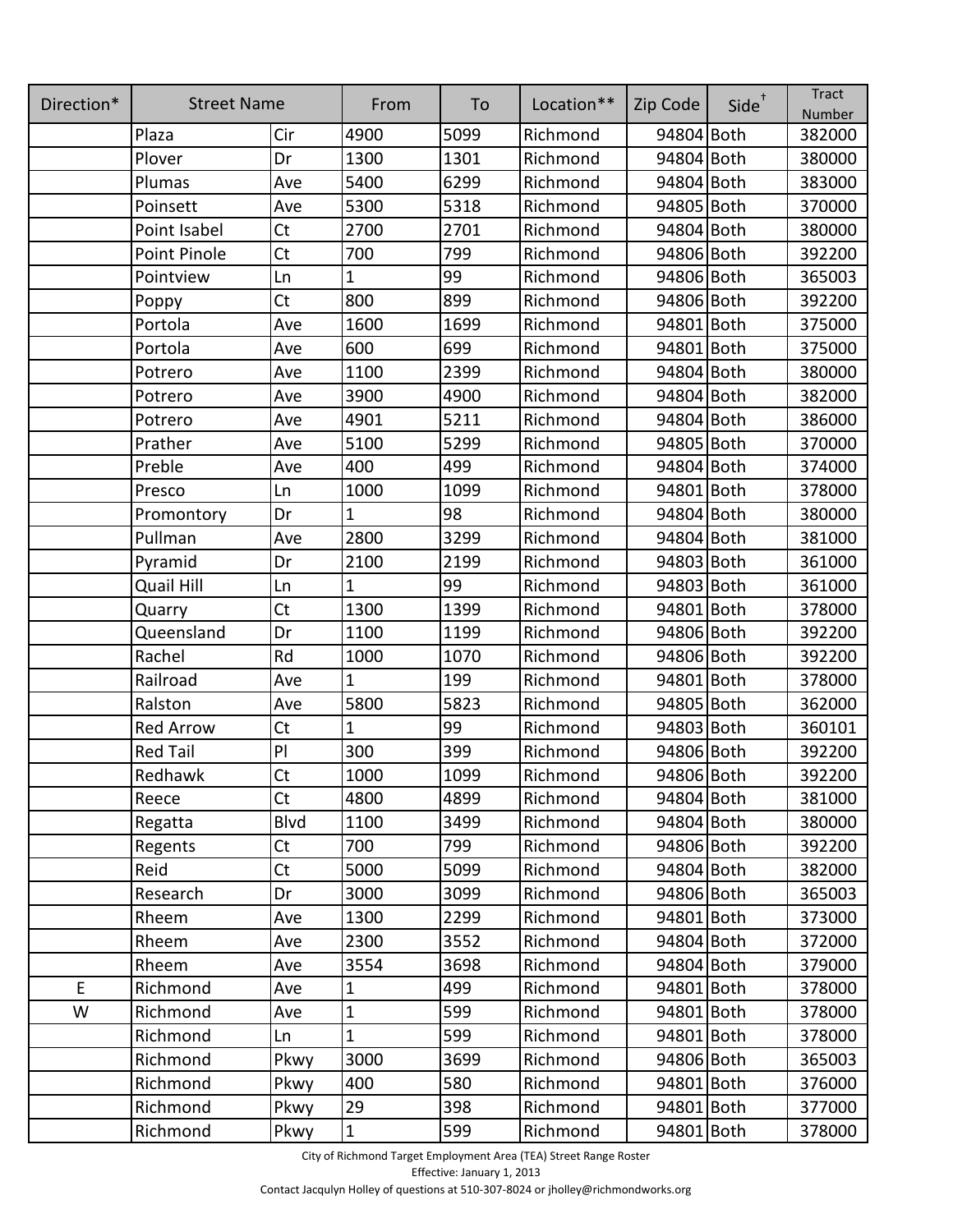| Direction* | <b>Street Name</b>   |           | From  | To    | Location** | Zip Code   | $Side^{\dagger}$ | <b>Tract</b><br>Number |
|------------|----------------------|-----------|-------|-------|------------|------------|------------------|------------------------|
|            | Richmond             | Pkwy      | 3606  | 3699  | Richmond   | 94801 Both |                  | 392200                 |
|            | Richmond             | Pkwy      | 15500 | 15599 | Richmond   | 94806 Both |                  | 392200                 |
|            | Ridgeview            | Dr        | 1000  | 1099  | Richmond   | 94803 Both |                  | 361000                 |
|            | Ridgewood            | Way       | 3400  | 3699  | Richmond   | 94806 Both |                  | 365003                 |
|            | Rifle Range          | Rd        | 1488  | 1499  | Richmond   | 94530 Both |                  | 361000                 |
|            | Rifle Range          | Rd        | 1500  | 1599  | Richmond   | 94805 Both |                  | 361000                 |
|            | Ripley               | Ave       | 1     | 998   | Richmond   | 94801 Both |                  | 376000                 |
|            | Robert               | Way       | 4500  | 4699  | Richmond   | 94803 Both |                  | 360200                 |
|            | Robert Miller        | Dr        | 2890  | 2899  | Richmond   | 94806 Both |                  | 365003                 |
|            | <b>Robert Miller</b> | Dr        | 2800  | 2889  | Richmond   | 94806 Both |                  | 367100                 |
|            | <b>Rock Rose</b>     | Way       | 500   | 799   | Richmond   | 94806 Both |                  | 392200                 |
|            | Rockport             | <b>Ct</b> | 1     | 99    | Richmond   | 94804 Both |                  | 380000                 |
|            | Rocky                | Rd        | 4900  | 4999  | Richmond   | 94803 Both |                  | 360101                 |
|            | Roosevelt            | Ave       | 4900  | 5199  | Richmond   | 94805 Both |                  | 370000                 |
|            | Roosevelt            | Ave       | 3400  | 4399  | Richmond   | 94805 Both |                  | 371000                 |
|            | Roosevelt            | Ave       | 2332  | 3299  | Richmond   | 94804 Both |                  | 374000                 |
|            | Roosevelt            | Ave       | 3300  | 3399  | Richmond   | 94805 Both |                  | 374000                 |
|            | Roosevelt            | Ave       | 2300  | 2355  | Richmond   | 94804 Both |                  | 374000                 |
|            | Roosevelt            | Ave       | 1400  | 2299  | Richmond   | 94801 Both |                  | 375000                 |
|            | Roosevelt            | Ave       | 1000  | 1399  | Richmond   | 94801 Both |                  | 376000                 |
|            | Rosewood             | Ave       | 4100  | 4299  | Richmond   | 94804 Both |                  | 382000                 |
|            | Ruby                 | Ave       | 255   | 299   | Richmond   | 94801 Both |                  | 365002                 |
|            | Rumrill              | Blvd      | 1000  | 1126  | Richmond   | 94806 Both |                  | 373000                 |
|            | Runabout             | <b>Ct</b> | 1600  | 1699  | Richmond   | 94804 Both |                  | 380000                 |
|            | Rydin                | Rd        | 2401  | 2799  | Richmond   | 94804 Both |                  | 380000                 |
|            | Sacramento           | Ave       | 5100  | 6299  | Richmond   | 94804 Both |                  | 382000                 |
|            | Salesian             | Ave       | 2800  | 2899  | Richmond   | 94804 Both |                  | 372000                 |
|            | Salvino              | Ct        | 2900  | 2999  | Richmond   | 94803 Both |                  | 360200                 |
|            | San Benito           | St        | 1600  | 1999  | Richmond   | 94804 Both |                  | 383000                 |
|            | San Diego            | St        | 5600  | 5635  | Richmond   | 94530 Both |                  | 383000                 |
|            | San Joaquin          | St        | 1400  | 2999  | Richmond   | 94804 Both |                  | 382000                 |
|            | San Jose             | Ave       | 5200  | 6199  | Richmond   | 94804 Both |                  | 382000                 |
|            | San Luis             | St        | 1600  | 3099  | Richmond   | 94804 Both |                  | 383000                 |
|            | San Mateo            | St        | 1800  | 3299  | Richmond   | 94804 Both |                  | 383000                 |
|            | San Pablo            | Ave       | 15036 | 15598 | Richmond   | 94806 Both |                  | 365003                 |
|            | San Pablo            | Ave       | 15006 | 15028 | Richmond   | 94806 Both |                  | 367100                 |
|            | San Pablo            | Ave       | 12400 | 12989 | Richmond   | 94805 Both |                  | 371000                 |
|            | San Pablo            | Ave       | 15346 | 15406 | Richmond   | 94806 Both |                  | 392200                 |
|            | San Pablo            | Ave       | 15106 | 15629 | Richmond   | 94806 Both |                  | 392200                 |
|            | San Pablo Dam        | Rd        | 3558  | 3599  | Richmond   | 94803 Both |                  | 369002                 |
|            | San Pablo Dam        | Rd        | 4915  | 7299  | Richmond   | 94803 Both |                  | 361000                 |
|            | Sand Dollar          | Dr        | 2100  | 2199  | Richmond   | 94804 Both |                  | 380000                 |
|            | Sanderling           | Is        | 1200  | 1399  | Richmond   | 94801 Both |                  | 378000                 |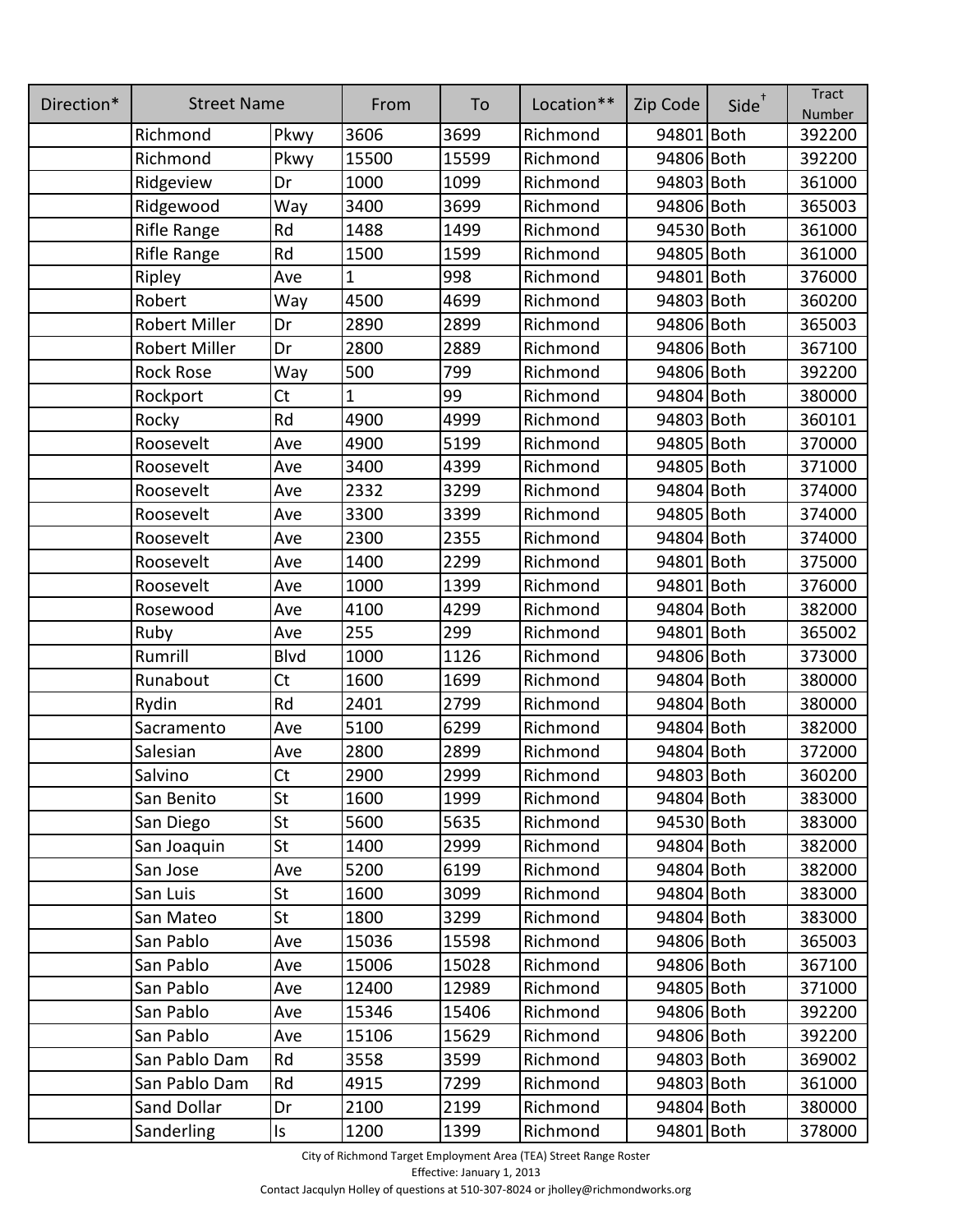| Direction* | <b>Street Name</b> |                | From         | To   | Location** | Zip Code   | Side <sup>+</sup> | <b>Tract</b><br>Number |
|------------|--------------------|----------------|--------------|------|------------|------------|-------------------|------------------------|
|            | Sandpiper Spit     |                | 1400         | 1499 | Richmond   | 94801 Both |                   | 378000                 |
|            | Sandpoint          | Dr             | 1            | 99   | Richmond   | 94804 Both |                   | 380000                 |
|            | Sandy              | Ct             | 5411         | 5519 | Richmond   | 94806 Both |                   | 392200                 |
|            | Sandy Bay          | <b>Ct</b>      | 300          | 399  | Richmond   | 94801 Both |                   | 378000                 |
|            | Sanford            | Ave            | 1000         | 1254 | Richmond   | 94806 Both |                   | 373000                 |
|            | Sanford            | Ave            | 1            | 699  | Richmond   | 94801 Both |                   | 365002                 |
|            | Santa Clara        | St             | 1200         | 2899 | Richmond   | 94530 Both |                   | 383000                 |
|            | Santa Cruz         | Ave            | 5400         | 6899 | Richmond   | 94804 Both |                   | 383000                 |
|            | Santa Fe           | Ave            | $\mathbf{1}$ | 599  | Richmond   | 94801 Both |                   | 378000                 |
|            | Santa Maria        | Rd             | 700          | 799  | Richmond   | 94803 Both |                   | 363000                 |
|            | Santa Rita         | Rd             | 4373         | 5099 | Richmond   | 94803 Both |                   | 360200                 |
| E          | Scenic             | Ave            | 1            | 200  | Richmond   | 94801 Both |                   | 378000                 |
|            | Scenic             | Ave            | $\mathbf{1}$ | 299  | Richmond   | 94801 Both |                   | 378000                 |
|            | School             | Ave            | 5100         | 5185 | Richmond   | 94804 Both |                   | 386000                 |
|            | Schooner           | Ct             | 1            | 300  | Richmond   | 94804 Both |                   | 380000                 |
|            | Schooner           | Dr             | 100          | 299  | Richmond   | 94804 Both |                   | 380000                 |
|            | Scott              | Ave            | 801          | 1199 | Richmond   | 94804 Both |                   | 380000                 |
|            | Sea Isle           | Dr             | 1            | 99   | Richmond   | 94804 Both |                   | 380000                 |
|            | Sea Shell          | Dr             | 2100         | 2299 | Richmond   | 94804 Both |                   | 380000                 |
|            | Sea View           | Dr             | 500          | 599  | Richmond   | 94801 Both |                   | 378000                 |
|            | Seabreeze          | Dr             | 1            | 99   | Richmond   | 94804 Both |                   | 380000                 |
|            | Seacliff           | Ct             | 100          | 199  | Richmond   | 94801 Both |                   | 378000                 |
|            | Seacliff           | PI             | 500          | 599  | Richmond   | 94801 Both |                   | 378000                 |
|            | Seacliff           | Way            | 100          | 599  | Richmond   | 94801 Both |                   | 378000                 |
|            | Seagull            | Dr             | $\mathbf 1$  | 99   | Richmond   | 94804 Both |                   | 380000                 |
|            | Seagull            | <b>Ct</b>      | 1            | 99   | Richmond   | 94804 Both |                   | 380000                 |
|            | Seapoint           | Ct             | 100          | 199  | Richmond   | 94801 Both |                   | 378000                 |
|            | Seapoint           | PI             | 200          | 299  | Richmond   | 94801 Both |                   | 378000                 |
|            | Seaport            | Ave            | 4900         | 5198 | Richmond   | 94804 Both |                   | 380000                 |
|            | Seaview            | Ct             | 100          | 199  | Richmond   | 94801 Both |                   | 378000                 |
|            | Seaview            | Dr             | 200          | 499  | Richmond   | 94801 Both |                   | 378000                 |
|            | Selmi              | Grv            | 3900         | 3999 | Richmond   | 94806 Both |                   | 392200                 |
|            | Serene             | <b>Ct</b>      | 3100         | 3199 | Richmond   | 94803 Both |                   | 360200                 |
|            | <b>Setting Sun</b> | Dr             | 4620         | 4699 | Richmond   | 94803 Both |                   | 360101                 |
|            | <b>Setting Sun</b> | PI             | 1            | 99   | Richmond   | 94803 Both |                   | 360101                 |
|            | <b>Setting Sun</b> | Dr             | 4600         | 4619 | Richmond   | 94803 Both |                   | 360101                 |
|            | Shane              | Dr             | 2500         | 3159 | Richmond   | 94806 Both |                   | 367100                 |
|            | Shane              | Dr             | 3160         | 3199 | Richmond   | 94806 Both |                   | 365003                 |
|            | Shasta             | St             | 1600         | 1999 | Richmond   | 94804 Both |                   | 383000                 |
|            | Sheldon            | <b>Ct</b>      | 2700         | 2799 | Richmond   | 94803 Both |                   | 360200                 |
|            | Sheldon            | Dr             | 2500         | 3199 | Richmond   | 94803 Both |                   | 360200                 |
|            | Shoreline          | Ct             | $\mathbf 1$  | 299  | Richmond   | 94804 Both |                   | 380000                 |
|            | Shorewood          | C <sub>t</sub> | $\vert$ 1    | 99   | Richmond   | 94804 Both |                   | 380000                 |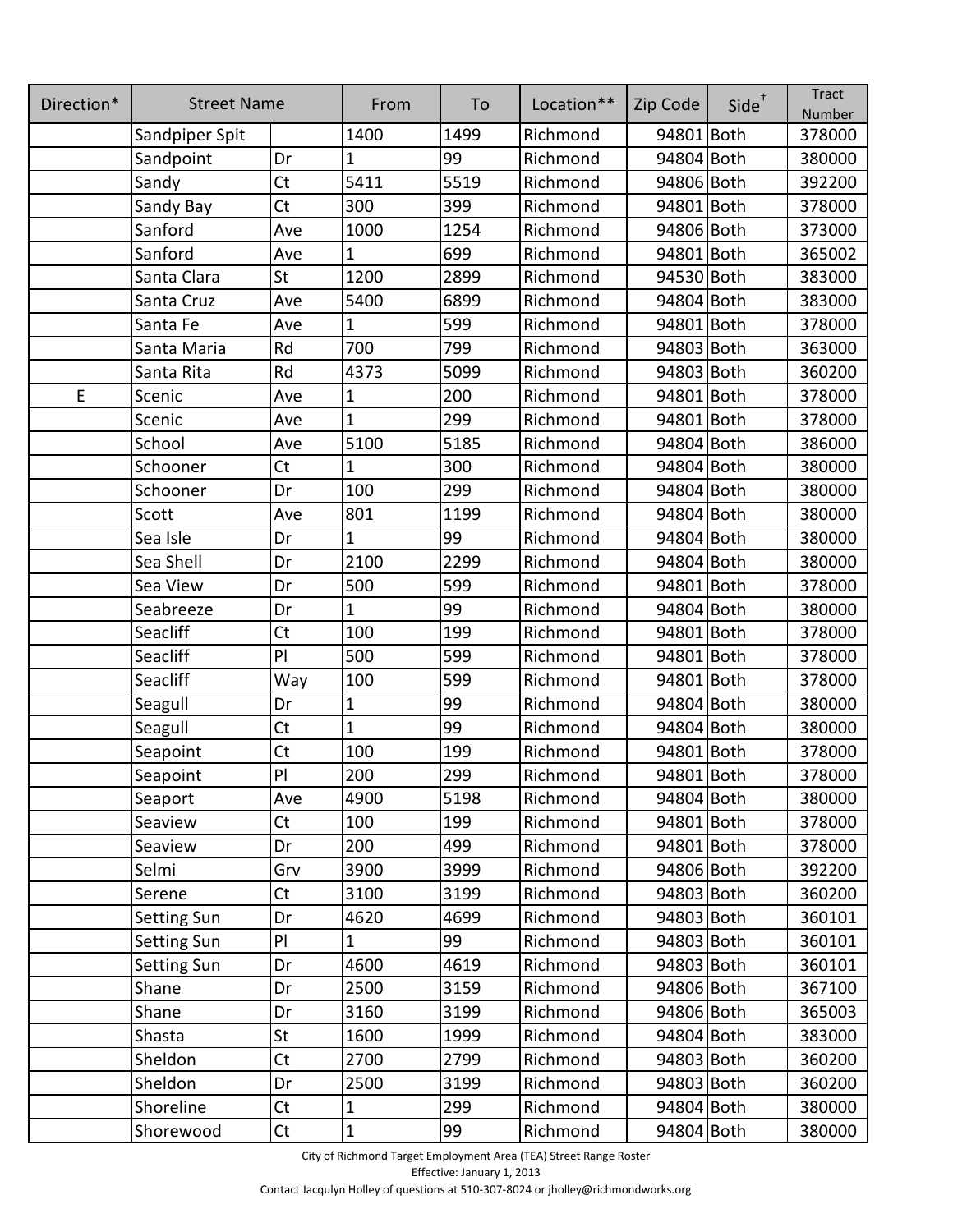| Direction* | <b>Street Name</b> |           | From | To   | Location** | Zip Code   | $Side^{\dagger}$ | <b>Tract</b><br>Number |
|------------|--------------------|-----------|------|------|------------|------------|------------------|------------------------|
|            | Sierra             | Rdg       | 3600 | 3679 | Richmond   | 94806 Both |                  | 365003                 |
|            | Sierra             | Ave       | 5100 | 5756 | Richmond   | 94805 Both |                  | 370000                 |
|            | Sierra             | Rdg       | 3680 | 3699 | Richmond   | 94806 Both |                  | 365003                 |
|            | Sierra Ridge       | Ave       | 3600 | 3600 | Richmond   | 94806 Both |                  | 365003                 |
|            | Silva              | Ave       | 5200 | 5399 | Richmond   | 94805 Both |                  | 370000                 |
|            | Sky Park           | PI        | 3612 | 3611 | Richmond   | 94806 Both |                  | 392200                 |
|            | Skyhawk            | Dr        | 4800 | 4899 | Richmond   | 94803 Both |                  | 360101                 |
|            | Snow Cone          | Ct        | 910  | 1050 | Richmond   | 94806 Both |                  | 365003                 |
|            | Sobrante           | Ave       | 2900 | 3000 | Richmond   | 94806 Both |                  | 392200                 |
|            | Solano             | Ave       | 5300 | 5768 | Richmond   | 94805 Both |                  | 370000                 |
|            | Solano             | Ave       | 3400 | 5199 | Richmond   | 94805 Both |                  | 371000                 |
|            | Sonoma             | St        | 612  | 933  | Richmond   | 94805 Both |                  | 370000                 |
|            | Sonoma             | St        | 600  | 999  | Richmond   | 94805 Both |                  | 362000                 |
|            | South              | St        | 300  | 499  | Richmond   | 94804 Both |                  | 381000                 |
|            | Southampton        | Ct        | 3100 | 3199 | Richmond   | 94806 Both |                  | 367100                 |
|            | Southridge         | Dr        | 3200 | 3399 | Richmond   | 94806 Both |                  | 365003                 |
|            | Southwind          | Cir       | 1    | 99   | Richmond   | 94804 Both |                  | 380000                 |
|            | Spinnaker          | Way       | 2500 | 2599 | Richmond   | 94804 Both |                  | 380000                 |
|            | Spring             | St        | 300  | 499  | Richmond   | 94804 Both |                  | 379000                 |
|            | Spring             | St        | 500  | 799  | Richmond   | 94804 Both |                  | 380000                 |
|            | Stairley           | St        | 1    | 99   | Richmond   | 94801 Both |                  | 378000                 |
|            | State              | Ct        | 4800 | 4899 | Richmond   | 94804 Both |                  | 382000                 |
|            | State              | Ave       | 4900 | 5099 | Richmond   | 94804 Both |                  | 382000                 |
|            | Stege              | Ave       | 400  | 699  | Richmond   | 94804 Both |                  | 382000                 |
|            | Stephen            | Dr        | 2900 | 3099 | Richmond   | 94803 Both |                  | 360200                 |
|            | Stewarton          | Dr        | 3400 | 3599 | Richmond   | 94803 Both |                  | 360101                 |
|            | <b>Stone Cliff</b> | Ct        | 3101 | 3199 | Richmond   | 94806 Both |                  | 365003                 |
|            | <b>Stone Crest</b> | Ct        | 3100 | 3199 | Richmond   | 94806 Both |                  | 365003                 |
|            | Stoneglen          |           | 3600 | 3799 | Richmond   | 94806 Both |                  | 365003                 |
|            | Stoneglen          |           | 3700 | 3799 | Richmond   | 94806 Both |                  | 365003                 |
|            | Stony              | Ct        | 5400 | 5499 | Richmond   | 94806 Both |                  | 392200                 |
|            | Summer             | Ln        | 100  | 1999 | Richmond   | 94806 Both |                  | 365003                 |
|            | Summit             | PI        | 300  | 399  | Richmond   | 94801 Both |                  | 378000                 |
|            | Sun                | Ct        | 3000 | 3099 | Richmond   | 94803 Both |                  | 360200                 |
|            | Suncrest           | Ct        | 1000 | 1099 | Richmond   | 94806 Both |                  | 392200                 |
|            | Sunleaf            | Way       | 3412 | 3446 | Richmond   | 94806 Both |                  | 365003                 |
|            | Sunleaf            | Way       | 3400 | 3499 | Richmond   | 94806 Both |                  | 365003                 |
|            | Sunny Glen         | <b>Ct</b> | 800  | 898  | Richmond   | 94806 Both |                  | 392200                 |
|            | Sunrise            | Ct        | 3600 | 3699 | Richmond   | 94806 Both |                  | 365003                 |
|            | Sutter             | Ave       | 5400 | 6299 | Richmond   | 94804 Both |                  | 383000                 |
|            | Sycamore           | Ave       | 4300 | 4499 | Richmond   | 94804 Both |                  | 382000                 |
|            | Sylvia             | <b>Ct</b> | 3000 | 3099 | Richmond   | 94803 Both |                  | 360200                 |
|            | Taft               | Ave       | 4200 | 4699 | Richmond   | 94804 Both |                  | 381000                 |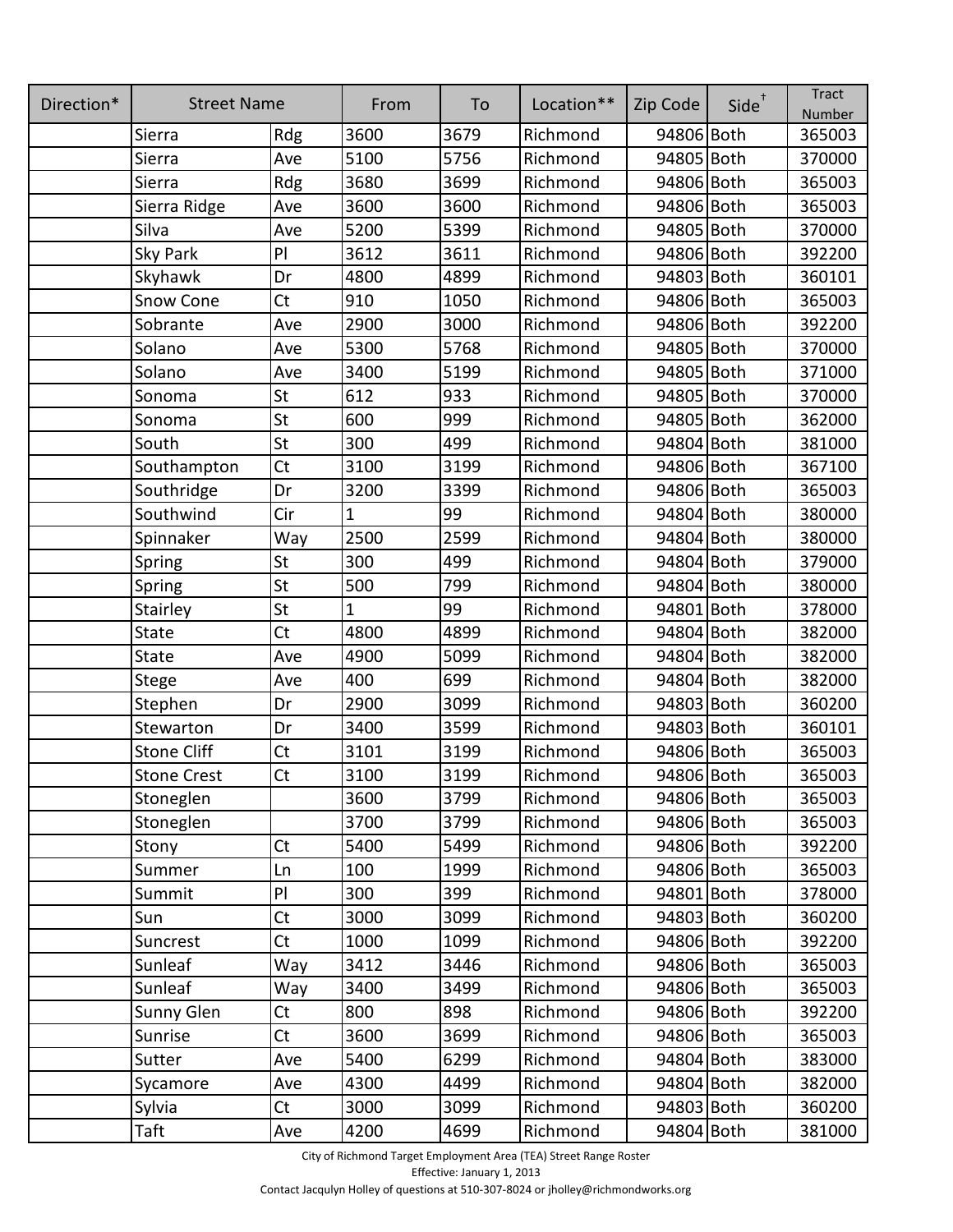| Direction* | <b>Street Name</b> |           | From | To   | Location** | Zip Code   | Side <sup>+</sup> | <b>Tract</b><br>Number |
|------------|--------------------|-----------|------|------|------------|------------|-------------------|------------------------|
|            | Tanglewood         | Dr        | 200  | 299  | Richmond   | 94806 Both |                   | 392200                 |
|            | Technology         | <b>Ct</b> | 2900 | 2999 | Richmond   | 94806 Both |                   | 365003                 |
|            | Tehama             | Ave       | 5100 | 6199 | Richmond   | 94804 Both |                   | 383000                 |
|            | Terrace            | Ave       | 1    | 99   | Richmond   | 94801 Both |                   | 378000                 |
|            | Tewksbury          | Ave       | 1    | 799  | Richmond   | 94801 Both |                   | 378000                 |
|            | Thomas             | Dr        | 600  | 899  | Richmond   | 94806 Both |                   | 392200                 |
|            | Tierra             | Dr        | 5000 | 5098 | Richmond   | 94803 Both |                   | 360101                 |
|            | <b>Torrey Pine</b> | <b>Ct</b> | 5600 | 5699 | Richmond   | 94803 Both |                   | 361000                 |
|            | Trailside          | Dr        | 1000 | 1099 | Richmond   | 94803 Both |                   | 361000                 |
|            | Treeside           | Way       | 2500 | 2599 | Richmond   | 94806 Both |                   | 365003                 |
|            | Tremont            | Ave       | 400  | 599  | Richmond   | 94801 Both |                   | 378000                 |
|            | Tri                | Ln        | 6412 | 6499 | Richmond   | 94803 Both |                   | 361000                 |
|            | Triangle           | Ct        | 900  | 999  | Richmond   | 94801 Both |                   | 376000                 |
|            | Tulare             | Ave       | 2900 | 3599 | Richmond   | 94804 Both |                   | 000000                 |
|            | Tunnel             | Ave       | 200  | 399  | Richmond   | 94801 Both |                   | 378000                 |
|            | Turpin             | Ct        | 600  | 699  | Richmond   | 94801 Both |                   | 376000                 |
|            | Upland             | Dr        | 4600 | 4799 | Richmond   | 94803 Both |                   | 361000                 |
|            | Utah               | Dr        | 4400 | 4599 | Richmond   | 94803 Both |                   | 360200                 |
|            | Vacca              | St        | 500  | 599  | Richmond   | 94801 Both |                   | 378000                 |
|            | Vale               | Rd        | 2001 | 2011 | Richmond   | 94806 Both |                   | 372000                 |
|            | <b>Valley View</b> | Rd        | 4300 | 4899 | Richmond   | 94803 Both |                   | 360101                 |
|            | <b>Valley View</b> | Rd        | 4900 | 5098 | Richmond   | 94803 Both |                   | 360200                 |
|            | <b>Valley View</b> | Rd        | 5450 | 5599 | Richmond   | 94803 Both |                   | 361000                 |
|            | Van Fleet          | Ave       | 5200 | 5399 | Richmond   | 94804 Both |                   | 382000                 |
|            | Van Fleet          | Ave       | 5400 | 5999 | Richmond   | 94804 Both |                   | 383000                 |
|            | Ventura            | St        | 600  | 1099 | Richmond   | 94805 Both |                   | 371000                 |
|            | Vernon             | Ave       | 200  | 499  | Richmond   | 94801 Both |                   | 378000                 |
|            | Veronica           | <b>Ct</b> | 5000 | 5099 | Richmond   | 94803 Both |                   | 360101                 |
|            | Via Verdi          |           | 3700 | 3899 | Richmond   | 94803 Both |                   | 363000                 |
|            | Victor             | Ave       | 5200 | 5225 | Richmond   | 94804 Both |                   | 386000                 |
|            | View               | Dr        | 900  | 1099 | Richmond   | 94803 Both |                   | 363000                 |
|            | Village            | Ln        | 300  | 399  | Richmond   | 94801 Both |                   | 376000                 |
|            | Vine               | Ave       | 1    | 99   | Richmond   | 94801 Both |                   | 378000                 |
|            | Virginia           | Ave       | 500  | 2899 | Richmond   | 94804 Both |                   | 379000                 |
|            | Visalia            | Ave       | 1201 | 2299 | Richmond   | 94801 Both |                   | 373000                 |
|            | Vista              | Dr        | 5500 | 5699 | Richmond   | 94806 Both |                   | 392200                 |
|            | Vista              | <b>Ct</b> | 5500 | 5599 | Richmond   | 94806 Both |                   | 392200                 |
|            | Vista del Mar      |           | 2600 | 2601 | Richmond   | 94806 Both |                   | 392200                 |
|            | Vista Heights      | Rd        | 100  | 239  | Richmond   | 94530 Both |                   | 361000                 |
|            | Vista Heights      | Rd        | 240  | 364  | Richmond   | 94530 Both |                   | 361000                 |
|            | Vista Heights      | Rd        | 366  | 509  | Richmond   | 94530 Both |                   | 361000                 |
|            | Vista Heights      | Rd        | 510  | 589  | Richmond   | 94530 Both |                   | 361000                 |
|            | Vista Heights      | Rd        | 590  | 999  | Richmond   | 94530 Both |                   | 361000                 |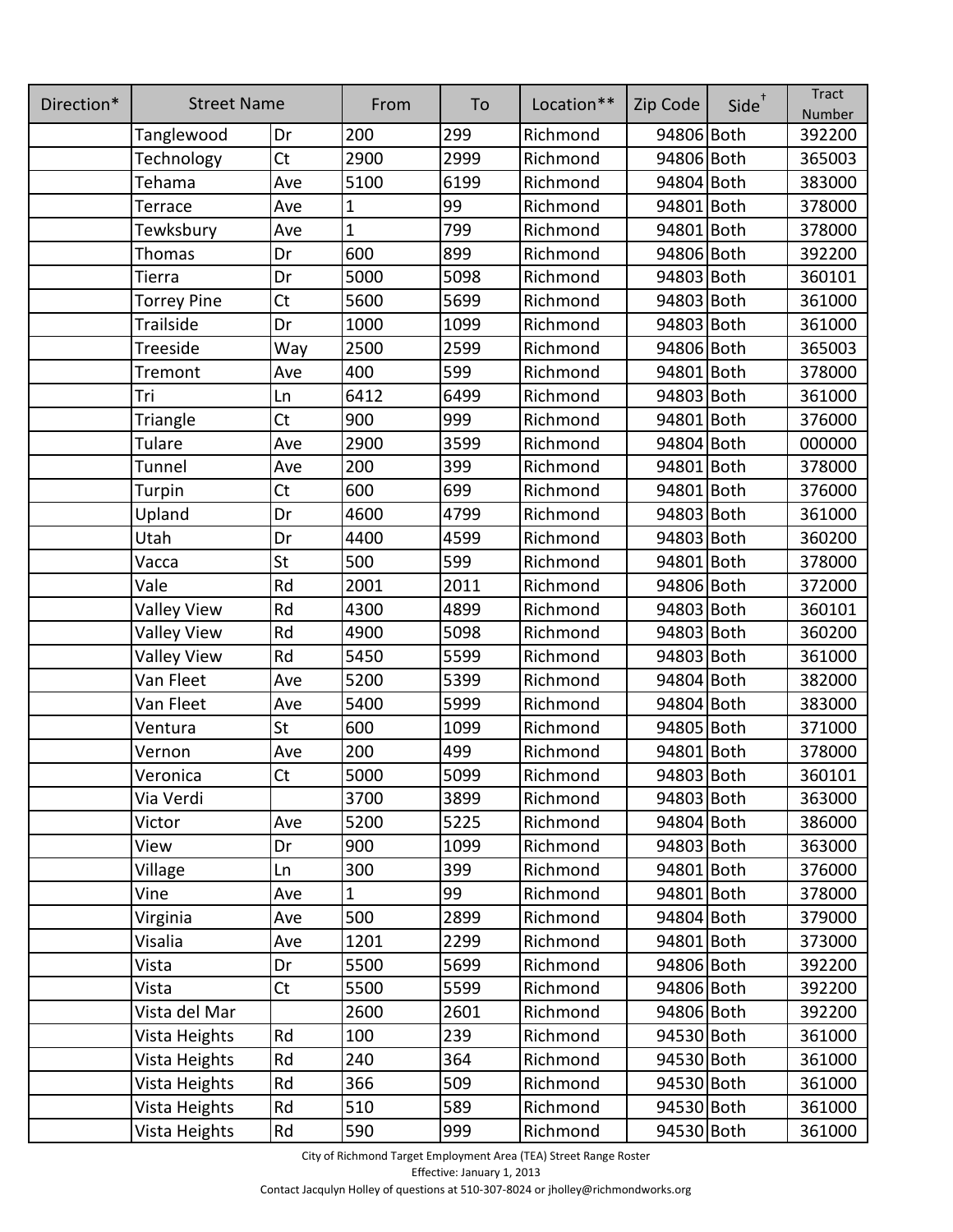| Direction* | <b>Street Name</b> |              | From           | To   | Location** | Zip Code   | $Side^{\dagger}$ | <b>Tract</b><br>Number |
|------------|--------------------|--------------|----------------|------|------------|------------|------------------|------------------------|
|            | Wall               | Ave          | 3300           | 5299 | Richmond   | 94804 Both |                  | 381000                 |
|            | Waller             | Ave          | 3300           | 3699 | Richmond   | 94804 Both |                  | 381000                 |
|            | Washington         | Ave          | 1              | 599  | Richmond   | 94801 Both |                  | 378000                 |
|            | Water              | St           | 200            | 299  | Richmond   | 94801 Both |                  | 378000                 |
|            | Waterview          | Dr           | 52             | 199  | Richmond   | 94804 Both |                  | 380000                 |
|            | Waverly            | Dr           | 1000           | 1099 | Richmond   | 94806 Both |                  | 392200                 |
|            | Welcome            | Ave          | 2300           | 2399 | Richmond   | 94804 Both |                  | 379000                 |
|            | Wendell            | Ave          | 2300           | 2899 | Richmond   | 94804 Both |                  | 372000                 |
|            | Wenk               | Ave          | 5900           | 6099 | Richmond   | 94804 Both |                  | 383000                 |
|            | West               | <b>Ct</b>    | 3600           | 3699 | Richmond   | 94806 Both |                  | 365003                 |
|            | Western            | Dr           | 1              | 2199 | Richmond   | 94801 Both |                  | 378000                 |
|            | Westwood           | <b>Ct</b>    | 4700           | 4799 | Richmond   | 94803 Both |                  | 360200                 |
|            | Wharf              | St           | 700            | 899  | Richmond   | 94804 Both |                  | 378000                 |
|            | Whins              | Ct           | 5000           | 5099 | Richmond   | 94806 Both |                  | 392200                 |
|            | Whitecliff         | Ct           | 3100           | 3199 | Richmond   | 94803 Both |                  | 360200                 |
|            | Whitecliff         | Way          | 4400           | 4599 | Richmond   | 94803 Both |                  | 360200                 |
|            | Wilart             | Dr           | 2600           | 2641 | Richmond   | 94806 Both |                  | 367200                 |
|            | Wilart             | Dr           | 3100           | 3137 | Richmond   | 94806 Both |                  | 367100                 |
|            | Wilart             | Dr           | 2600           | 2699 | Richmond   | 94806 Both |                  | 367100                 |
|            | Wildwood           | $\mathsf{P}$ | 1              | 99   | Richmond   | 94803 Both |                  | 360101                 |
|            | Wildwood           | Ct           | 4600           | 4699 | Richmond   | 94803 Both |                  | 360101                 |
|            | Willard            | Ave          | 1              | 599  | Richmond   | 94801 Both |                  | 365002                 |
|            | Williams           | Dr           | 500            | 999  | Richmond   | 94806 Both |                  | 392200                 |
|            | Wilson             | Ave          | 314            | 499  | Richmond   | 94805 Both |                  | 370000                 |
|            | Wilson             | Ave          | 600            | 799  | Richmond   | 94805 Both |                  | 371000                 |
|            | Wilson             | Ave          | 800            | 998  | Richmond   | 94805 Both |                  | 372000                 |
|            | Wilson             | Ave          | 300            | 317  | Richmond   | 94805 Both |                  | 381000                 |
|            | Windjammer         | <b>Ct</b>    | $\overline{1}$ | 199  | Richmond   | 94804 Both |                  | 380000                 |
|            | Windward           | Way          | $\overline{1}$ | 99   | Richmond   | 94804 Both |                  | 380000                 |
|            | Wine               | St           | 500            | 599  | Richmond   | 94801 Both |                  | 378000                 |
|            | Winsor             | Way          | 4600           | 4699 | Richmond   | 94803 Both |                  | 360200                 |
|            | Wiswall            | Dr           | 2700           | 3299 | Richmond   | 94806 Both |                  | 367100                 |
|            | Wiswall            | <b>Ct</b>    | 3100           | 3199 | Richmond   | 94806 Both |                  | 367100                 |
|            | Wood               | PI           | 1700           | 1799 | Richmond   | 94801 Both |                  | 375000                 |
|            | Wood Glen          | Dr           | 400            | 499  | Richmond   | 94806 Both |                  | 392200                 |
|            | Woodland           | PI           | 3700           | 3799 | Richmond   | 94806 Both |                  | 392200                 |
|            | Wren               | Dr           | 1300           | 1301 | Richmond   | 94804 Both |                  | 380000                 |
|            | Wright             | Ave          | 400            | 783  | Richmond   | 94804 Both |                  | 378000                 |
|            | Wright             | Ave          | 1000           | 1195 | Richmond   | 94804 Both |                  | 380000                 |
|            | Wright             | Ave          | 784            | 2499 | Richmond   | 94804 Both |                  | 380000                 |
|            | Yale               | Ave          | 5700           | 5799 | Richmond   | 94805 Both |                  | 370000                 |
|            | Yarrow             | PI           | 1100           | 1199 | Richmond   | 94806 Both |                  | 392200                 |
|            | York               | St           | 1326           | 1499 | Richmond   | 94801 Both |                  | 365002                 |